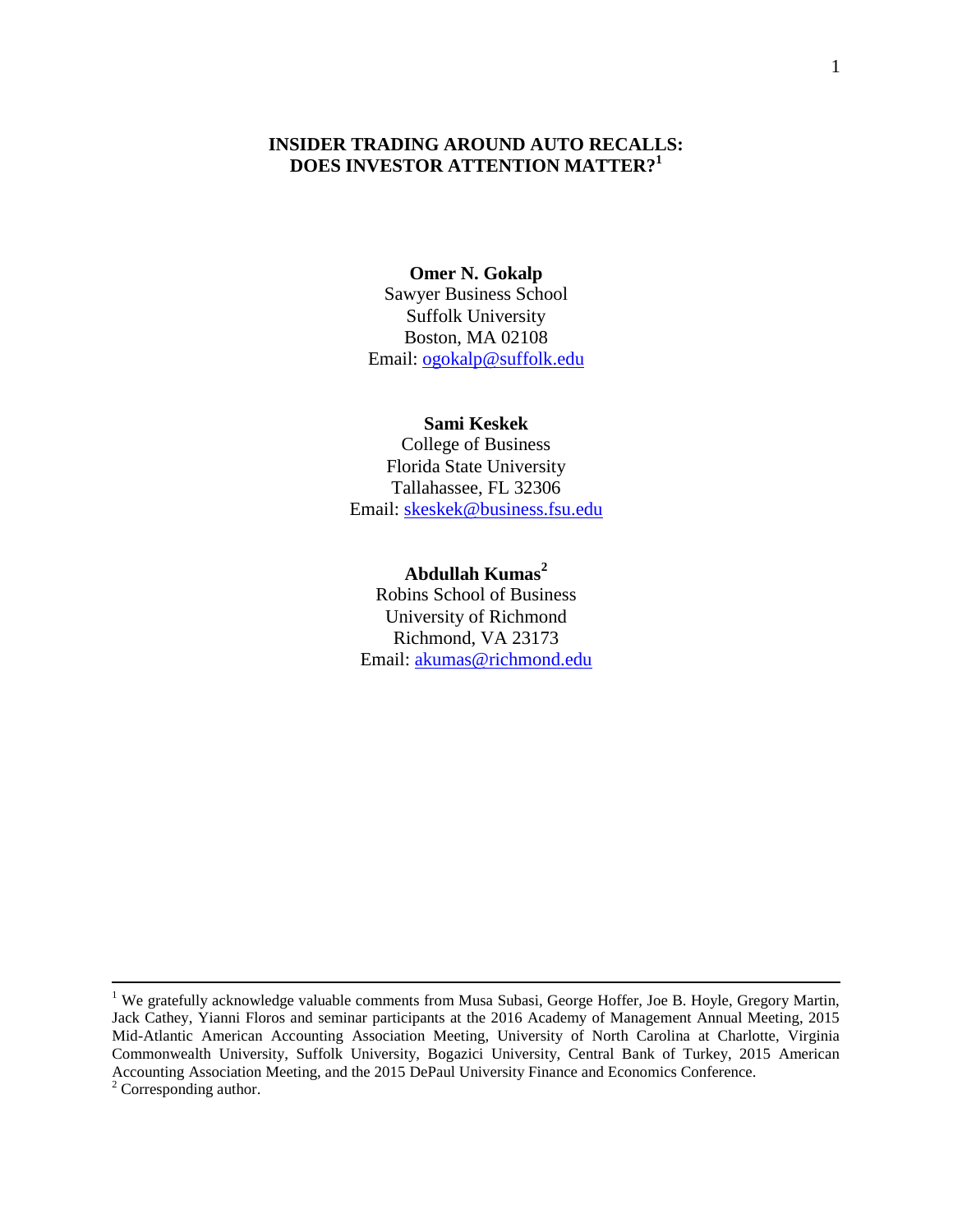# **INSIDER TRADING AROUND AUTO RECALLS: DOES INVESTOR ATTENTION MATTER?**

# **Abstract:**

Using a comprehensive sample of customer complaints, we find that customer complaints predict future auto recalls and their financial consequences. Further, customer complaints are not contemporaneously associated with stock returns but predict large negative abnormal stock returns during the period following the recall announcement date, suggesting that stock prices reflect the information content of customer complaints with a delay. However, we find a positive relation between net insider selling and customer complaints prior to the announcement of auto recalls. Our findings suggest that insiders' informational advantage is at least in part due to investors' limited attention to publicly available information.

**Keywords:** Insider trading, product recalls, limited attention.

*JEL Classification:* G14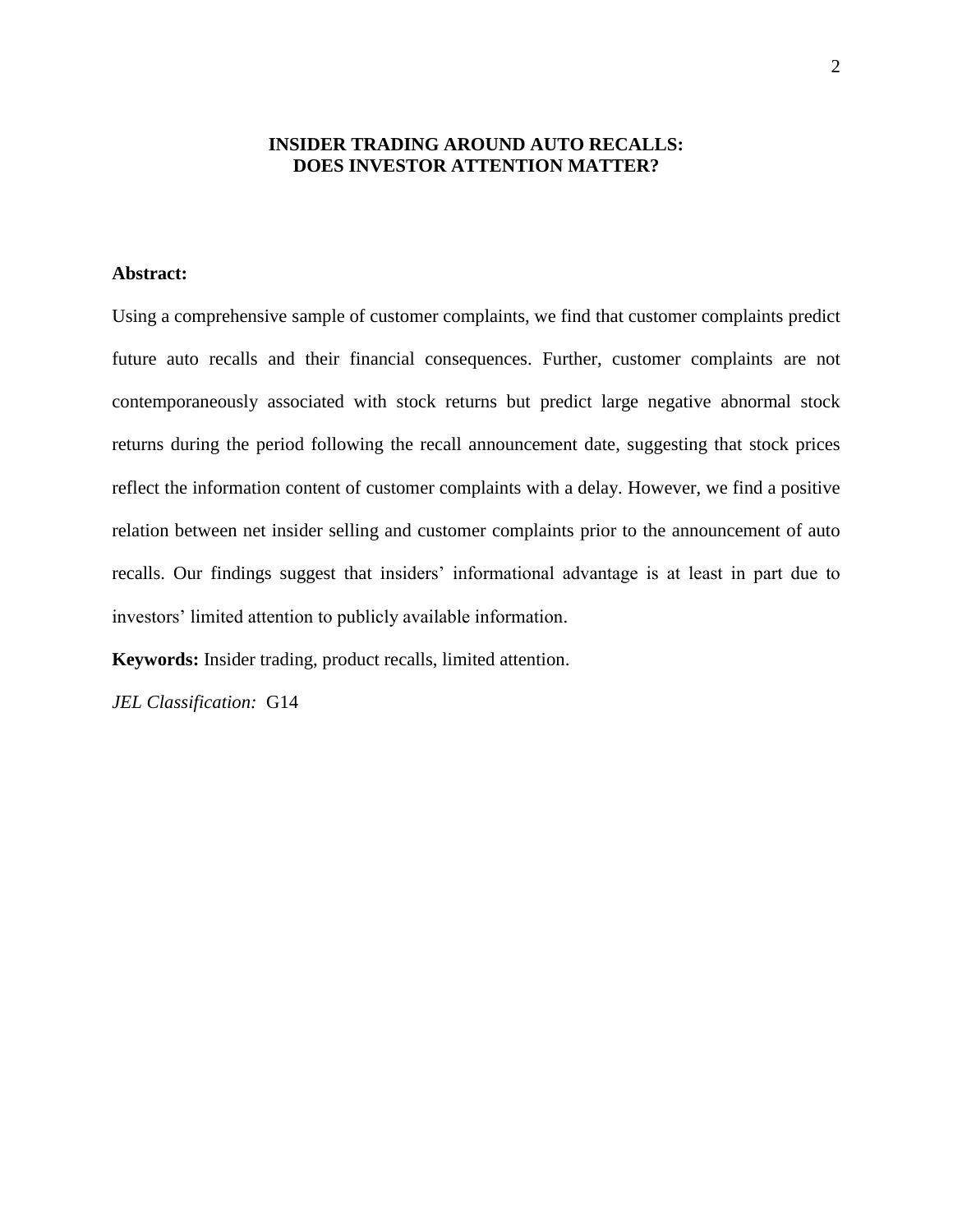#### **I. INTRODUCTION**

A large stream of literature finds that insiders gain personal benefit by strategically timing their trades around important corporate events.<sup>3</sup> While some studies (e.g. Machan 1996, Ma and Sun 1998; Manne 1966a, b, 1985; McGee 2008, 2010; Smith and Block 2016) hold the view that insider trading is not necessarily morally wrong and may contribute to the efficiency of stock prices and enhance capital allocation, the dominant view in the literature is that insider trading is unethical, lacks morality, and, thus, should be banned (Werhane 1989, 1991; Moore 1990; Snoeyenbos and Smith 2000). Both camps in the insider literature, however, make the implicit assumption that the information insiders use in their trading decisions is not available to investors (Keown et al. 1985; Persons 1997). In this paper, we revisit this assumption by examining the differences in the timing of insiders' and investors' use of outside generated public information. Unlike prior research considering insider trading as an evidence of insiders' use of private information, our findings suggest that insiders' informational advantage can be at least in part due to investors' limited attention to publicly available information. Thus, our paper also contributes to the discussion on whether insider trading is unethical.

Our argument that insiders and investors may have a different level of attention with respect to publicly available information is motivated by the long stream of literature on limited attention (Kahneman 1973; Hirshleifer and Teoh 2003). A growing empirical literature in finance and accounting attributes the market underreaction to corporate events to the frictions in information processing caused by investors' limited attention. Specifically, prior research has shown that security prices incorporate publicly available information with a delay (Huberman

 $\overline{a}$ 

 $3$ For example, such events include bankruptcy filings (Ma, 2001; Seyhun and Bradley, 1997), mergers and acquisitions (Keown and Pinkerton, 1981), dividends, restatements, and earnings announcements (Sivakumar and Waymire, 1994; Ke, Huddart, and Petroni, 2003; Huddart, Ke and Shi, 2007).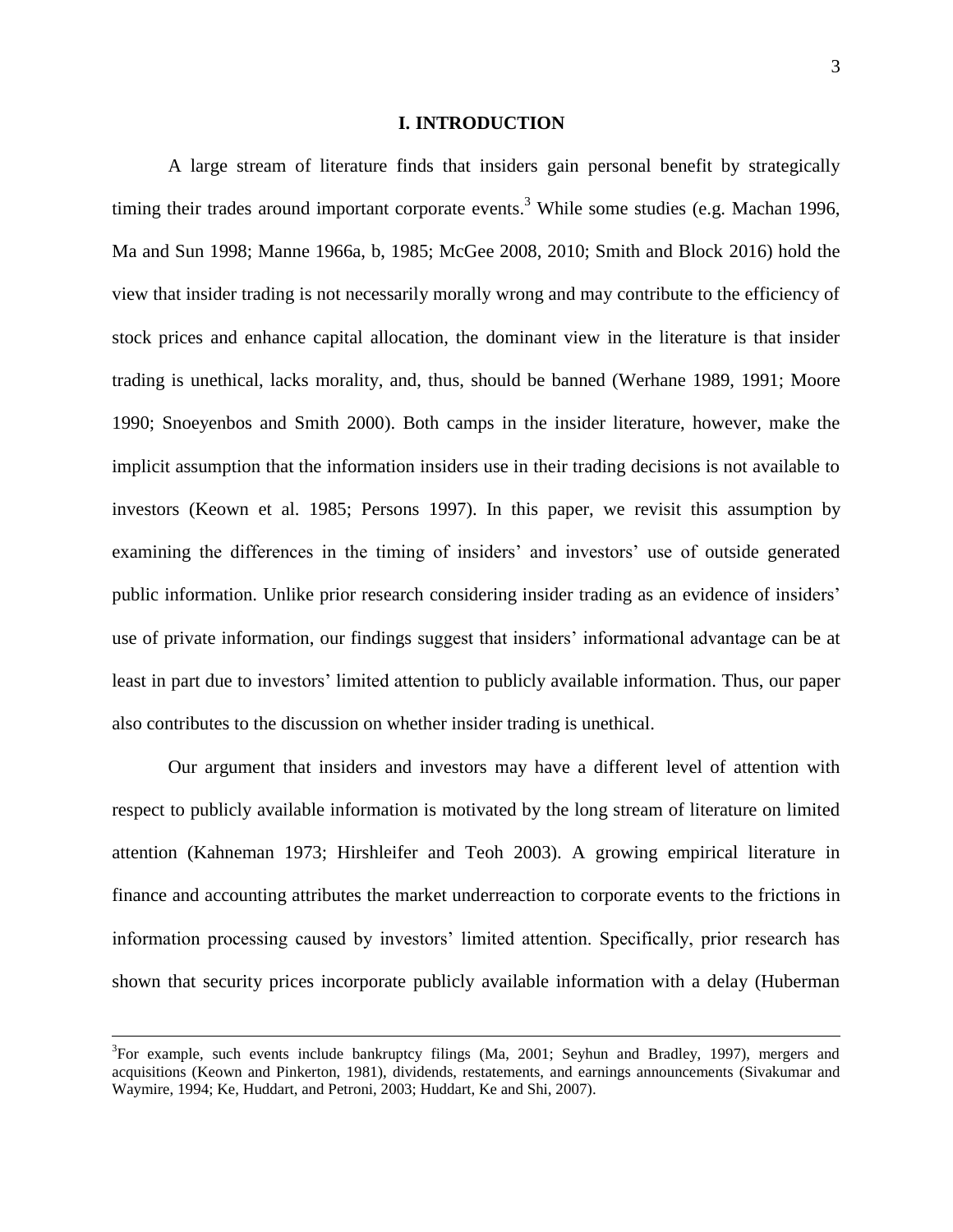and Regev 2001); investors underreact to a firm's earnings announcement when distracted by other firms' concurrent earnings announcements (Hirshleifer, Lim and Teoh 2009); and investors underreact to Friday earnings announcements consistent with weekends causing inattention (DellaVigna and Pollet 2009). We extend this stream of literature by examining whether insiders benefit from security mispricing caused by investors' limited attention to outside generated publicly available information.

We define outside generated information as the information that the management has no control over making strategic decisions regarding the timing and the amount of the information to be disclosed to the market. One source of such publicly available information that the literature suggests is customer complaints. Customer complaints are publicly available and indicate a sign of dissatisfaction with a company's products (Lapré and Tsikriktsis 2006). Consistent with this, Ittner and Larcker (1998), Johnson and Mehra (2002) and Huang (2017) show that levels of customer satisfaction is critical to a firm's long-standing financial performance.

The customer complaints and product recalls in the auto industry provide an excellent setting to examine investors' limited attention to outside generated public information and whether insiders use this information in their trading decisions. An auto recall is typically preceded by a manufacturer and/or National Highway Safety Administration (NHTSA) investigation.<sup>4</sup> These investigations are triggered by the severity of the customer complaints filed with the NHTSA. We conjecture that customer complaints contain information regarding both the likelihood of a recall and its financial consequences. We rely on prior evidence on market

 $\overline{a}$ 

<sup>4</sup> The automotive industry is regulated by NHTSA, which was created under the National Traffic and Motor Vehicle Safety Act in 1966 and aimed to reduce the number of motor vehicle-related injuries by increasing scrutiny over manufacturers' compliance with federal vehicle safety standards. Part of NHTSA's responsibilities is to oversee the process of vehicle recalls in the United States. See[: http://www.nhtsa.gov/](http://www.nhtsa.gov/Vehicle+Safety/Recalls+&+Defects/) for additional information.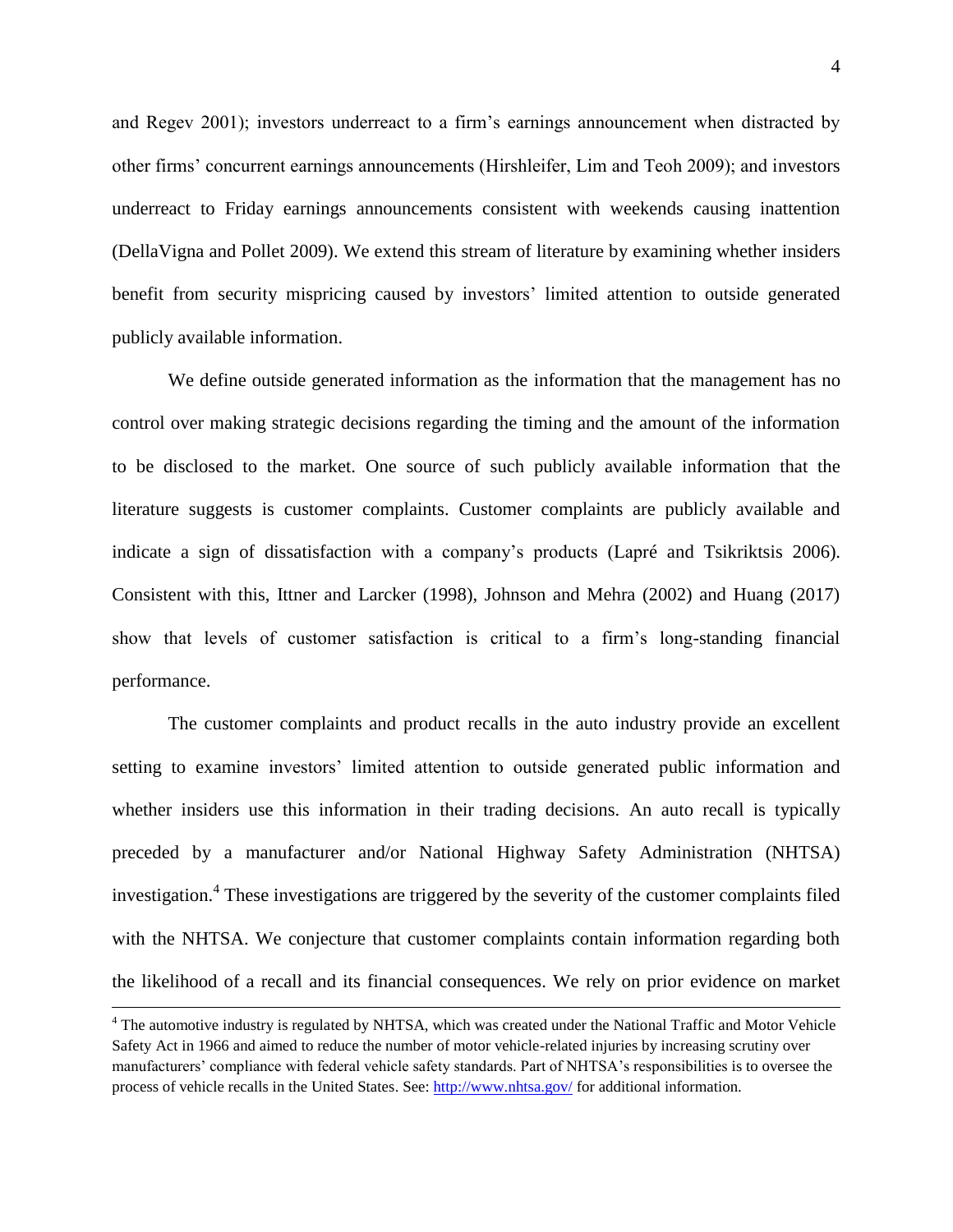inefficiencies caused by investors' limited attention and further argue that the market fails to process the information contained in customer complaints in a timely manner, presenting profitable trading opportunities to insiders. Finally, we expect insiders to discover and use the information contained in customer complaints in their trading decisions before the market fully incorporates the same information into security prices.

Using a comprehensive sample of customer complaints filed with NHTSA and 526 auto recalls during the 1996-2012 period, we find that the likelihood of an auto recall increases with customer complaints and that car manufacturers' stock prices incorporate the information content of customer complaints only after the report date of the recall, i.e., the date the recall decision has been conveyed to the NHTSA by the manufacturer. Specifically, we document a strong negative relation between customer complaints and the cumulative abnormal returns over the three month period after the manufacturer conveys the decision to initiate a recall campaign to the NHTSA. Our results suggest that these publicly available customer complaints contain valuerelevant information that can be used to predict future returns. More importantly, we find that the market fails to process the information contained in customer complaints in a timely manner, presenting profitable trading opportunities to those who pay closer attention to them.

We next examine the trading behavior of the top five corporate executives of the automakers in our sample prior to the recall date and explore whether they use the information embedded in customer complaints. We find that insiders are significant net sellers prior to the recall date, particularly when there are more complaints filed with NHTSA. Thus, insiders are aware of the information content of customer complaints, while other investors fail to process this publicly available information in a timely manner. Collectively, our results suggest that insider transactions are timelier than stock prices in incorporating the implications of customer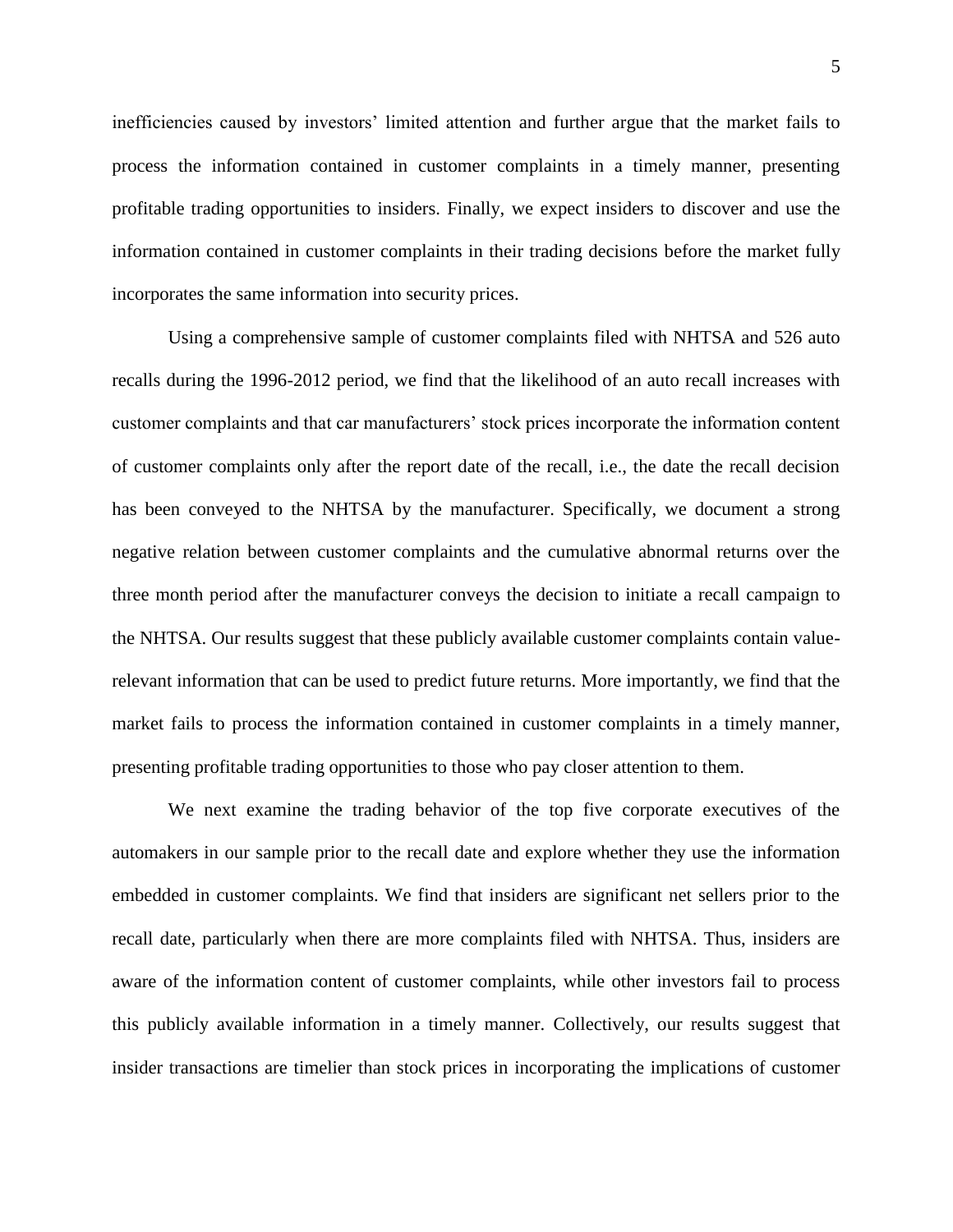complaints for future financial performance. The findings are consistent with our conjecture that insiders use outside generated public information to inform their trades unlike prior research considering insider trading as evidence of insiders' use of private information for personal gain.

Our results are robust to a battery of additional tests. Specifically, when a firm has two or more recalls within a 30-day window, we only use the recall with the highest severity and obtain similar results. We also repeat our analyses after eliminating recalls with moderate complaints and find either similar or stronger results. Finally, we explore whether the information in customer complaints predicts the financial severity of auto recalls. Using the potential number of cars affected in a recall as our proxy for the recall's financial severity, we find that customer complaints are indeed an important predictor of the financial burden of the auto recall.

Our findings should be of interest to investors, consumers, the NHTSA, automakers, security market regulators, and researchers. First, we explore the information content of outside generated public information, i.e., consumer complaints filed with government agencies. We find that customer complaints predict product recalls and future returns and therefore conclude that customer complaints are value-relevant in auto-recall setting.

Second, we contribute to the literature on investors' limited attention. Prior studies in this literature explore how aggregate investor attention varies from one stock to another. For example, retail investors buy into attention-grabbing stocks (Barber and Odean 2007) and stock prices underreact to earnings announcements when investors are distracted by other earnings announcements (Hirshleifer et al. 2009) or the upcoming weekend (DellaVigna and Pollet 2009). We contribute to this literature by exploring whether insiders and outsiders exhibit differential attention to publicly available information on a given firm.

Third, our findings also suggest that the timely and more effective disclosure of customer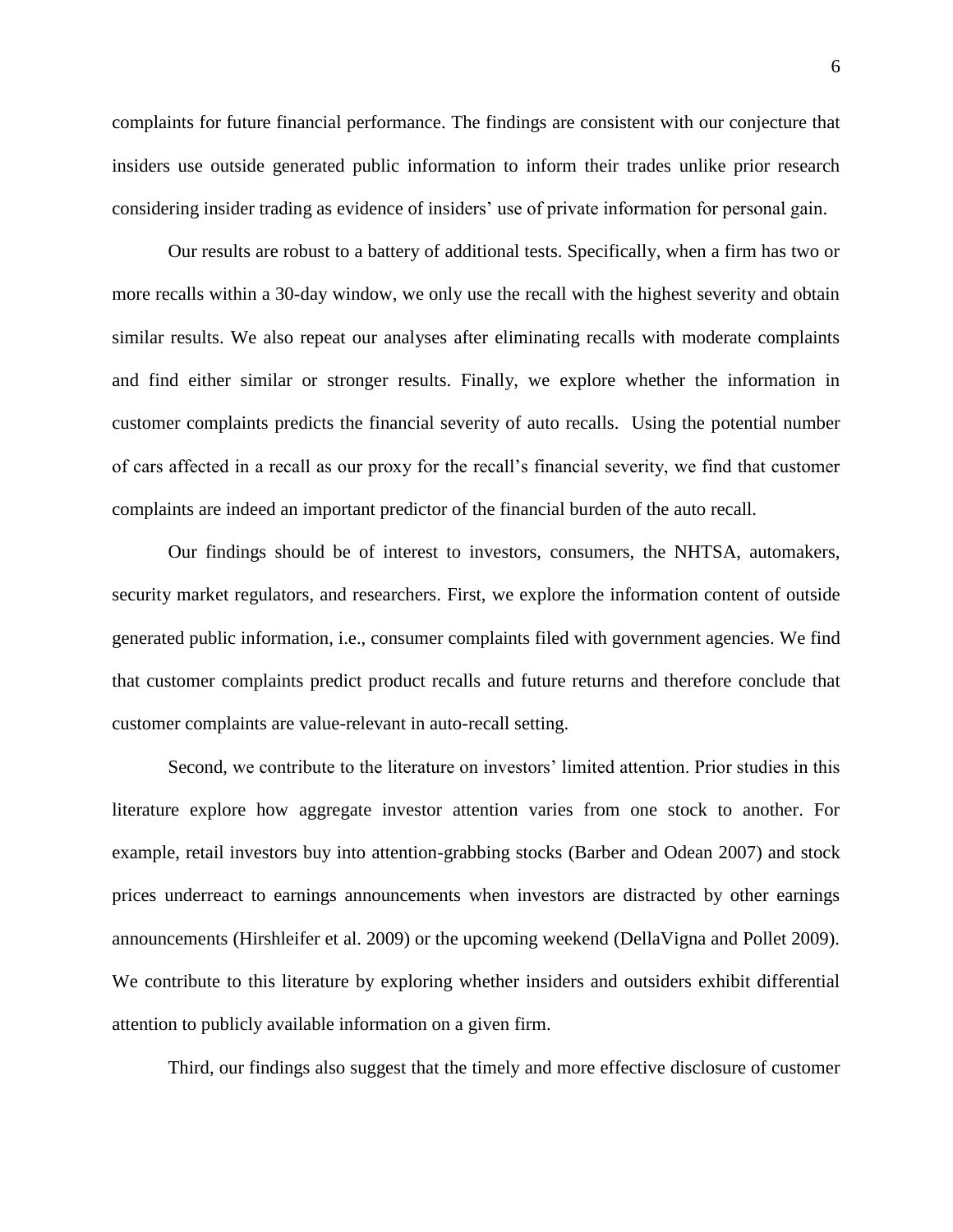complaints can alleviate some of the information gap between insiders and outside investors due to the investors' limited attention. For example, NHTSA may present summary information on complaints for each make-model-year on its website in a more timely fashion.<sup>5</sup> This will also contribute to the mission of the SEC in maintaining the integrity and fairness of the stock market. 6

Finally, we contribute to the discussion on whether insider trading is unethical (Manne 1966a, b, 1985; Ma and Sun 1998; Engelen and Liedekerke 2007; McGee 2008, Agarwal and Cooper 2015). While the literature is divided on whether insider trading is unethical and/or illegal, the implicit assumption is that the information insiders use in their trading decisions is not available to outsiders (Moore 1990; Ma and Sun 1998; McGee, 2008; Smith and Block 2016). We depart from this literature by arguing and presenting evidence that insiders also trade on outside generated publicly available information which is not fully incorporated into the stock prices in a timely manner due to limited attention by the market. Unlike the dominant view that insider trading is unethical because insiders gain personal benefit from trading on private information, our findings suggest that insider trading can enhance the informational efficiency of stock prices caused by investors' limited attention to outside generated public information.

#### **II. LITERATURE REVIEW AND HYPOTHESIS DEVELOPMENT**

#### **Customer Complaints and Product Recalls**

 $\overline{a}$ 

Prior studies document a significantly negative stock price reaction to product recall announcements (Jarrell and Peltzman 1985; Pruitt and Peterson 1986; Davidson and Worrell

<sup>&</sup>lt;sup>5</sup> Prior research shows that the presentation of information affects the extent to which investors use this information (Ettredge et al. 2002).

<sup>&</sup>lt;sup>6</sup> The Commission is very vigorous in enforcing the laws against insider trading. For example, the Commission filed complaint against several employees and their spouses in CryoLife and charged them for insider trading prior to a product recall order issued by Food and Drug Administration (FDA).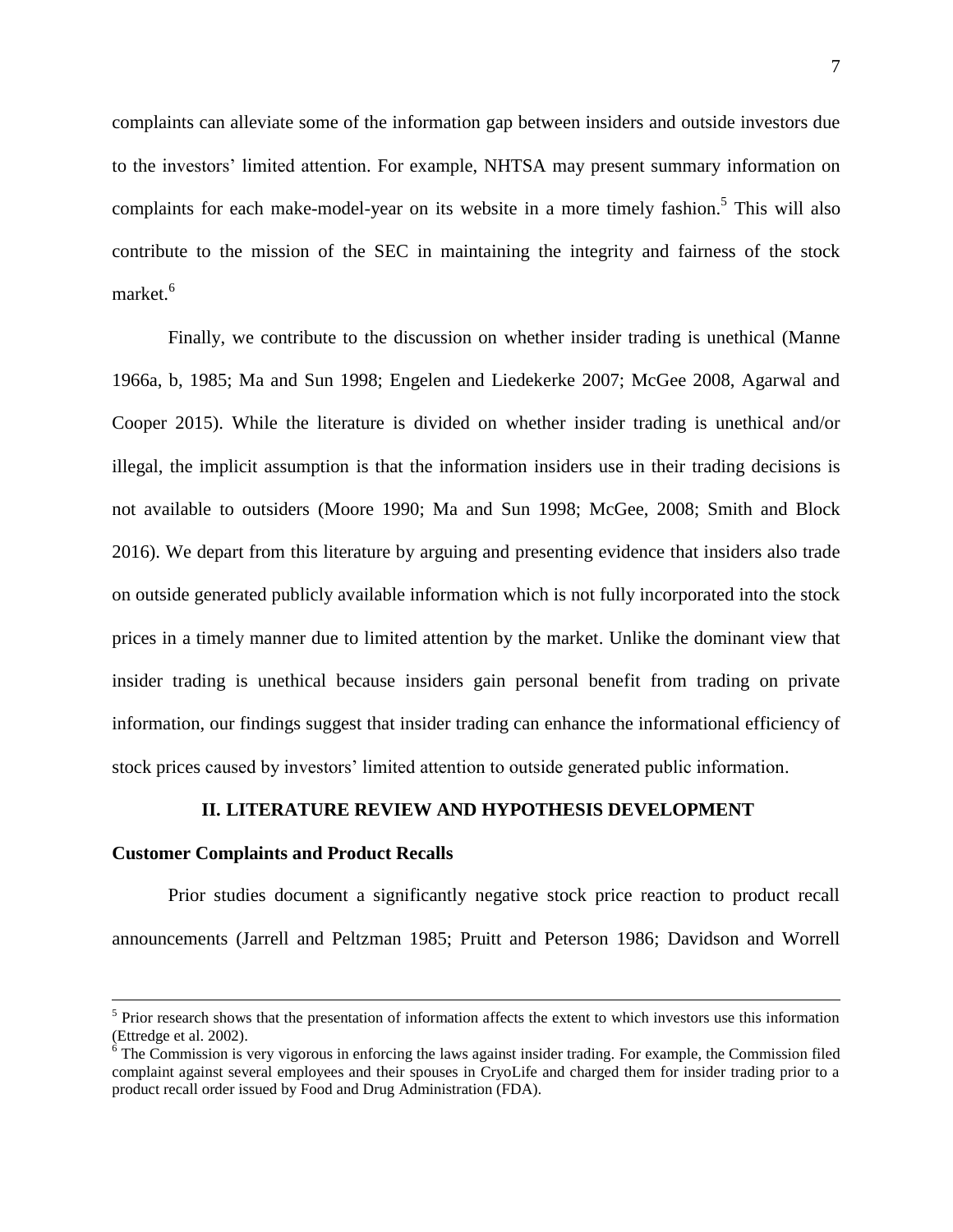1992; Chu et al. 2005). Therefore, information that helps predict future product recalls could be critically valuable. Since the details of manufacturing processes and the quality issues of the products are largely known to the engineers and the managers of the firm but not, to the same extent, to the investors, an information asymmetry about the true quality of a product and its deficiencies is likely to exist between insiders and outsiders (Barber and Darrough 1996; Kirmani and Rao 2000). Although firms are generally reluctant to share negative news about their products until they are required to do so, there are potential information cues that can help the public narrow the information gap. One particular source of such information is customers' complaints about the products they use.

Prior research finds that customer complaints are a sign of dissatisfaction with a company's products (Lapré and Tsikriktsis 2006).<sup>7</sup> Dissatisfaction may arise due to the violation of customers' ex-ante expectations regarding either the quality of the product or a design flaw which may put the customer at a discomfort and/or security risk. The latter is of particular concern due to legal ramifications, and complaints regarding such matters may be a potential product recall trigger. Moreover, the direct and indirect costs (i.e., loss of reputation and foregone future sales revenues) of dissatisfied consumers can be material and long-lasting for firms that do not effectively address these concerns (Ittner and Larcker 1998: Johnson and Mehra 2002). The significant economic impact on firms arising from customer complaints is no more salient in any line of business than in the auto industry.

The prevalent level of personal auto ownership in the U.S. and the perceived heavy cost of new autos lead to exceptional levels of interaction between products, manufacturers and the consumers. Therefore, it is not surprising that the auto industry experiences more customer

<sup>&</sup>lt;sup>7</sup> See the recent research by Harris and Ogbonna (2010) and Knox and van Oest (2014).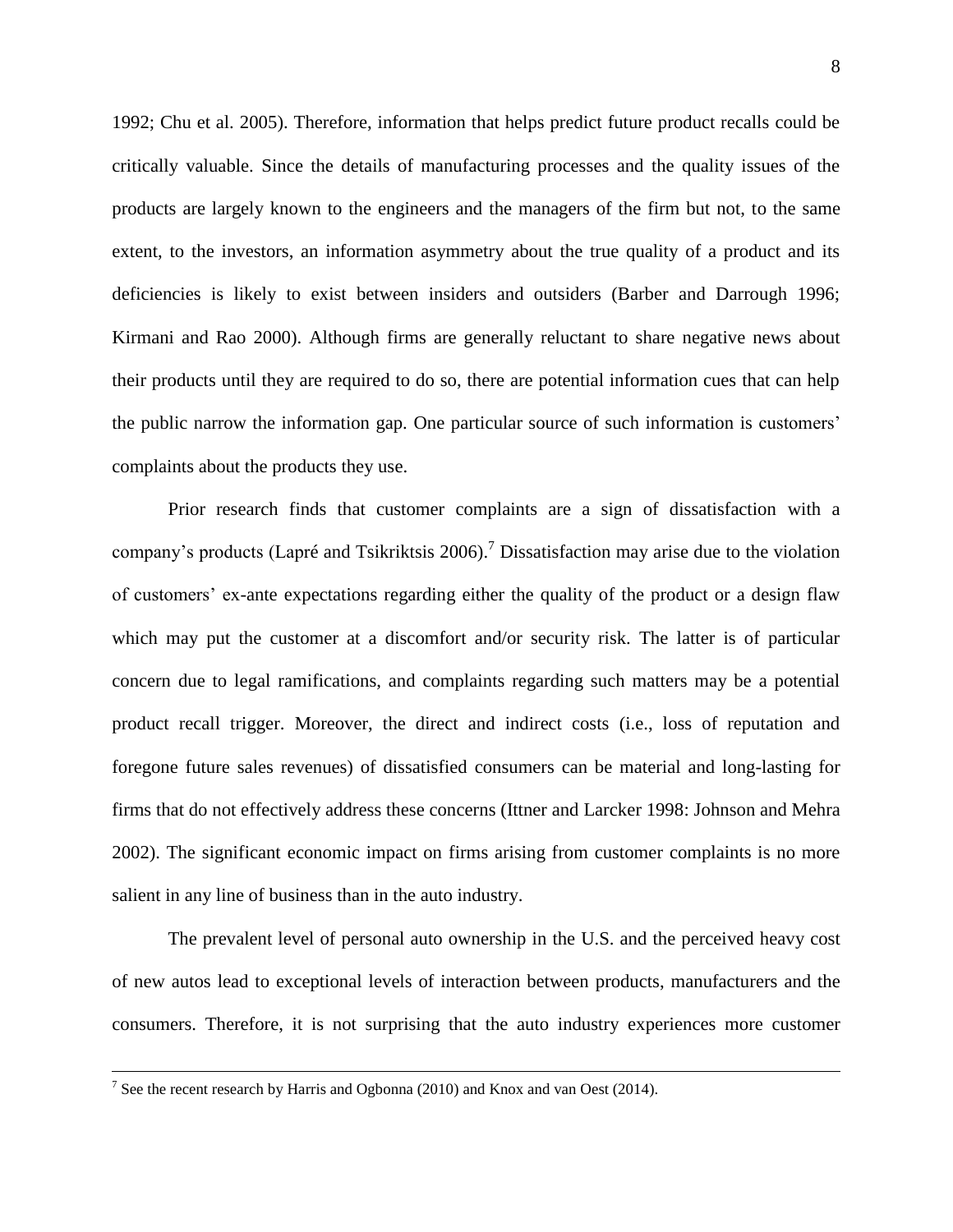complaints than any other line of business, and faces the costliest product recalls than any other industry (Chen and Nguyen 2013; Ni, Flynn and Jacobs 2014). Therefore, the announcement of an auto recall attracts wide media coverage and is often accompanied by a negative stock price reaction (Bromiley and Marcus 1989; Chu et al. 2005; Hoffer et al. 1987). Figure I depicts the auto industry's product recall process. The NHTSA routinely screens the complaints they receive from customers regarding automobiles and opens a safety defect investigation when it is likely that there is either an "unreasonable" safety-related defect or a non-compliance issue per federal requirements that would warrant a recall. When a manufacturer agrees with the agency's recommendation to recall a product they must notify the NHTSA of their recall decision within five days, and the agency creates a record of this issue.

#### <<Insert Figure I about here>>

Our first objective is to examine whether customer complaints filed with the NHTSA contain significant information concerning future car recalls. We expect that customer complaints will be associated with a higher likelihood of recalls for two reasons. First, complaints will accumulate over time if the product has a serious defect. These complaints are likely to raise flags regarding the product's true quality which in turn may trigger a safety defect investigation by the NHTSA, culminating in detection of the defect by regulators. Second, each additional complaint from a different customer potentially provides another perspective concerning the issues under screening. A security issue with a product is therefore less likely to go unnoticed with a growing number of complaints.

Although customer complaints are an important precursor to product recalls, anecdotal evidence suggests that automakers may disregard these complaints even if the underlying defect is potentially serious. For example, General Motors reportedly knew about its faulty ignition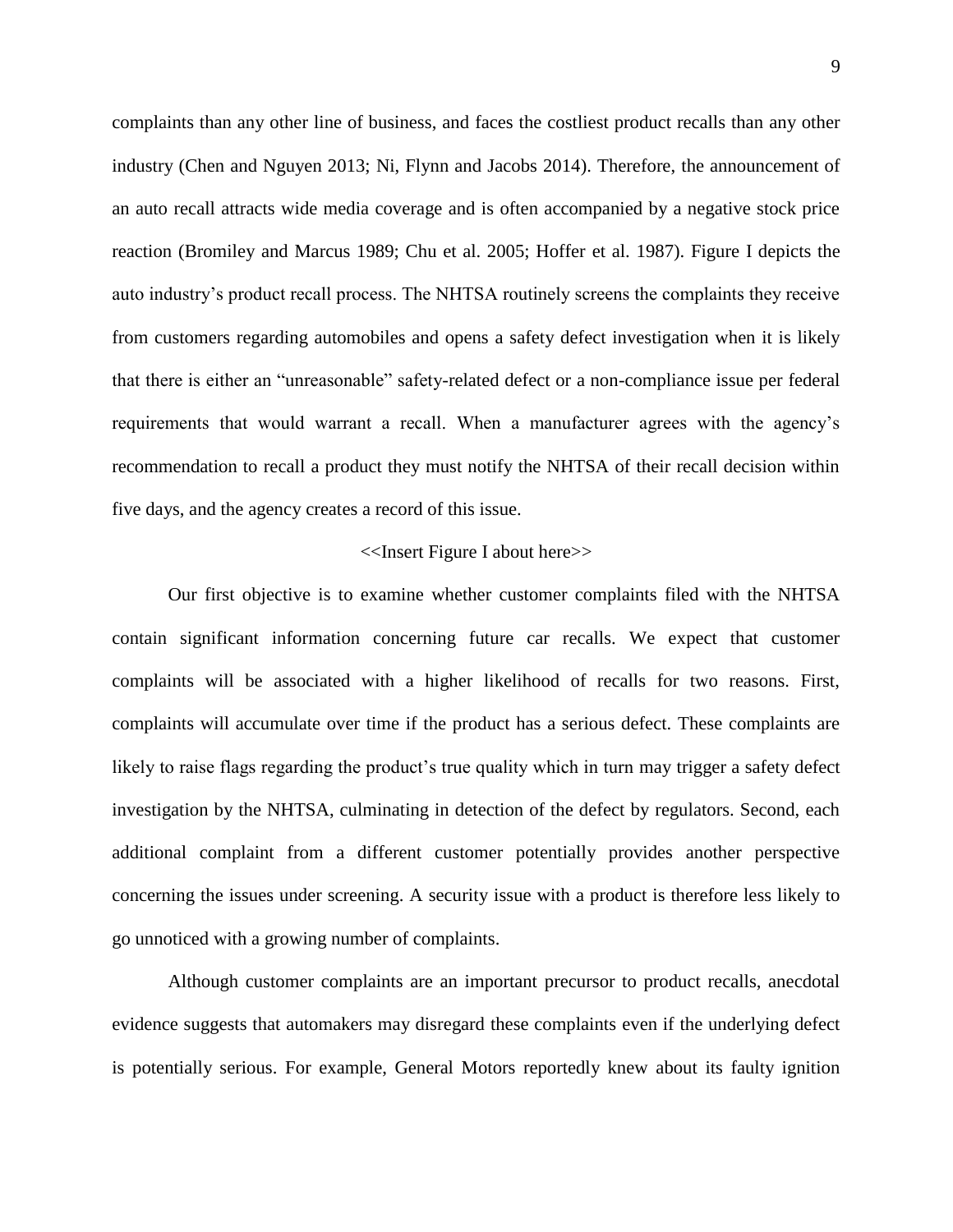switch issue through customer complaints months before the actual recall campaign (Bennett 2014). Honda was recently fined by the NHTSA for underreporting fatal accidents and injuries associated with its defective products (Ivory 2015). Similarly, we know that several hundred reports filed with either the NHTSA and/or the manufacturer directly were either ignored or did not conclude with a recall decision during Toyota's unintended acceleration crisis in 2009 to 2011 (Heller and Darling 2012). Nevertheless, customer complaints are likely to be noticed by regulators and eventually pave the way for a recall campaign given the significance and visibility of the products being manufactured and sold in the auto industry. Thus, we hypothesize that:

#### *H1: The likelihood of a recall increases with customer complaints.*

### **Customer Complaints and Stock Returns**

 $\overline{a}$ 

Most existing studies find a significantly negative stock price reaction to product recall announcements (Pruitt and Peterson 1986; Marcus et al. 1987; Davidson and Worrell 1992; Barber and Darrough 1996; Chen and Nguyen 2013) while some find no such relationship (Thirumalai and Sinha 2011). Recall campaigns are associated with both direct and indirect costs; while the latter are driven mostly by a damage to brand name, questions raised regarding firm operations and quality control, as well as negative media hype (Zavyalova et al. 2012). We argue that recall announcements preceded by a large number of customer complaints likely attract greater media coverage that exacerbates the indirect costs. Customer complaints filed prior to the recall can additionally contain information concerning the direct costs (i.e., financial severity) of the recall campaign. $8$  We therefore expect a negative relation between customer complaints and abnormal stock returns following the recall announcement if the market fails to pay attention to customer complaints (publicly available information) in a timely manner.

<sup>&</sup>lt;sup>8</sup> We provide evidence consistent with this conjecture in additional analyses section (see Section 4.4).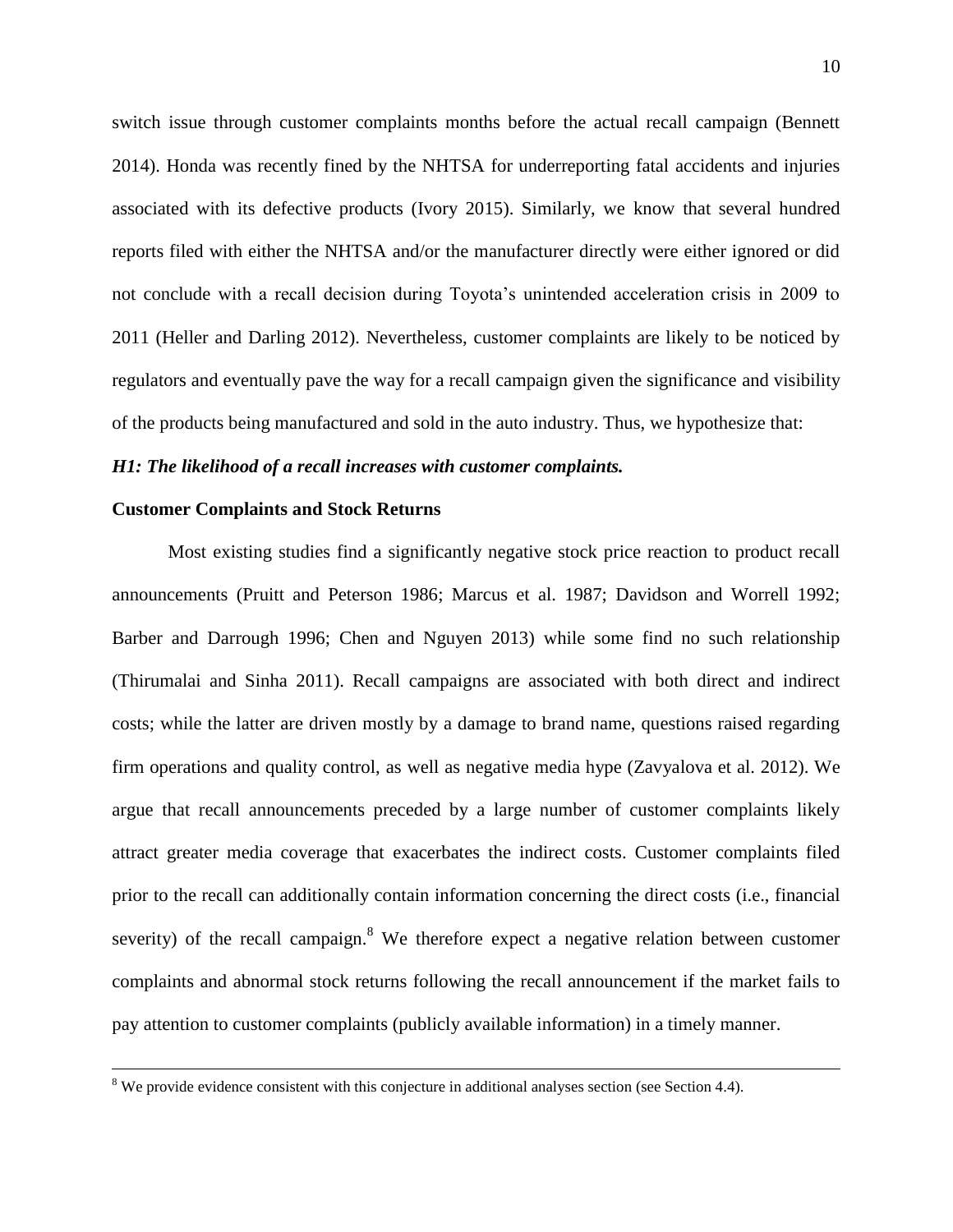An extensive body of financial economics literature suggests that the market underreacts to information in many corporate events such as earnings announcements, analyst forecast revisions (Gleason and Lee 2003), corporate fraud (Karpoff and Lott 1993), restatements (Palmrose et al. 2004), and airline crashes (Borenstein and Zimmerman 1988). One explanation often provided in the behavioral finance literature for this market underreaction to public announcements is the cognitive limitations of market agents. Market agents with limited attention will selectively attend to only certain information regarding firms due to the abundance of information pouring from all directions (Kahneman 1973). For example, Hirshleifer et al. (2009) find that the market reaction to a firm's earnings news decreases with the number of concurrent earnings announcements. Frederickson and Zolotoy (2015) show that investors pay greater attention to the earnings news of more visible firms when faced with multiple concurrent announcements. Moreover, recent research shows that investor attention as measured by Google search volumes fluctuates over time (Da et al. 2011; Vlastakis and Markellos 2012), highlighting market participants' cognitive limitations in processing all available relevant information.

We therefore argue that the automaker's stock will remain overpriced during the prerecall period to the extent that investors' limited attention prevents them from processing the information embedded in customer complaints. In contrast, we should find no relation between customer complaints and abnormal returns following recall announcements if the market is aware of customer complaints and efficiently uses this information when assessing both the likelihood of a recall and its financial ramifications. However, even the most sophisticated institutional investors may be limited in their abilities to pay close attention to each of the hundreds of individual stocks they hold in their investment portfolios and may not be attentive to every piece of publicly available information (e.g. customer complaints) about a given stock. We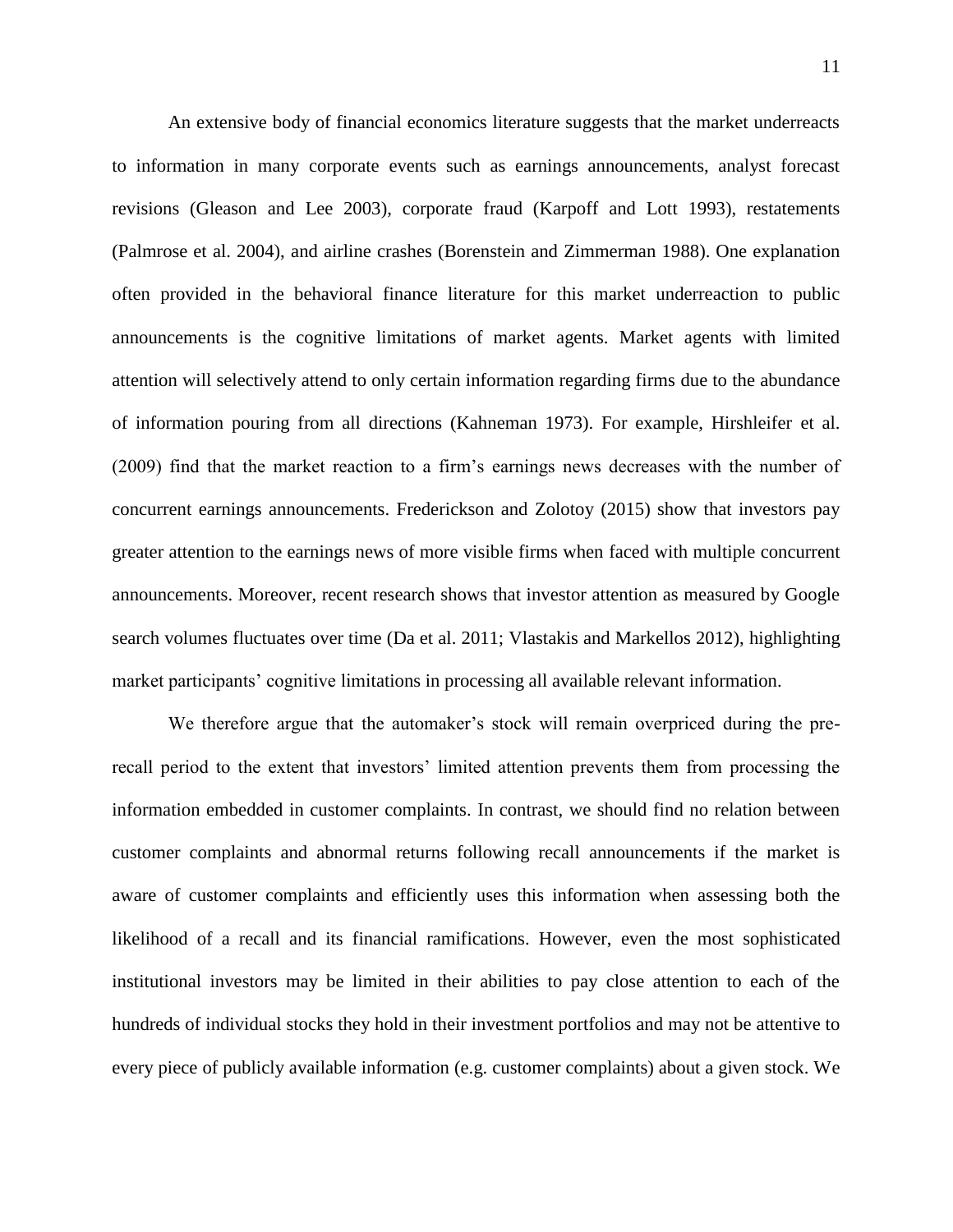accordingly hypothesize:

# *H2: Customer complaints are negatively associated with abnormal stock returns during the period following a recall announcement.*

#### **Customer Complaints and Insider Trading**

Our first two hypotheses predict that customer complaints contain value-relevant information and that this information is not effectively incorporated into stock prices. This clearly creates an opportunity for insiders to exploit the complaint information. Accordingly, we conjecture that due to limited attention (DellaVigna and Pollet 2009; Hirshleifer et al. 2009; Frederickson and Zolotoy 2015), if investors fail to attend to the publicly available information embedded in customer complaints then automakers' pre-recall stock prices will be higher than warranted by fundamentals so that investors will suffer large losses following the recall announcement. On the other hand, insiders are naturally more attentive to any news regarding the firm they manage. Therefore, it is expected that insiders act strategically on the value-relevant complaint information to maximize their wealth and time their trading decisions based on the severity of the complaint information.

A large stream of insider trading literature focuses on the timing of insider activism around major corporate announcements (e.g., bankruptcy filings, mergers and acquisitions (M&A), restatements, dividends and earnings announcements) to explore whether corporate insiders exploit their time-sensitive and value-relevant information to safeguard their wealth and/or profit from these transactions. For example, Seyhun and Bradley (1997) show that insiders sell their shares prior to the bankruptcy filing dates. Ma (2001) document that insiders of Chapter 11 bankruptcy firms buy significantly fewer shares before the bankruptcy announcement. In a similar fashion, Sivakumar and Waymire (1994), Sivakumar and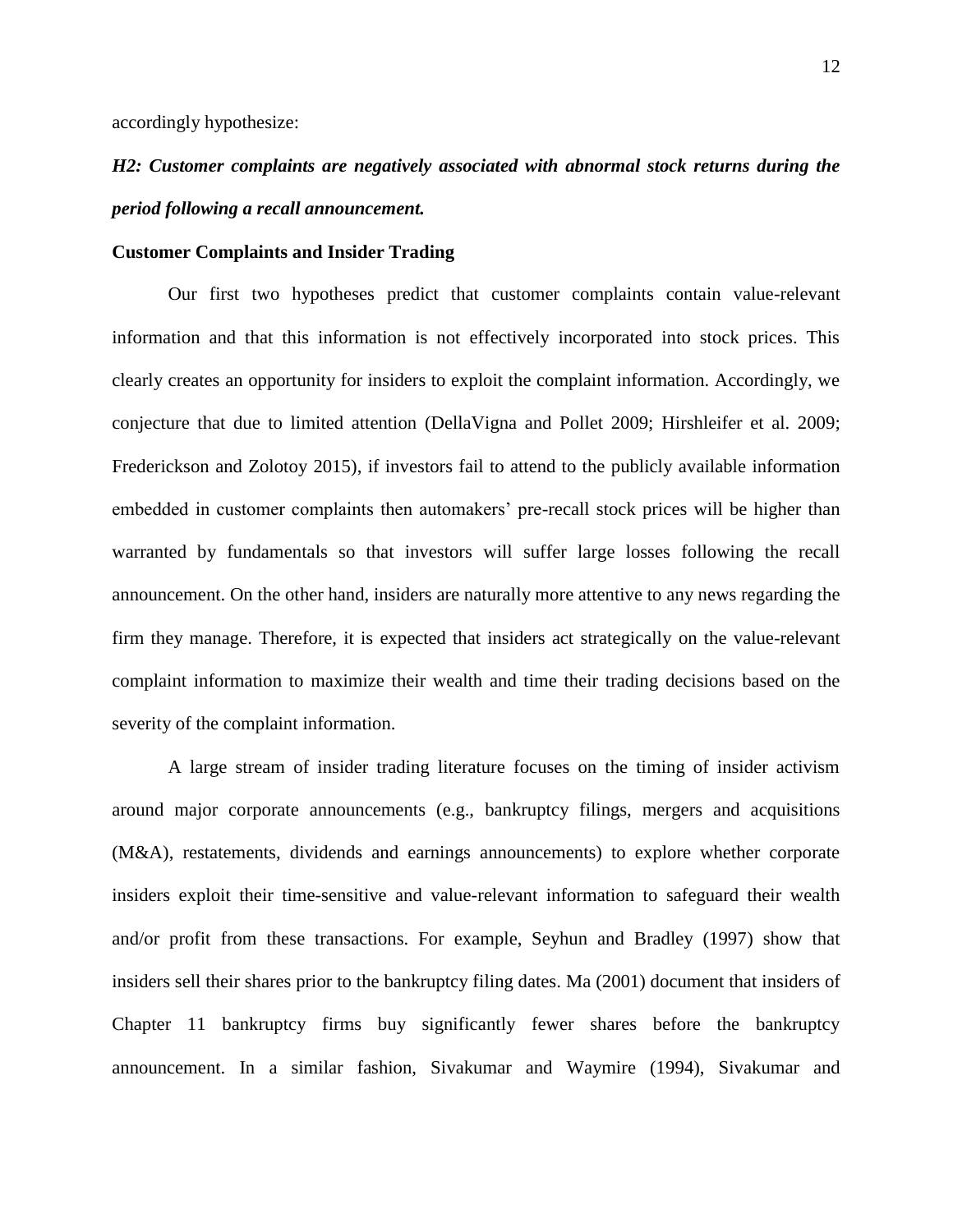Vijayakumar (2001), Ke et al. (2003), and Huddart et al. (2007) document significant insider trading activity before earnings announcements while others find no such relationship (Elliot et al. 1984; Givoly and Palmon 1985). In another setting, Keown and Pinkerton (1981) and Seyhun (1990) argue that insiders engage in illegal trading activity around M&A announcements. Finally, Agrawal and Cooper (2015) document strong insider trading activity before restatements. Overall, these findings suggest that insiders can strategically time their trades around corporate events based on the content of their time-sensitive and value-relevant information to safeguard their wealth from the possible negative impacts of these events.

While prior studies assumed that there is an information gap between managers and the public regarding these corporate announcements, we present a case where an outside generated information (i.e. customer complaints) is publicly available and could be used by outside investors to narrow this information gap before a significant corporate announcement (i.e. product recall) occurs. The availability of complaint data that precedes the recalls limits the private information advantage of insiders. Therefore, even if managers may want to delay the disclosure of bad news to the extent possible in the hope of a turnaround or due to career concerns (Kothari et al. 2009) it may not always be possible to do so with the publicly available information that may potentially help predict upcoming recall announcements.

We argue that outside investors' limited attention to relevant information (e.g., customer complaints) coupled with insiders' selective attention to the complaints concerning their firms' products will allow insiders to better evaluate the likelihood of a recall based on the severity of customer complaints and to time their trades. Insiders will therefore likely reduce their holdings as a strategic move to safeguard their wealth from the negative impacts of the recall to the extent that customer complaints lead insiders to believe a recall campaign is probable.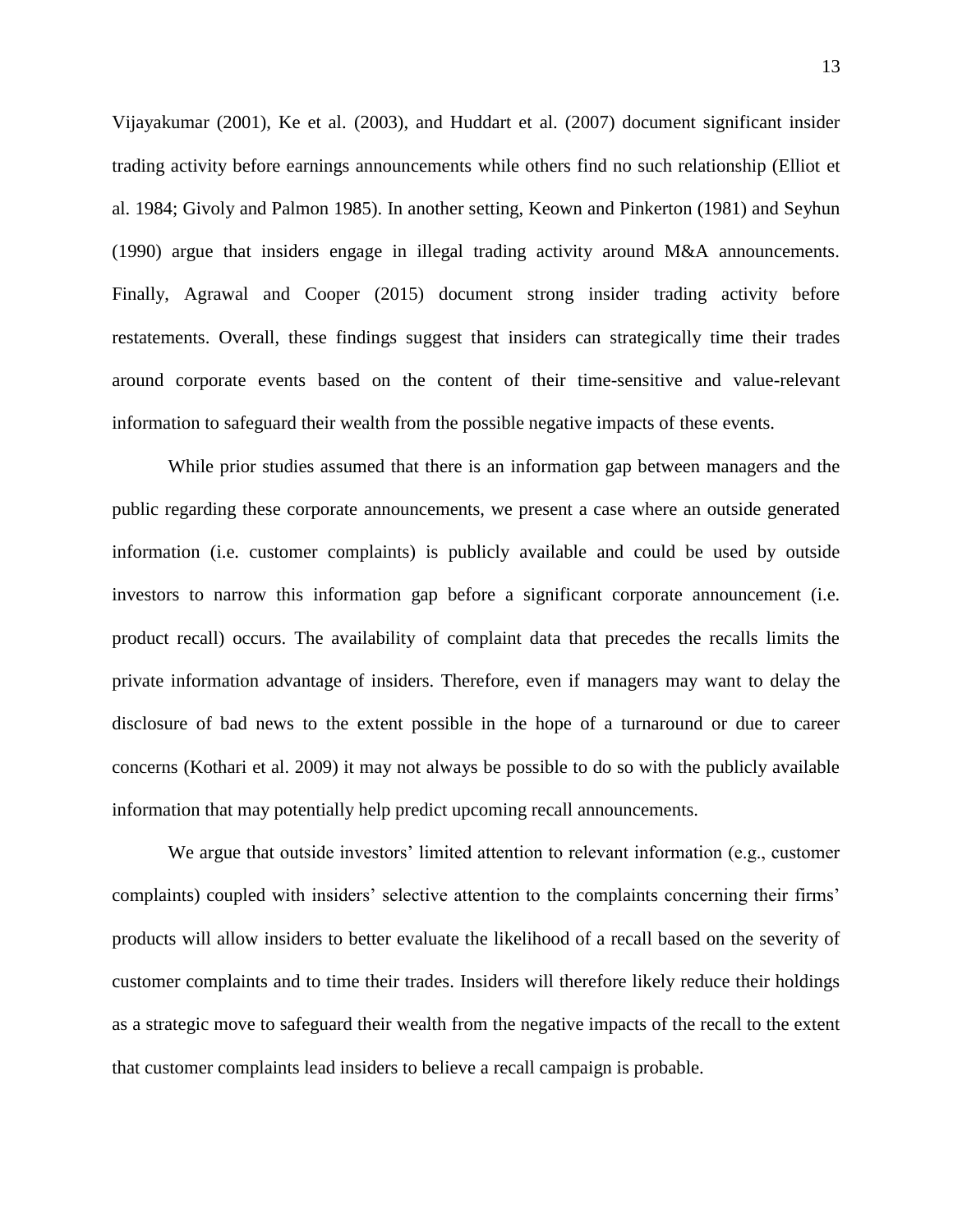On the other hand, the SEC has passed several regulations to monitor corporate insider trading activity on non-public information (Keown et al. 1985 and Persons 1997) (e.g., Rule 10b-5 of the Securities Exchange Act of 1934).<sup>9</sup> Lately, The Insider Trading and Securities Fraud Enforcement Act of 1988 (ITSFEA) established a program for informants, held top management accountable for their employees' illegal trading activities, and significantly increased criminal penalties. Garfinkel (1997) reports that the frequency of insider trading activity thirty days prior to earnings announcements has been less after ITSFEA. $^{10}$ 

Finally, corporations enact internal policies to prevent insiders from exploiting their informational advantage at the expense of other shareholders. For example, the majority of U.S. corporations have some sort of blackout periods during which insiders are prohibited from trading in their own company's shares (Bettis, Coles, and Lemmon 2000). Therefore, any insider trading activity concentrated around these time-sensitive periods can potentially be considered as evidence of fraudulent activity. Although the interplay of the above-mentioned two opposing views is not known a priori, we argue that the magnitude of insider trading activity (i.e., net selling) prior to a recall announcement is positively associated with the customer complaints.

*H3: Abnormal insider selling prior to a recall announcement is positively associated with customer complaints.* 

#### **III. SAMPLE SELECTION AND DESCRIPTIVE STATISTICS**

#### **Sample Selection**

 $\overline{a}$ 

We begin our sample selection process by gathering all customer complaints and recall announcements during the period from 1996 to 2012 as reported on the NHTSA's website. The

<sup>&</sup>lt;sup>9</sup> The legal consequences for violating the antifraud provisions of the Securities and Exchange Act of 1934 have severely increased over time. For example, the Insider Trading Sanctions Act of 1984 imposed significant jail sentences and severe penalties equal to three times the amount of insider profits.

<sup>&</sup>lt;sup>10</sup> Insider trading regulations were also introduced in other parts of the world (see Rundfelt (1986)).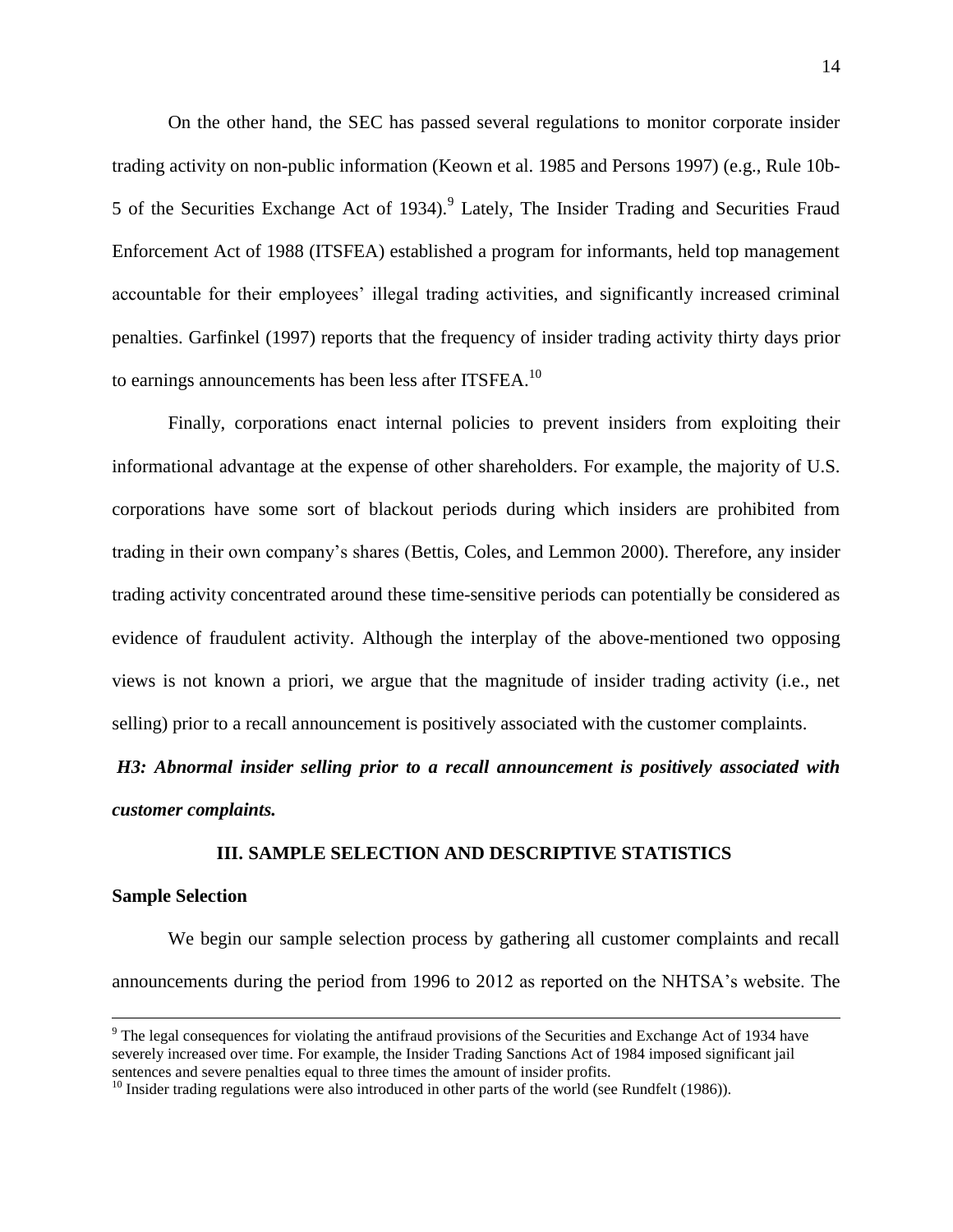complaints data contains all safety-related complaints received by NHTSA since January 1, 1995 and includes detailed information on each complaint such as the manufacturer's name, vehicle make-model-year (MMY), the date of the complaint, whether the vehicle was involved in a crash or fire and the number of persons injured or dead. During each calendar year-quarter we calculate the number of customer complaints and the number of incidents with injury, crash, fire, or death for each MMY over a one-year period. We then investigate whether these complaint measures predict the likelihood of a recall during the next quarter. We retain each MMY in our sample for a maximum of 20 years.<sup>11</sup> Our final sample consists of 812,290 observations (i.e., customer complaints) with 19,231 separate make-model-year configurations.

Our subsequent analyses are based on 526 recalls from four automobile companies (Chrysler, Daimler, Ford, and General Motors) involving 19 makes and 962 make-models. We obtain returns data from the CRSP and insider trading data from the Thomson Financial Insider Research Services Historical Files. We retain recalls reported on July 1, 1996 or later because insider trading information is available beginning from January 1, 1996 and we require six months of insider trading information before a recall. For each recall we obtain the US dollar value of net insider selling, *VSELL*, within three periods: *i) event period* as the three months ending before the recall date, *ii) pre-event period* as the three months ending before the beginning of the event period, and iii) *post-event period* as the three months beginning on the recall date. We then calculate abnormal net insider selling during the event period, *ABVSELL*, as net insider selling during the event period minus average net insider selling during the pre- and

 $\overline{a}$ 

 $11$  Problems with vehicles older than 20 years are less likely to be a concern since these vehicles are assumed to be near the end of their normal life cycles for most users. Some states waive inspections, and some insurance companies refuse to insure models that are older than 20 years. In a recent recall perception survey performed by the National Automobile Dealers Association (NADA) 61% of respondents agreed with the statement: "*Recalls of older vehicles are generally less meaningful to me than recalls of newer ones.*" (NADA 2014). Our coverage of issues concerning each auto model for its expected 20 years of life resonates therefore well with the reality in this industry.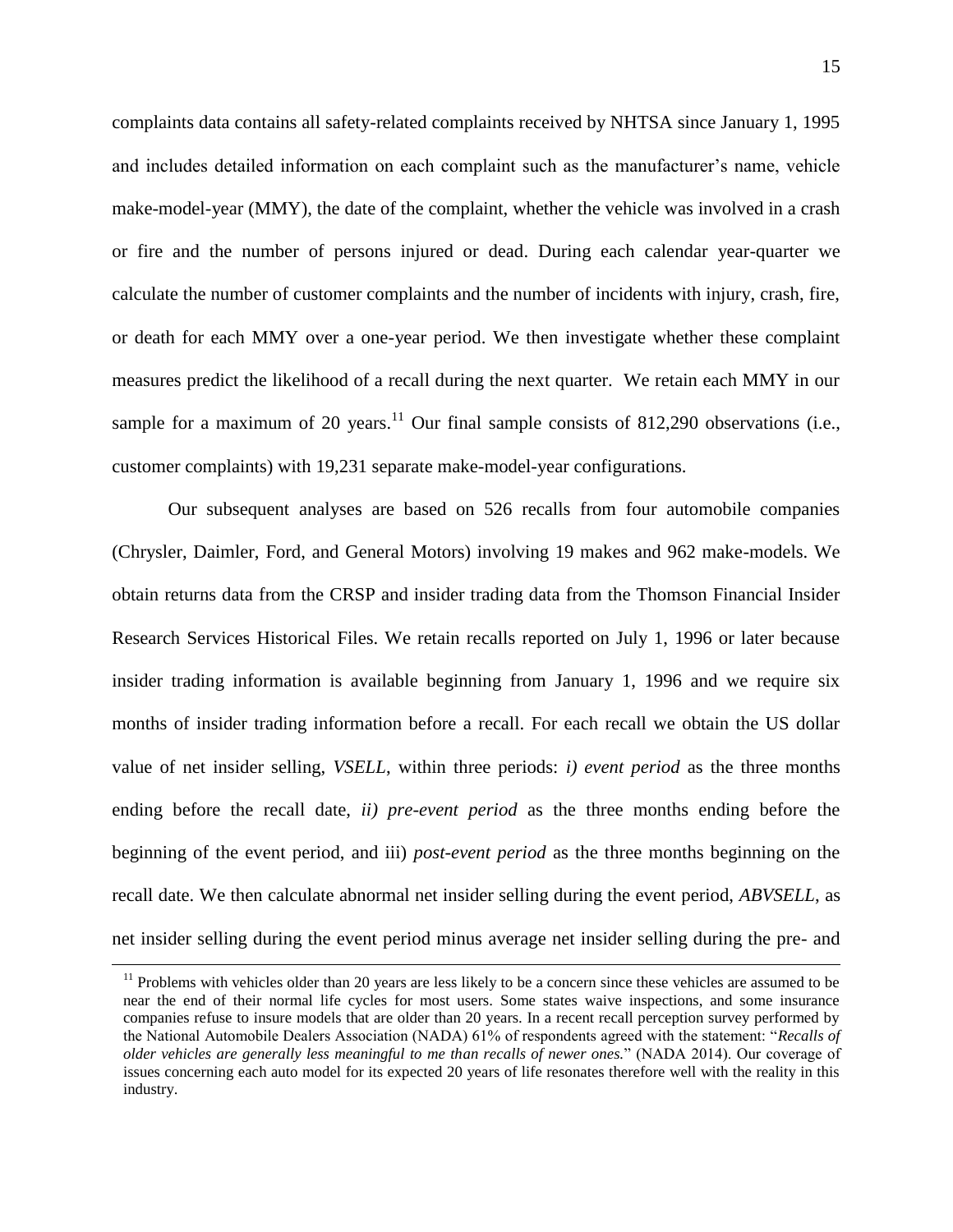post-event periods.<sup>12</sup> Following prior studies (e.g., Huddart et al. 2007; Seyhun 1988; Sivakumar and Vijayakumar 2001) we utilize only open market sales and purchases by insiders because such insider transactions are more likely to represent actions taken due to value-relevant private insider information. We focus on insider trading by the *CEO, CFO, COO, Chairman of the Board*, and *President*. To examine whether insiders trade on the information from complaints, we obtain complaint measures associated with a recall within a one-year period ending one day before the recall date. A recall may include several MMYs; if there is a previous recall on a MMY within a one-year period, then we only use the complaints on the MMY following the previous recall date. We obtain financial statement data from Compustat and require that firms have data available in order to compute their market value of equity (*MV*) and book-to-market ratio (*BM*) as of the beginning of the fiscal year. Finally, we require that firms have return data available on the CRSP in order to calculate the momentum (*MOMENTUM*).

#### **Descriptive Statistics**

 $\overline{a}$ 

Panel A of Table 1 provides descriptive statistics for the recall and complaint measures. There is a recall during approximately 1.3% of MMY-quarters. In untabulated analyses we find that 74.1% of MMYs have no recalls during our sample period, while some MMYs realized recalls during multiple quarters. The maximum number of recalls is 12 for the *Ford-F150-1997* and *Chevrolet-Silverado-2000*.

#### <<Insert Table 1 about here>>

Not all complaints are identical. While some complaints are associated with accidents on the roads, injuries, and sometimes even deaths, we find that others are due to trivial concerns such as mislabeled or missing placards, problems in the seat adjustment mechanisms, or a

<sup>&</sup>lt;sup>12</sup> We obtain similar results when we restrict the control period to the pre-event period when measuring *ABVSELL*.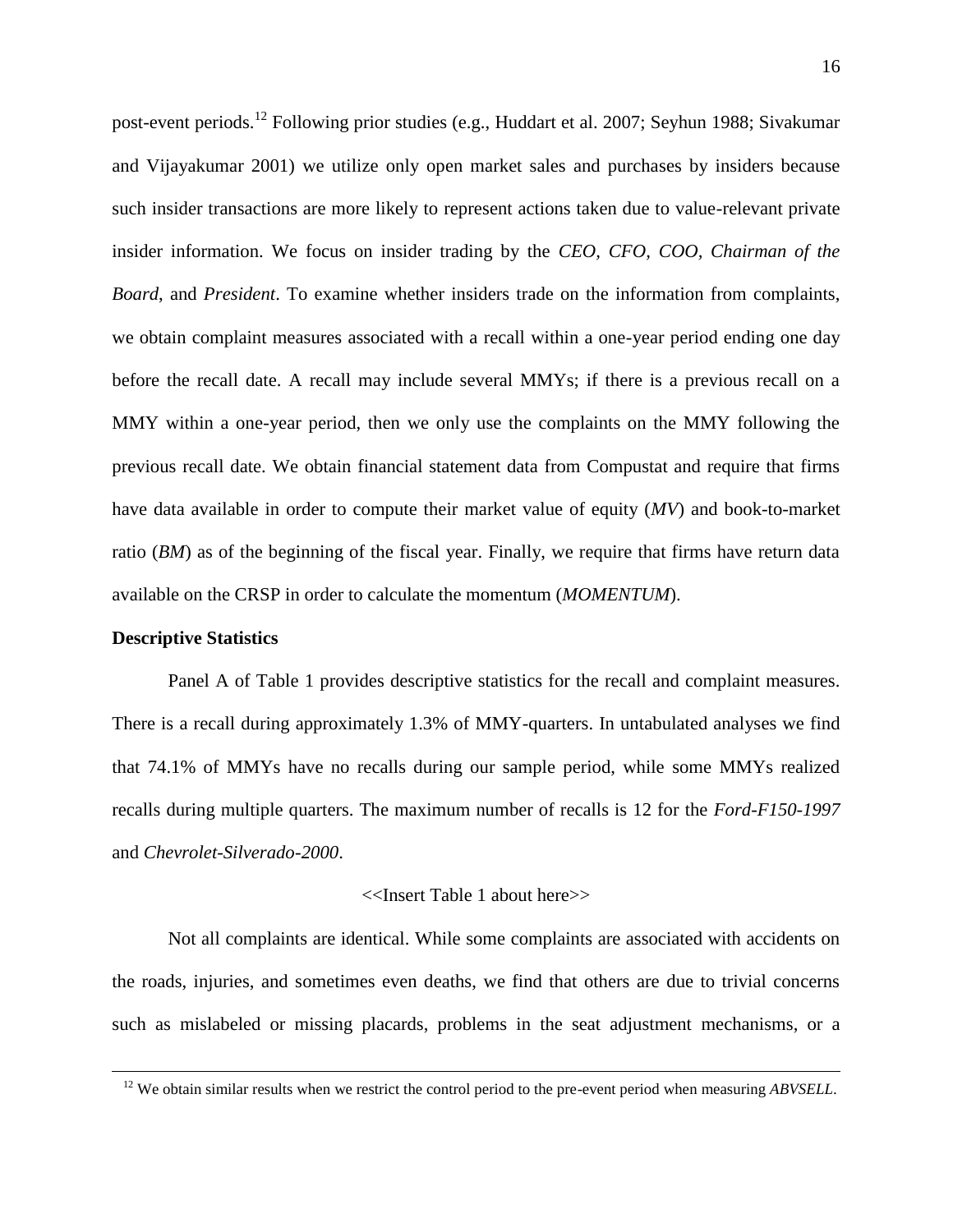malfunctioning glovebox lock (Liu and Shankar 2015; Reilly and Hoffer 1983). We therefore construct the following five complaint measures using the NHTSA's "complaints" file: for each MMY during a calendar quarter *#INCIDENT* is the number of incidents (associated with that make-model-year), *#INJURED* is the total number of injuries, *#CRASH* is the number of incidents that involved a crash, *#FIRE* is the number of incidents that involved a fire, and *#DEATH* is the total number of deaths. We also construct a summary complaint metric, *FACTOR*, by taking the simple average of these five complaint measures. The mean (maximum) reported incident is 0.734 (455). In untabulated results, we find that there is no incident in 85% of MMY quarters. Similarly, there is no injury, crash, or fire in more than 90% of MMY quarters and percentage of MMY quarters with death is only approximately 0.35.

We use the standardized complaint measures in our regression analyses. We first winsorize complaint measures at the  $99<sup>th</sup>$  percentile for each MMY, and then standardize by dividing the number of complaints for the MMY during a quarter by the maximum number of the MMY complaint measure over the sample period. The standardized complaint measures *(#SINCIDENT, # SINJURED, # SCRASH, # SFIRE, # SDEATH,* and *SFACTOR*) accordingly vary between zero and one for each MMY. We use the standardized complaint measures in order to mitigate concerns that the relation between complaints and the likelihood of recalls could be driven by a MMY-level specific omitted factor(s) such as sales that is likely to affect both complaints and recalls.

If there is no complaint for a MMY then the complaint measure is set to zero for that MMY during all four quarters. Finally, we use the average of standardized complaint measures over four quarters in order to examine whether complaints predict the likelihood of a recall during the next quarter. We include complaints from the past four quarters in our analysis in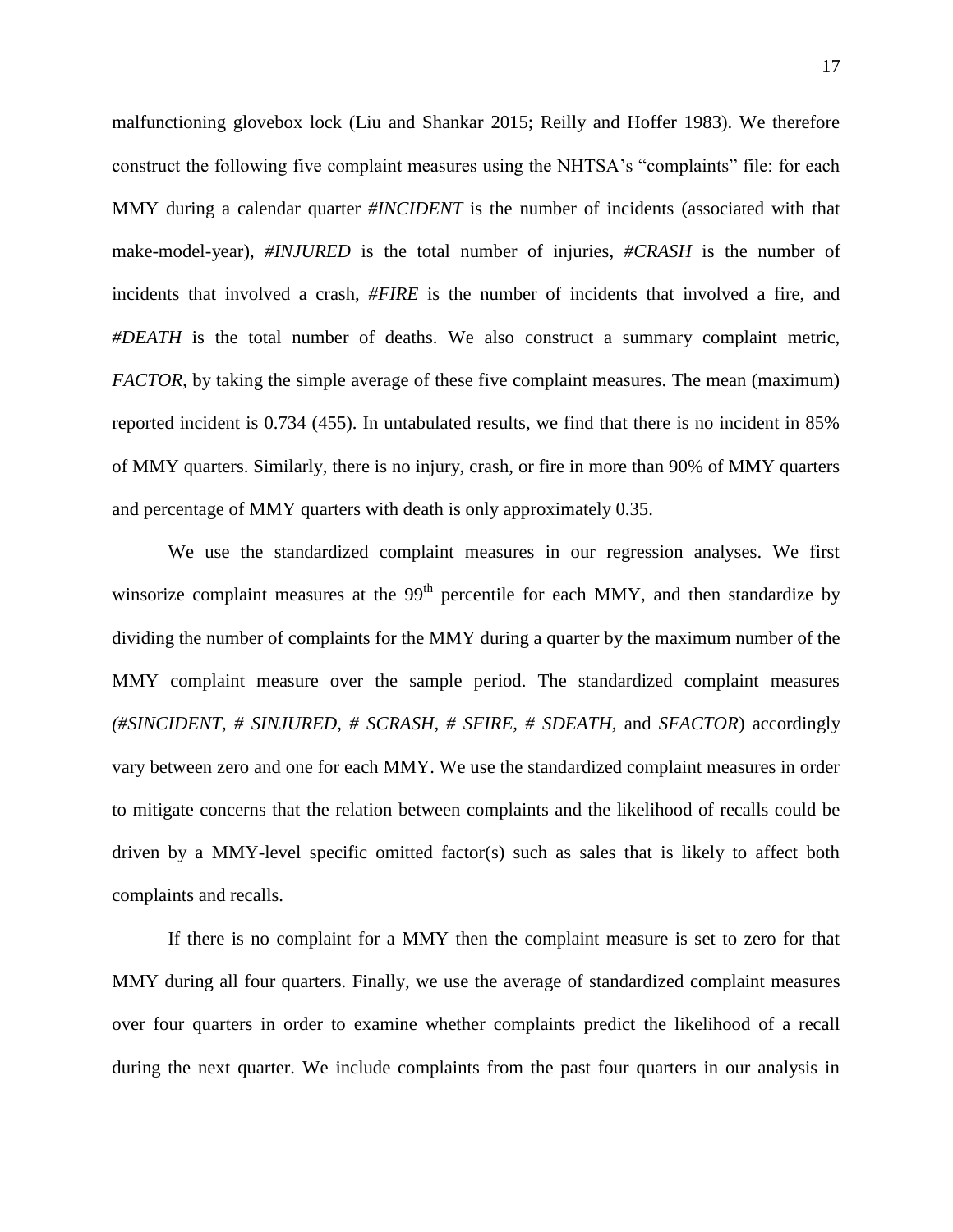order to allow time for both processing complaints and any investigations that may take place between complaints and recall decisions. However, in additional analyses we obtain similar results using the standardized complaint value during the current quarter. Panel B of Table 1 shows that all five complaint measures are positively correlated with *RECALL* (*p* < 0.001). We also find that complaint measures are positively correlated with each other  $(p < 0.001)$  with correlation coefficients ranging from 0.13 (between *INCIDENT* and *DEATH*) and 0.72 (between *INJURED* and *CRASH*).

Panel C of Table 1 reports the descriptive statistics for the variables in our recall sample. We use this sample in order to investigate whether complaints are associated with excess returns around the post-recall period (H2) and insider trading (H3) respectively. We report the US dollar value of net insider selling, *VSELL*, and the dollar value of abnormal net insider selling, *ABVSELL*, during the event period. The average *VSELL* is 0.279 (\$279,000), indicating that the value of sell trades exceeds the value of buy trades. This is consistent with the insider trading literature suggesting that insiders mostly sell their holdings over the course of their ownership (e.g., Huddart et al. 2007).<sup>13</sup> The average abnormal net insider selling, *ABVSELL*, is -0.084 (-\$84,000), indicating that insider net selling is lower during the event period than the control periods. However, we find that it is not significant. Finally, the average number of cars potentially affected in each recall (*NDEFECT*) is 226,208.

The distributions of the complaint measures for the recall sample in Panel C substantially differ from those for the complaint sample in Panel A. The mean (median) of the total number of incidents associated with the recall within a one-year period ending before the recall date,

 $\overline{a}$ 

 $13$  In Huddart et al. (2007) the mean dollar values of insider net trading (sell minus buy) are \$84,000, \$863,000, and US \$67,000 during the 20 days before earnings announcements, between earnings announcement and filing dates, and 20 days after filing dates respectively.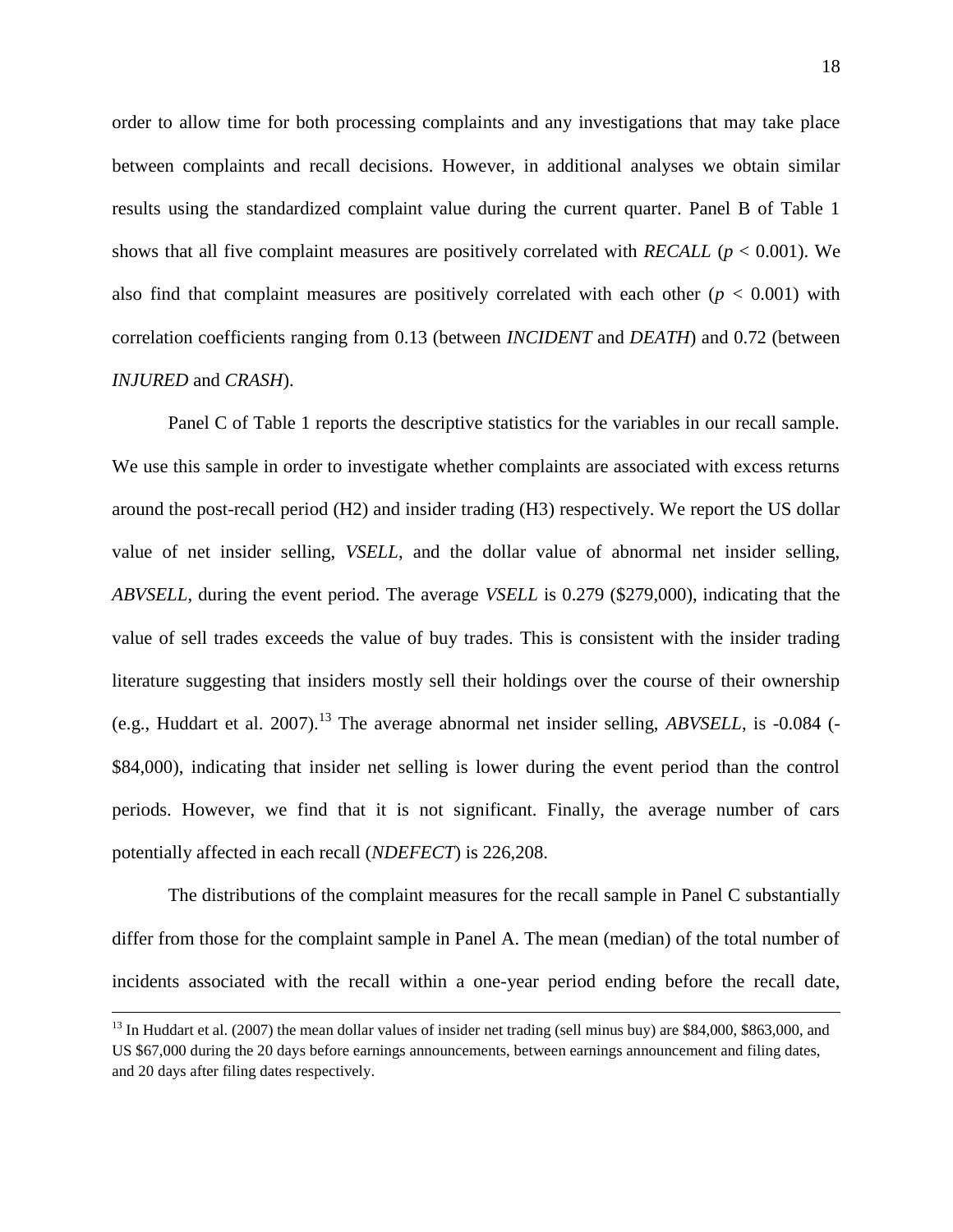#*INCIDENT,* is 171 (25), and at least one incident occurs during 84.8% of recalls (untabulated). The mean (median) number of injury complaints, *#INJURED,* is 15.8 (2), and untabulated statistics reveal that 61.2% of recalls were realized following an injury complaint. Similarly, the mean (median) number of crash complaints, *#CRASH,* is 15 (2), and there is at least one crash complaint in 64.3% of all recall announcements. We find that the mean (median) number of fire complaints, *#FIRE,* is 9 (1), and untabulated statistics indicate that 52.7% of recalls are realized following fire complaints. Finally, the mean (median) number of complaints with death, *#DEATH,* is 0.789 (0), and we find that 22.4% of recalls are realized following at least one death complaint.

We standardize complaint measures by dividing number of complaints associated with a given recall by the maximum value of the firm's complaint measure. The standardized complaint measures *(#SINCIDENT, #SINJURED, #SCRASH, #SFIRE, #SDEATH,* and *FACTOR*) accordingly vary between zero and one for each firm in our recall sample. The correlation coefficients reported in Panel D of Table 1 show that the standardized complaint variables except for *#SFIRE* and *#SDEATH* are negatively correlated with excess returns over the three months following the recall report date (*CAR[+2,+63]*). This is consistent with our argument that complaints contain information concerning the recall's financial outcome and that this information is not reflected in stock prices before the recall date. We also find that all of our complaint variables except for *#SDEATH* are positively correlated with abnormal net insider selling (*ABVSELL*). These initial univariate results therefore support our hypotheses that investors fail to react to complaint information in a timely manner (*H2*), and that insiders sell their shares in response to complaints prior to recall announcements (*H3*). We additionally find a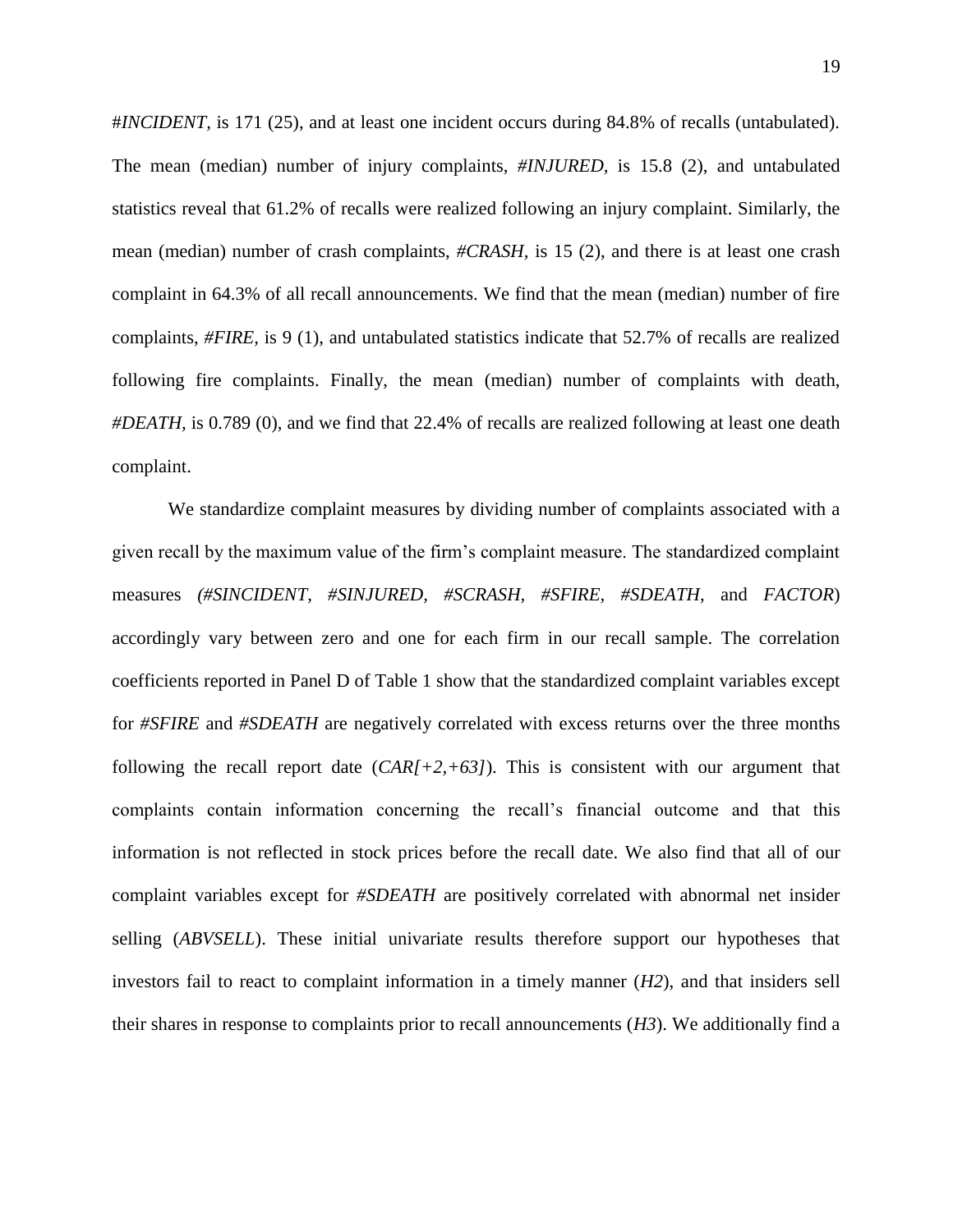positive correlation between all complaint measures and recall severity (*LnNDEFECT*) which we use as a proxy for the financial severity of recalls in our additional analyses.

#### **IV. RESULTS**

#### **Complaints and Likelihood of Recalls**

We begin by examining whether customer complaints are associated with the likelihood of a recall (*H1*) by estimating the following regression model:

$$
Pr(RECALL_{i,t+1}) = \alpha_0 + \alpha_1 COMPLANT_{i,t} + \varepsilon
$$
\n(1)

where *RECALL* is an indicator variable taking the value of one if there is a recall for a MMY during calendar quarter t+1, and zero otherwise. *COMPLAINT* is one of the six standardized complaint measures (#*SINCIDENT, # SINJURED, # SCRASH, # SFIRE, # SDEATH,* and *FACTOR*) for the MMY obtained as of calendar quarter t. We provide detailed explanations for each complaint measure in Appendix, and estimate the probit model by including indicator variables for each firm.

#### <<Insert Table 2 about here>>

The results presented in Table 2 support the hypothesis (*H1*) that the likelihood of a recall increases with customer complaints. We specifically find that the coefficient on each *COMPLAINT* measure is significantly positive at the 1% level, ranging between 1.484 for #*SINCIDENT* and 4.035 for *FACTOR* (the average of five complaint measures). Since complaint measures are standardized to range between zero and one, the coefficient on each complaint measure provides specific information regarding the complaint measure's effect on the likelihood of a recall relative to the effects of other complaint measures. We therefore find that customer complaints involving an injury, crash, fire, or death are on average more strongly associated with the likelihood of a recall than complaints without these qualities. Panel B of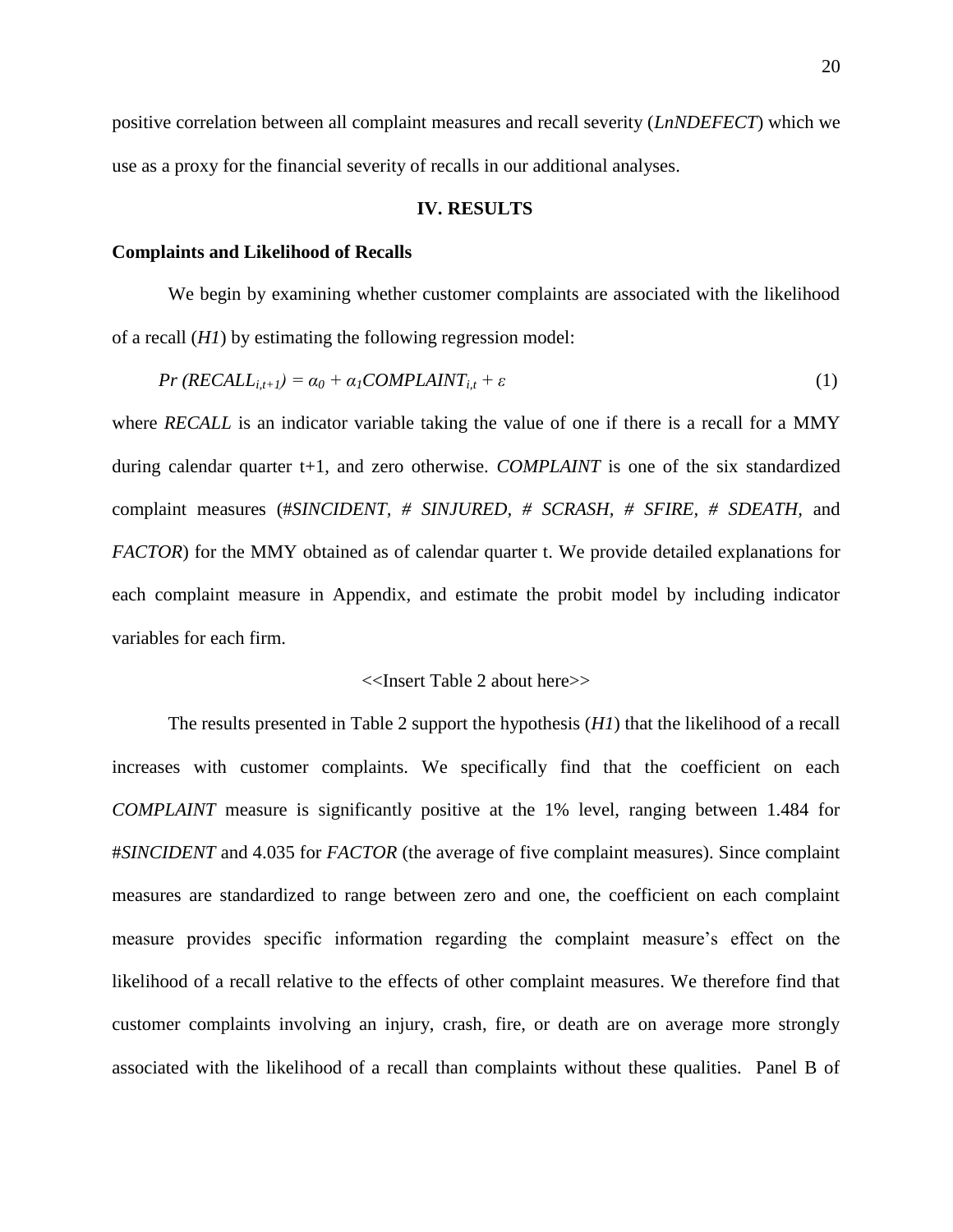Table 2 reports the results for the sample restricted to MMYs from four automakers with returns and insider trading information. We find that the effect of *COMPLAINTs* on the likelihood of a recall strongly persists in this restricted sample as well. The coefficient on each complaint measure in the restricted sample is comparable to the coefficient on the complaint measure from the full sample, strengthening our initial finding that complaints are significantly associated (pvalue <0.01 or better) with the likelihood of a recall when incidents involve an injury, crash, fire, or death. Our findings therefore support H1, suggesting that customer complaints contain information concerning future car recalls.

#### **Complaints and Abnormal Returns after Recall Announcements**

Our findings so far provide strong support for our first hypothesis that customer complaints contain value relevant information. In this section we investigate whether the market incorporates this complaint information into stock prices in a timely manner. We conjecture that if the market fails to use the information embedded in complaints and therefore becomes aware of the recall campaign's details and financial consequences only after the recall report date, then we expect to find a negative association between complaints and excess returns following the recall report date. Specifically, we examine whether complaint measures are associated with long window excess returns (three months) following the recall report date.

We estimate the following regression model:

$$
EXRET = \beta_0 + \beta_1 COMPLAINT + \beta_2 DMV + \beta_3 DBM + \beta_4 DMOMENTUM + \varepsilon
$$
 (2)

where *EXRET* is the value-weighted excess returns over the three month-window beginning two days after the recall report date, *CAR[+2,+63]*. *COMPLAINT* is one of the six standardized complaint measures (#*SINCIDENT, # SINJURED, # SCRASH, # SFIRE, # SDEATH,* and *FACTOR*) ranging between zero and one for each firm. *MV* is measured as the stock price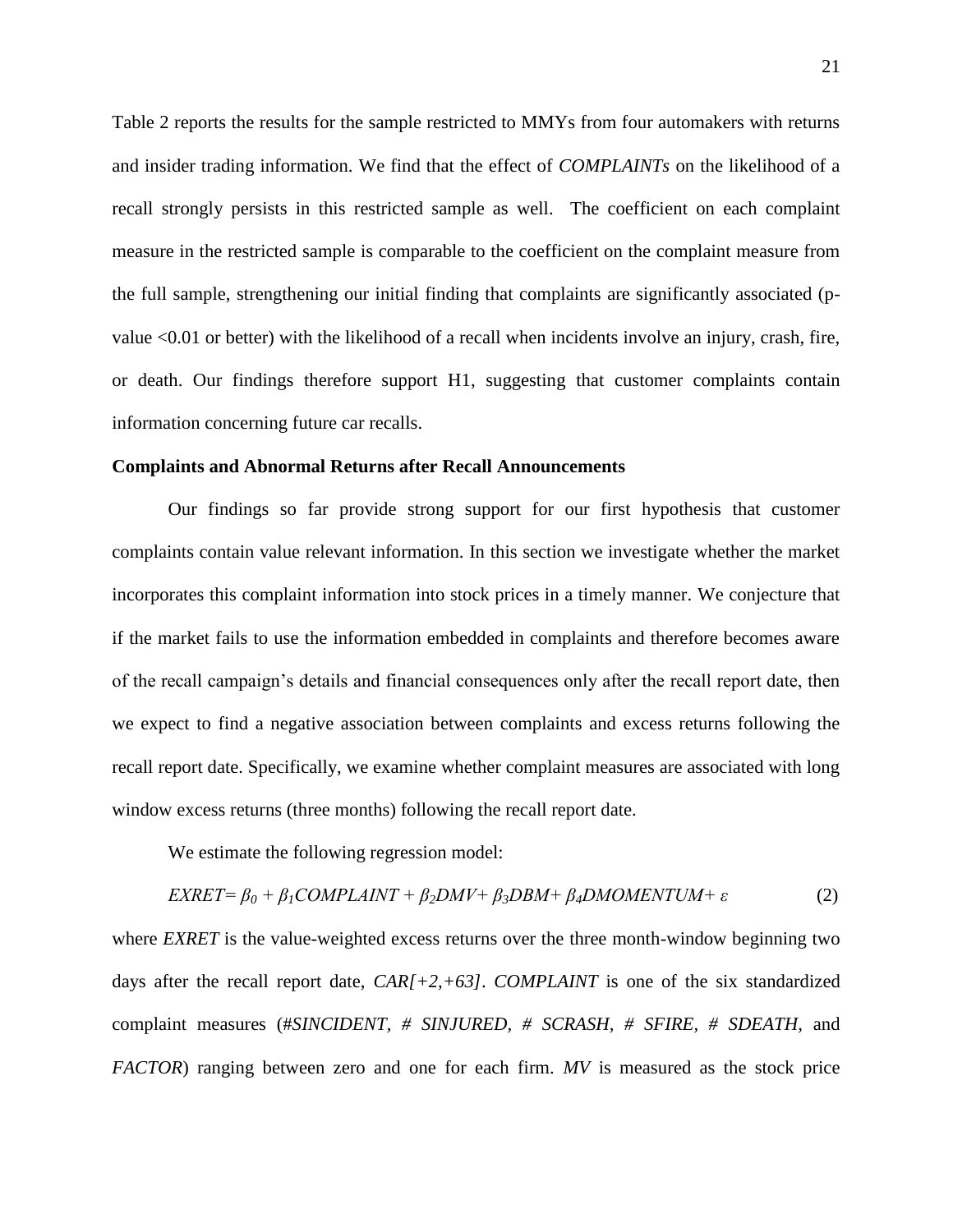multiplied by the number of shares outstanding, and *BM* is calculated as the book value of common stock (CEQQ) divided by *MV* as of the most recent fiscal year before the event window. *MOMENTUM* is cumulative abnormal returns (raw return minus the CRSP valueweighted index returns) over the three-month period ending at the beginning of the event window. We sort *MV*, *BM*, and *MOMENTUM* into decile ranks separately for each firm and then standardize them to range between zero and one (i.e., *DMV, DBM,* and *DMOMENTUM)*.

### <<Insert Table 3 about here>>

We estimate the model by including firm fixed effects and report the results for the excess returns over the three months following the recall report date in Panel A of Table 3. We find that the coefficient on each complaint measure is significant, consistent with the market becoming aware of the recall campaign and its financial costs following the recall report date. This result is consistent with our second hypothesis, *H2,* which asserts that the market fails to incorporate fully the information content of complaints in a timely manner. Since our complaint measures are standardized to range between zero and one, the coefficients on the complaint measures can be interpreted as the excess returns following recalls with a complaint score of one. For example, when the complaint measure is *#INCIDENT,* we find that recalls with a complaint score of one experience excess returns of -9.7% over the three-month period following the recall report date.

We next examine the short window stock price reactions to recall announcements by substituting the dependent variable in Equation (2) with the value-weighted excess returns over the three day-window around the recall report date, *CAR[-1,+1].* Results are reported in Panel B of Table 3. The coefficients on all six complaint measures are insignificant. Together with the results reported in Panel A, the results in Panel B suggest that the initial market reaction to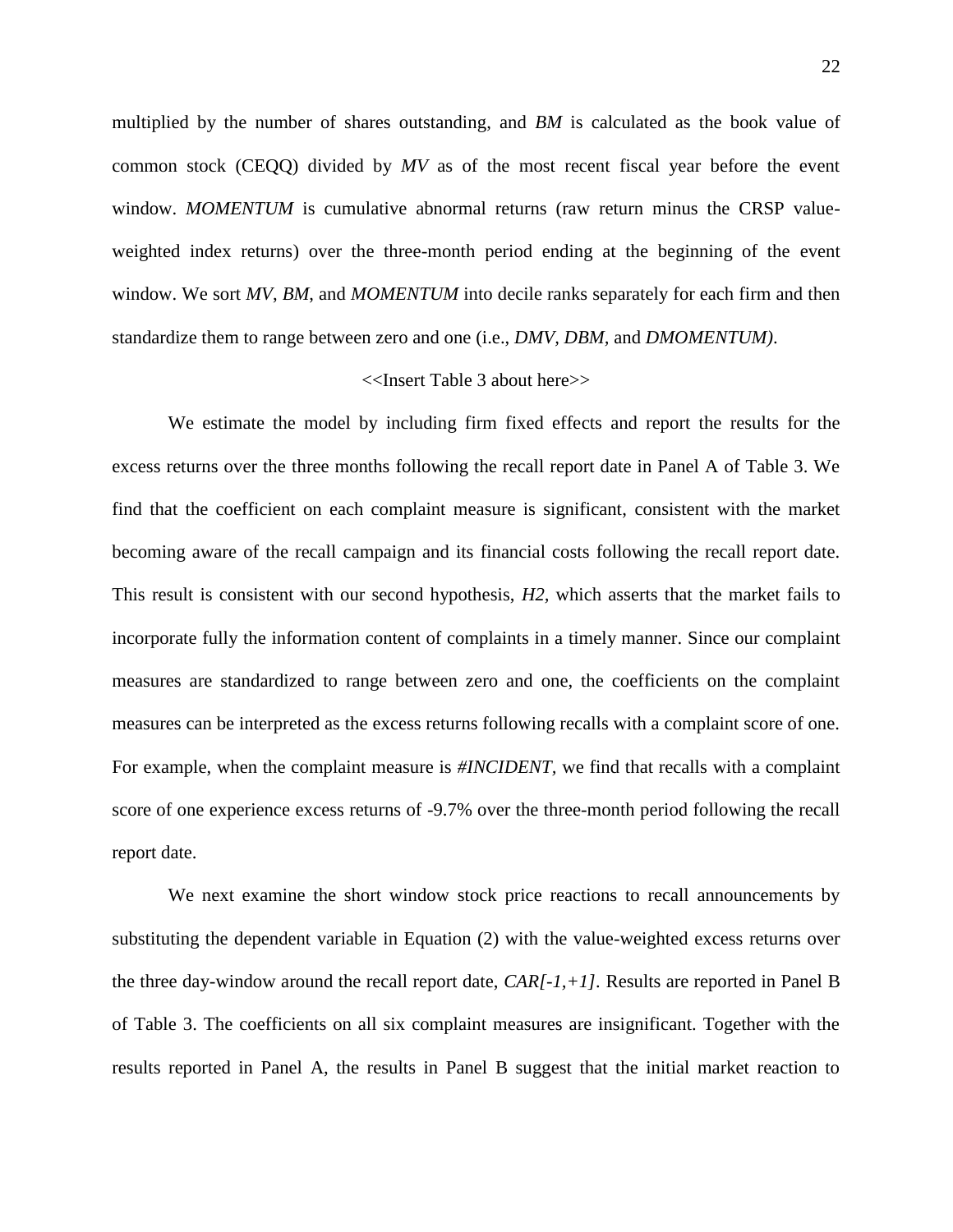recalls does not reflect the information content of customer complaints and this information is incorporated only gradually into prices as more information about the financial ramifications of the recall campaign are made available to the public by the auto maker.

In untabulated analyses we also consider longer horizon (12 months) excess returns following the recall report date and find that there is both a statistically significant (at the 1% level for each complaint measure except #*DEATH,* which is significant at the 10% level) and economically large (more than 20%) relation between excess returns and complaint measures. Our results suggest that a substantial amount of the information embedded in complaints is realized gradually during the period following the recall report date.

Our findings generally support the argument that the public is likely to learn the details regarding a recall and begins incorporating these implications from complaint-related information into their expectations during the period following the recall report date. These findings also suggest that insiders can use complaint information in order to assess the likelihood as well as the economic cost of an upcoming recall. If so, insiders will increase their net selling activity prior to recalls accompanied by large number of customer complaints to minimize any potential loss in their wealth due to the auto recall announcement. We explore this question in the next section.

### **Complaints and Insider Trading**

In this section we test our third hypothesis (*H3*) that customer complaints are positively associated with abnormal insider selling before the recall report date. We estimate the following model:

$$
ABVSELL = \beta_0 + \beta_1 COMPLANT + \beta_2 DMV + \beta_3 DBM + \beta_4 DMOMENTUM + \varepsilon
$$
 (3)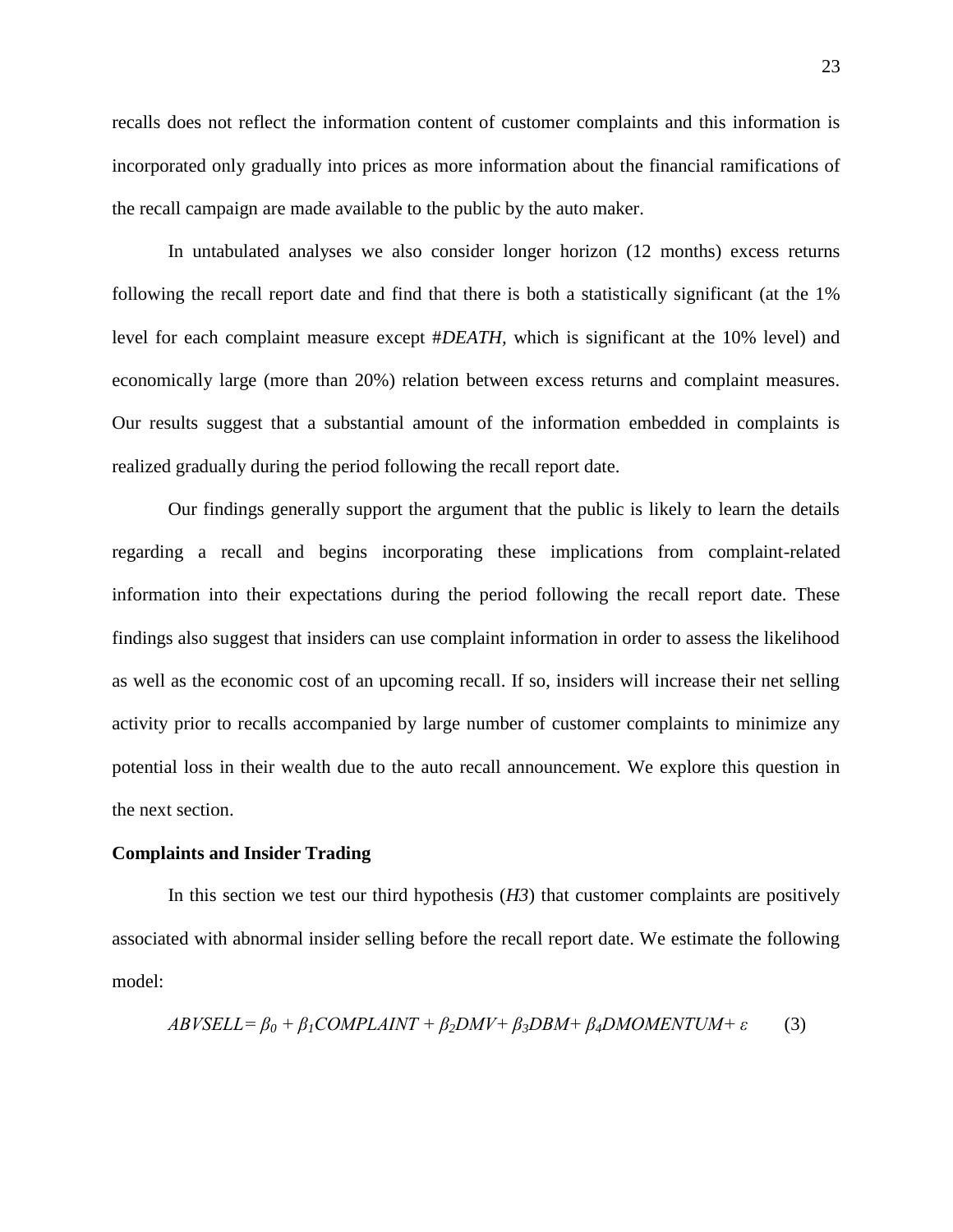where *ABVSELL* is abnormal dollar value of net insider selling over the three months ending before the recall report date. *COMPLAINT* is one of the six standardized complaint measures (#*SINCIDENT, # SINJURED, # SCRASH, # SFIRE, # SDEATH,* and *FACTOR*) ranging between zero and one for each firm. The other variables are defined as in the previous section.

#### <<Insert Table 4 about here>>

Table 4 presents the coefficient estimates for Equation (3). We find that the coefficients on each complaint measure (except *DEATH*) are significantly positive, indicating that insiders incorporate complaint information and significantly increase their net selling activity prior to the recall report date. For example, the first column reports the results when we measure complaints using the *#SINCIDENT*. We find that the coefficient on *#SINCIDENT* is 0.653, suggesting that abnormal net insider selling increases by approximately US \$653,000 when the standardized incident measure *#SINCIDENT* increases from the minimum value of zero to the maximum value of one. In untabulated analyses we use a logarithm of *ABVSELL* and find consistent results. We accordingly find that abnormal net insider selling is positively associated with customer complaints, supporting *H3* that insiders use the information embedded in complaints in order to safeguard their wealth and minimize the forthcoming recall announcement's impact.

#### **Robustness Tests and Additional Findings**

We undertake several additional tests in order to examine the robustness of our results. In untabulated results we first find that there are some cases where we have more than one recall for a firm within a 30-day window. In these cases we use the incident with the highest recall severity, reducing our sample to 288 recalls. We repeat all analyses using the restricted sample and obtain results consistent with those reported above. Specifically, we find an even more significant association between complaints and abnormal net insider selling using the reduced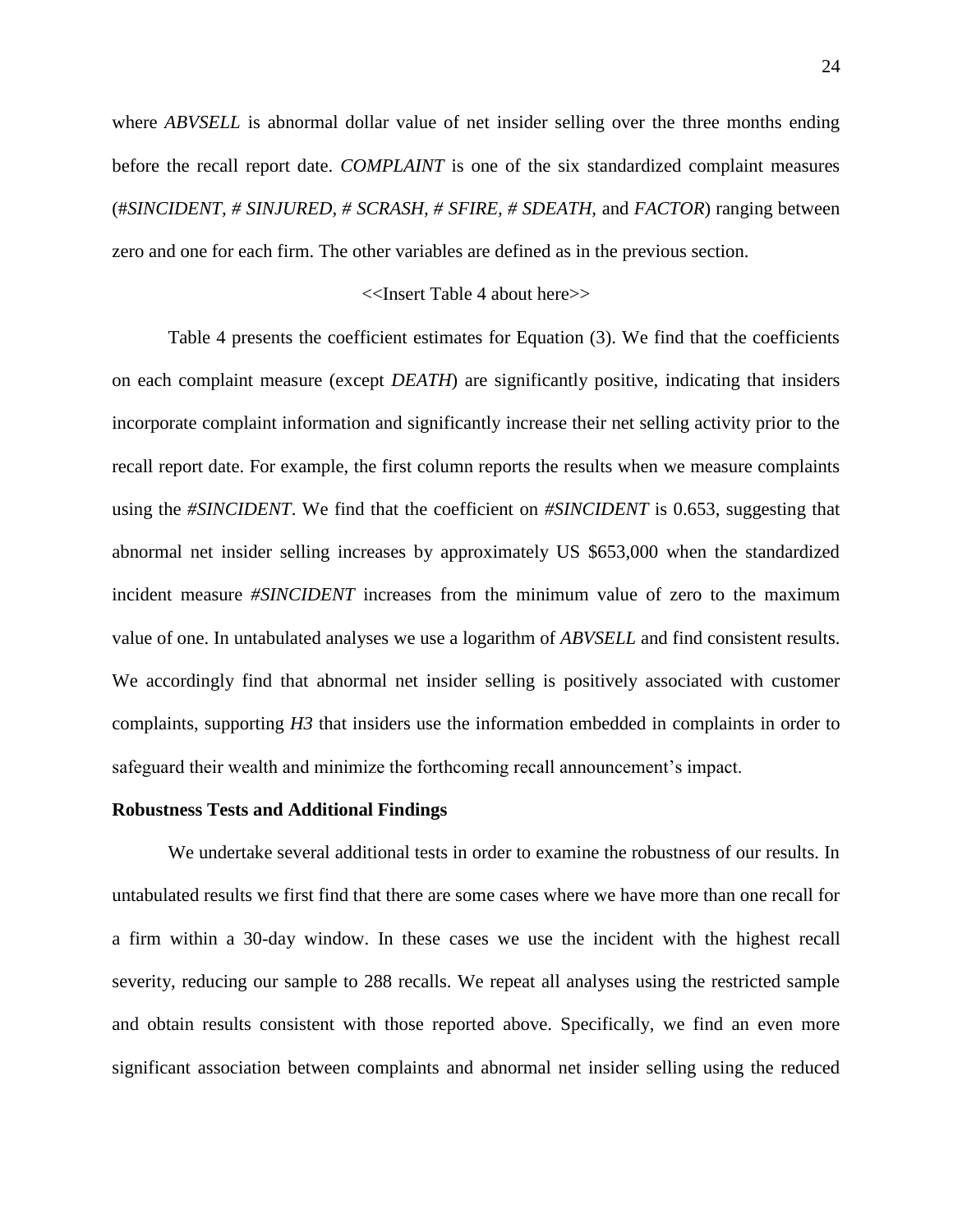sample. Second, we standardize complaint measures by creating a dummy variable for high complaints *HIGHCOMPLAINT* that takes value of one for complaints that are in the highest quartile of the firm's complaint measure, and zero otherwise. We obtain even stronger results using this alternative standardization procedure, suggesting a non-linear association between complaints and insider selling activity. Similarly, we repeat all analyses by eliminating recalls with moderate complaints and find either similar or even more significant results.

Third, we consider the possibility that ease of access to information regarding customer complaints may have changed over time since technological advancements in accessing information changed during our sample period. We address this potential issue by comparing the very early period of our sample (1996 to 1999) when internet access to agency databases may have been either difficult or completely unavailable with the late period (2008 to 2012). We do find that our results are stronger during the late than the early study period.

Finally, we explore whether the information in complaints predict the financial severity of recalls. We measure the severity of a recall with the number of potential cars affected in the recall, *NDEFECT*. The mean (median) *NDEFECT* is 226,208 (18,748). The minimum *NDEFECT* is one for Ford-E450 in a recall reported on December 5, 2008, while the maximum *NDEFECT* is over 14 million for Ford's multiple make-models in a recall reported on August 26, 2008 (see Panel C of Table 1). In untabulated analyses we also find a negative relation (significant at the 1% level) between the logarithm of NDEFECT, *Ln(DEFECT)*, and the threemonth excess returns over the post-recall date (i.e., *EXRET*). This negative relation suggests that firms experience negative excess returns, particularly following recall campaigns that involve a significant number of cars.<sup>14</sup> This provides support for our assumption that *NDEFECT* proxies

 $\overline{a}$ 

 $14$  In untabulated additional analyses we also regress the excess returns on complaint measures after controlling for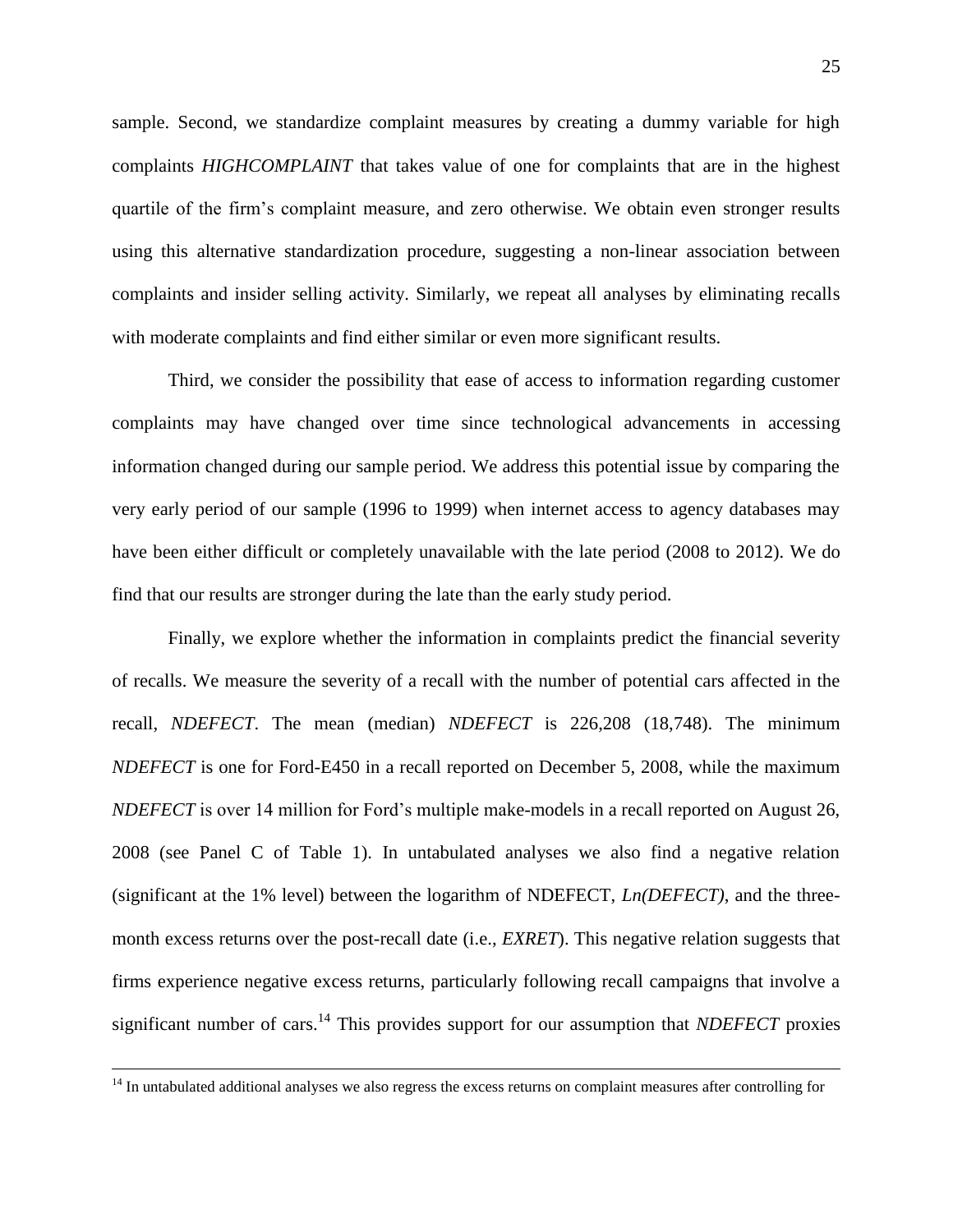for the financial severity of recalls.<sup>15</sup>

 $\overline{a}$ 

We estimate the following model in order to explore whether customer complaints predict the economics cost of a recall:

$$
Ln(NDEFECT)_{i,t+1} = \alpha_0 + \alpha_1 COMPLANT_{i,t} + \varepsilon
$$
\n(4)

where *Ln(NDEFECT)* is the logarithm of the number of cars potentially affected in the recall.<sup>16</sup> *COMPLAINT* is one of the six standardized complaint measures (#*SINCIDENT, # SINJURED, # SCRASH, #SFIRE, # SDEATH,* and *FACTOR*) as defined in Appendix. As in the previous analyses we use standardized complaint measures in order to mitigate concerns that the relation between *COMPLAINT* and recall severity could be driven by a firm-level omitted factor that affects both complaints and recall severity. We additionally include firm indicators in all regression models.

#### <<Insert Table 5 about here>>

The results in Table 5 suggest that complaints are positively associated with a recall's severity. The coefficients on these complaint measures range between 3.879 for *SDEATH* and 5.133 for *FACTOR*, and are statistically significant at the 1% level. For example, when we use *SINCIDENT* as our complaint measure we find that the coefficient on the standardized incidents

the recall severity *Ln(DEFECT)*, and find that *Ln(DEFECT)* largely subsumes the relation between complaint measures and excess returns. This finding is consistent with the argument that complaints contain value-relevant information because they can be used to assess not only the likelihood but also the severity of an upcoming recall.

<sup>&</sup>lt;sup>15</sup> Although we assume a positive relation between a recall's severity and the number of cars affected, we also use the explanation provided from the recall data regarding the company's corrective actions. While some recalls affect a large number of cars, the corrective action required by the company suggests that the cost of the recall may not be high. In untabulated analyses we obtain our results by either removing these recalls or setting their severity to median; as expected we find stronger results. However, we report these results using *NDEFECT* as provided by NTHSA in order to prevent any concerns regarding possible bias introduced by our identification process.

<sup>&</sup>lt;sup>16</sup> In untabulated results we obtain similar results when we scale *Ln (DEFECT)* using the logarithm of the firm's market value at the beginning of the fiscal period.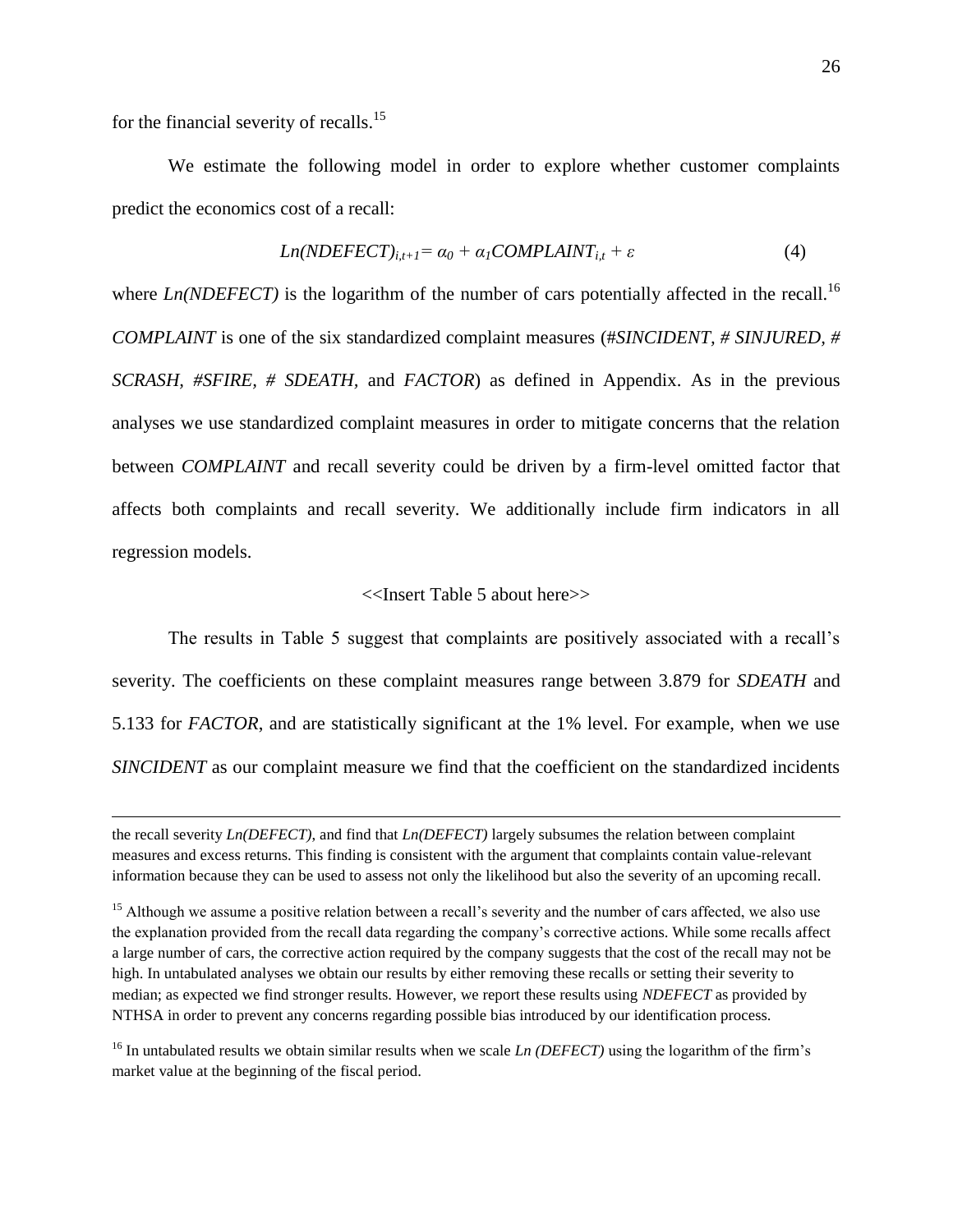is 4.983. This suggests that the number of cars affected will increase by 144% (*Exp* (4.983)) when the standardized incidents associated with a recall move from minimum value of zero to the maximum value of one.<sup>17</sup> This effect is lowest when the complaint measure is *SDEATH* at 47% (*Exp* (3.879)), and highest when the complaint measure is *FACTOR* at 167% (*Exp* (5.133)). We therefore find that complaints have both statistically significant and economically large effects on the severity of recalls.

#### **V. CONCLUSIONS**

In this paper we explore whether insiders use outside generated publicly available value relevant information concerning the firms that they manage that other stakeholders either ignore or fail to process in a timely manner. We first provide evidence that customer complaints contain material information that the market discovers with a delay. Specifically, we find that the likelihood of an auto recall increases with the number of customer complaints filed with the NHTSA, measured as the number of customer complaints and incidents that involve injury, crash, fire, or death. Perhaps more importantly we find that stock prices incorporate the information content of customer complaints only after the recall decision has been conveyed to the NHTSA by the automaker. Specifically, we find a strong negative relation between customer complaints and cumulative abnormal returns over the three-month period after the decision to initiate a recall campaign has been conveyed to the NHTSA by the automaker.

We next investigate whether insiders of automakers make use of the information embedded in the customer complaints filed with the NHTSA in their trading decisions. An

 $\overline{a}$ 

 $17$  The intercept is 9.084 when using standardized incidents as our complaint measure, indicating that the average number of cars affected is approximately 8,821 (Exp (9.084)) when the standardized incident is zero. The average number of cars affected will therefore be approximately 1,270,224 (144 x 8,821) when the standardized incident is one.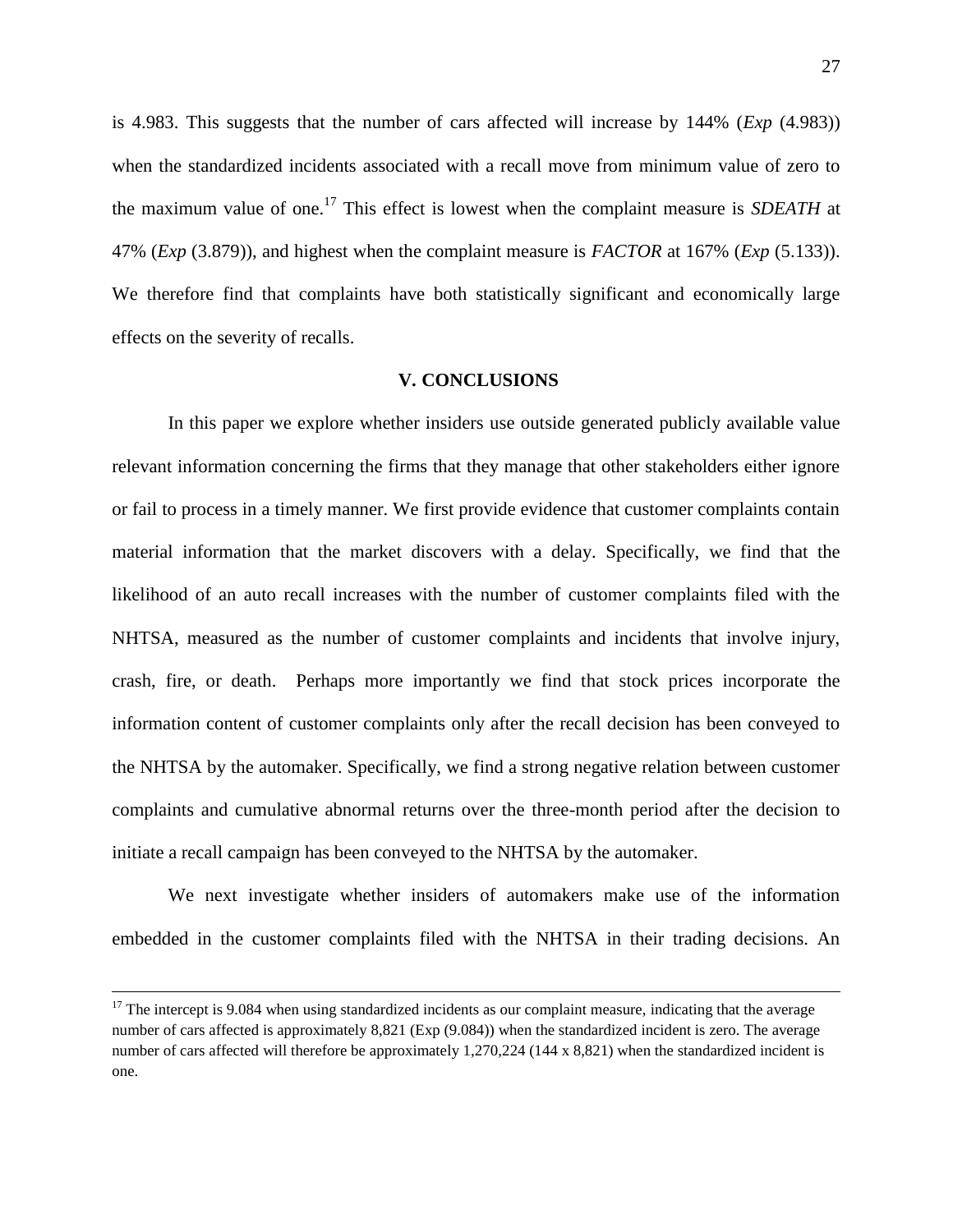analysis of the trading behaviors of the top five corporate executives of the automakers in our sample prior to the recall date reveals that insiders are significant net sellers prior to the recall date, particularly when there are more customer complaints filed with the NHTSA. This suggests that insiders discover and utilize the information in customer complaints while other investors fail to process this outside generated publicly available information source. We interpret this finding as evidence that insiders are more attentive to news regarding their firms than other investors.

We contribute to the literature in three ways. First, our results extend the empirical literature on limited attention. Prior studies propose investors' limited attention as an explanation for why stock prices reflect information with a delay (Huberman and Regev 2001; Hirshleifer and Teoh 2003; DellaVigna and Pollet 2009; Hirshleifer et al. 2009). Recent studies find that aggregate investor attention changes over time (Da et al. 2011; Vlastakis and Markellos 2012) and that investors assign a higher priority to the processing of earnings announcements of more visible firms (Frederickson and Zolotoy 2015), consistent with attention being a scarce resource. Are stakeholders who dedicate greater attention to a given firm more likely to discover valuerelevant information and trade profitably before other investors discover the same piece of information? Our study provides a first attempt to address this question by exploring the association between customer complaints and the trading behavior of corporate executives who we argue have informational advantage due to outside investors' limited attention.

Second, while an extensive body of research examines the effects of recall announcements on outcomes such as firm value (Barber and Darrough 1996; Pruitt and Peterson 1986), future purchase intention (Lin et al. 2011) sales performance (Rhee and Haunschild 2006), and future recall likelihood (Haunschild and Rhee 2004), to our knowledge, this is the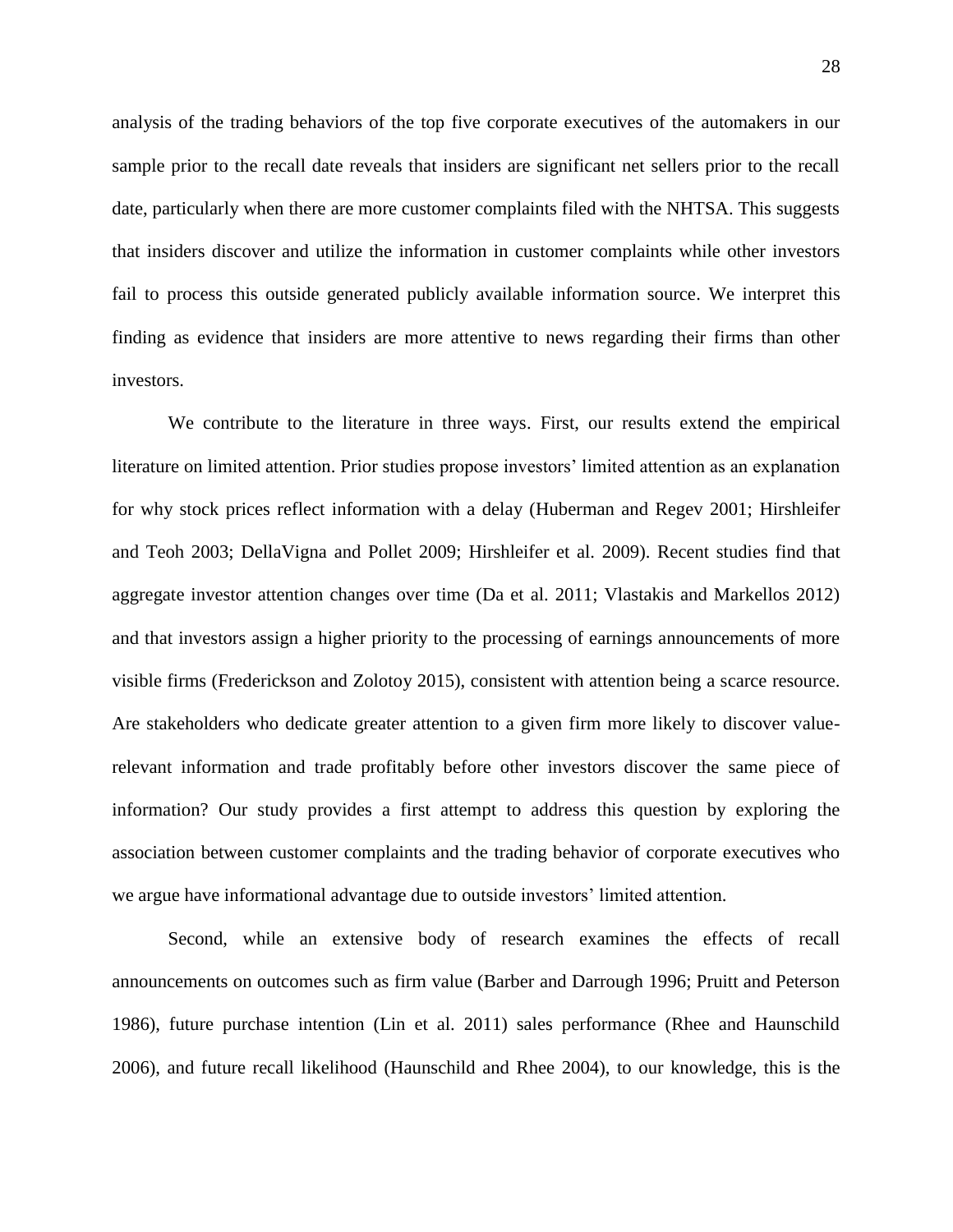first study examining an outside generated public information channel as an antecedent for product recalls. We show that customer complaints, which are publicly available, contain useful information that can predict both the likelihood and financial severity of recalls. Future studies can explore whether the information in customer complaints moderates the effects of recall announcements on different firm outcomes.

Finally, we contribute to the disclosure literature by suggesting timely and more effective presentation of the customer complaints information. Specifically, we suggest NHTSA may consider presenting summary information on complaints for each make-model-year on its website in a more timely fashion. This would improve the market efficiency by mitigating the limited attention of investors and highlighting materially relevant information about companies to all investors. The implications of our findings could go beyond the auto industry since such policy improvements could also be employed in industries where similar regulatory processes are observed such as food, pharmaceutical and medical device industries (regulated by FDA), and consumer products (regulated by CPSC).

In conclusion, we show that insiders' trading activity may be –at least partly– based on publicly available information about their firms that the investment community may tend to overlook. The cognitive limitations of market participants coupled with the differential attentiveness of insiders to the outside-generated information concerning their firms create possibilities for such important information to be used profitably by insiders. While further research in different settings is warranted to explore the generalizability of our findings, our perspective in this paper presents a response to recent calls in the literature on insider trading to investigate insider's use of different types of information for their trades.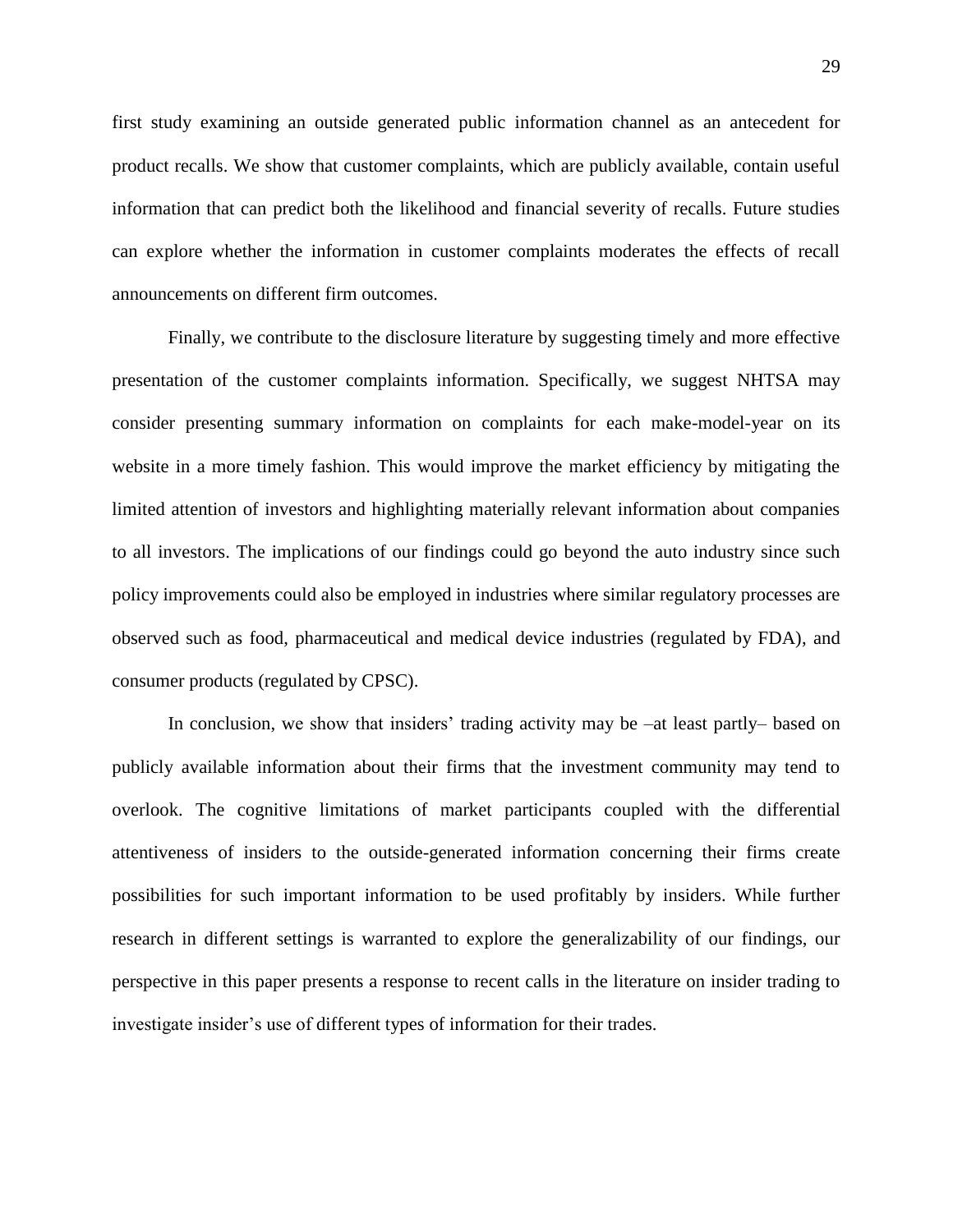#### **REFERENCES**

- Agrawal, A., & Cooper, T. (2015). Insider trading before accounting scandals. *Journal of Corporate Finance*, 34*:* 169-190.
- Barber, B. M., & Darrough, M. N. (1996). Product reliability and firm value: The experience of American and Japanese automakers, 1973-1992. *Journal of Political Economy*, 104(5): 1084-1099.
- Barber, B. M., & Odean, T. (2007). All that glitters: The effect of attention and news on the buying behavior of individual and institutional investors. *Review of Financial Studies*, 21(2): 785-818.
- Bennett, J. (2014). "GM Ordered New Switches Long before Recall." Wall Street Journal (Online) November 10. [http://www.wsj.com/articles/gm-ordered-new-switches-long](http://www.wsj.com/articles/gm-ordered-new-switches-long-before-recall-1415584224)[before-recall-1415584224](http://www.wsj.com/articles/gm-ordered-new-switches-long-before-recall-1415584224)
- Bettis, C., J. Coles, and M. Lemmon. (2000). Corporate policies restricting trading by insiders. *Journal of Financial Economics* 57: 191–220.
- Borenstein, S., & Zimmerman, M. B. (1988). Market incentives for safe commercial airline operation. *American Economic Review*, 78: 913-935.
- Bromiley, P., & Marcus, A. (1989). The deterrent to dubious corporate behavior: Profitability, probability and safety recalls. *Strategic Management Journal*, 10(3): 233-50
- Chen, Y., & Nguyen, N. (2013). Stock price and analyst earnings forecast around product recall announcements. *International Journal of Economics and Finance*, 5: 1–10.
- Chu, T. H., Lin, C. C., & Prather, L. J. (2005). An extension of security price reactions around product recall announcements. *Quarterly Journal of Business and Economics*, 4: 33-48
- Da, Z., Engelberg, J., & Gao, P. (2011). In search of attention. *Journal of Finance*, 66(5): 1461- 1499.
- Davidson, W. N., & Worrell, D. L. (1992). The effect of product recall announcements on shareholder wealth. *Strategic Management Journal*, 13(6): 467-473.
- DellaVigna, S., & Pollet, J. M. (2009). Investor inattention and Friday earnings announcements. *Journal of Finance*, 64(2): 709-749.
- Elliott, J., Morse, D., & Richardson, G. (1984). The association between insider trading and information announcements. *The RAND Journal of Economics*, 15(4): 521-536.
- Engelen, P. J., & Van Liedekerke, L. (2007). The ethics of insider trading revisited. *Journal of Business Ethics*, 74(4): 497-507.
- Frederickson, J. R., & Zolotoy, L. (2015). Competing Earnings Announcements: Which Announcement Do Investors Process First?. *The Accounting Review*, 91(2): 441-462.
- Garfinkel, J. A., (1997). New evidence on the effects of federal regulations on insider trading: The Insider Trading and Securities Fraud Enforcement Act (ITSFEA). *Journal of Corporate Finance,* 3: 89–111.
- Givoly, D., & Palmon, D. (1985). Insider trading and the exploitation of inside information: Some empirical evidence. *Journal of Business*, 58(1): 69-87.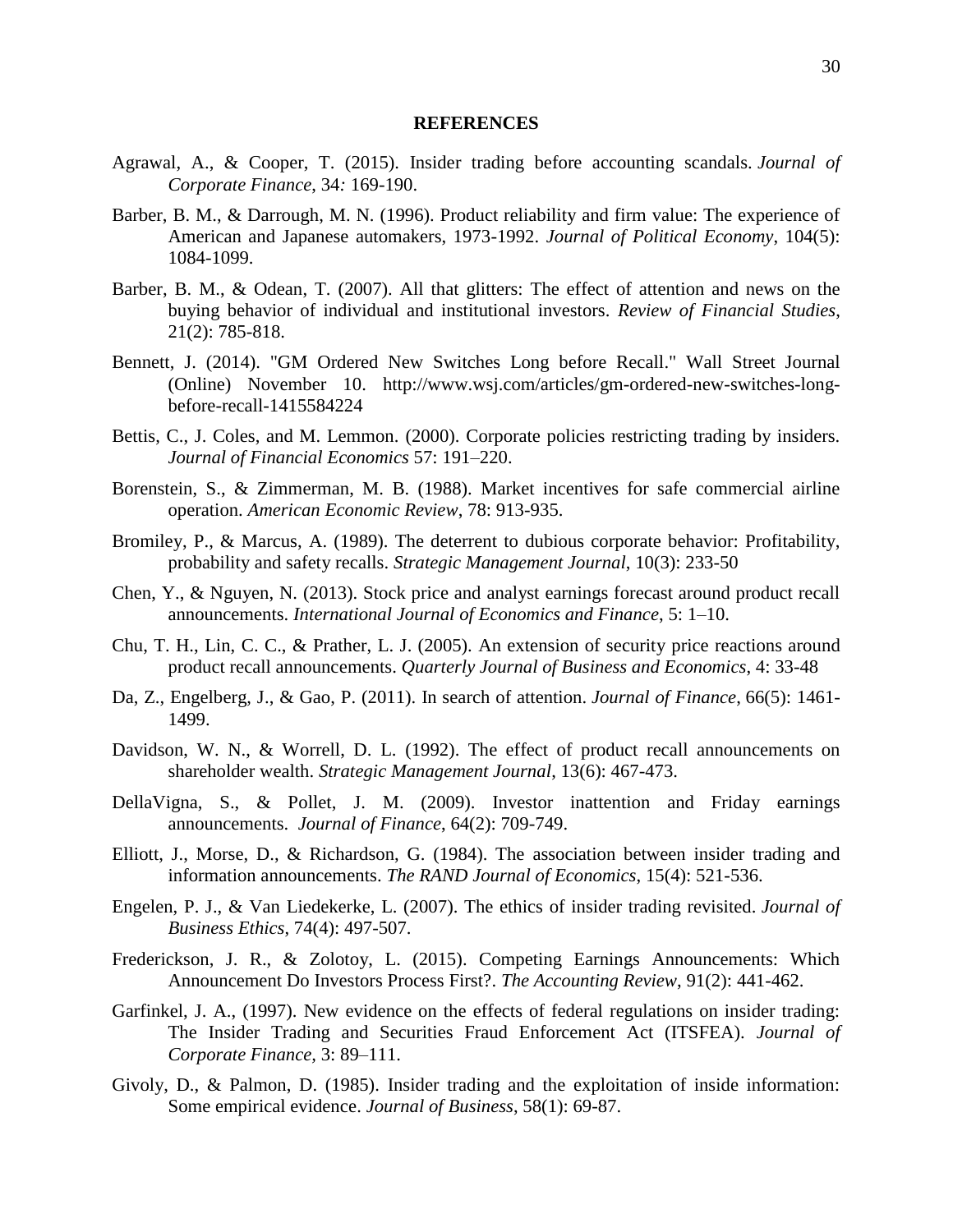- Gleason, C. A., & Lee, C. M. (2003). Analyst forecast revisions and market price discovery. *The Accounting Review*, 78(1), 193-225.
- Harris, L. C., and E. Ogbonna. (2010). [Hiding customer complaints: Studying the motivations](https://papers.ssrn.com/sol3/papers.cfm?abstract_id=1605428)  [and forms of service employees' complaint concealment behaviours.](https://papers.ssrn.com/sol3/papers.cfm?abstract_id=1605428) *British Journal of Management* 21(2): 262-279.
- Haunschild, P. R., & Rhee, M. (2004). The role of volition in organizational learning: The case of automotive product recalls. *Management Science*, 50(11): 1545-1560.
- Heller, V. L., & Darling, J. R. (2012). Anatomy of crisis management: lessons from the infamous Toyota Case. *European Business Review*, 24(2): 151-168.
- Hirshleifer, D., Lim, S. S., & Teoh, S. H. (2009). Driven to distraction: Extraneous events and underreaction to earnings news. *The Journal of Finance*, 64(5): 2289-2325.
- Hirshleifer D., & Teoh, S. H. (2003). Limited attention, information disclosure, and financial reporting. *Journal of Accounting and Economics*, 36(1): 337-386.
- Hoffer, G. E., Pruitt, S. W., & Reilly, R. J. (1987). Automotive recalls and informational efficiency. *The Financial Review*, 22(4), 433-442.
- Huang, J. (2017) The customer knows best: The investment value of consumer opinions, *Journal of Financial Economics*, 128(1): 164-182.
- Huberman, G., & Regev, T. (2001). Contagious speculation and a cure for cancer: A nonevent that made stock prices soar. *The Journal of Finance*, 56(1): 387-396.
- Huddart, S., Ke, B., & Shi, C. (2007). Jeopardy, non-public information, and insider trading around SEC 10-K and 10-Q filings. *Journal of Accounting and Economics*, 43(1): 3-36.
- Ittner, C. D., & D. F. Larcker. (1998). Are non-financial measures leading indicators of financial performance? An analysis of customer satisfaction. *Journal of Accounting Research* 36 (3): 1-35.
- Ivory, D. (2015). New York Times. [http://www.nytimes.com/2015/01/09/business/honda-fined-](http://www.nytimes.com/2015/01/09/business/honda-fined-70-million-in-underreporting-safety-issues-to-government.html?_r=0)[70-million-in-underreporting-safety-issues-to-government.html?\\_r=0](http://www.nytimes.com/2015/01/09/business/honda-fined-70-million-in-underreporting-safety-issues-to-government.html?_r=0)
- Jarrell, G., & Peltzman, S. (1985). The impact of product recalls on the wealth of sellers. *Journal of Political Economy* 93: 512–536.
- Johnson, R., & S. Mehra. (2002). Best-practice complaint management. *Academy of Management Executive* 16 (4): 145-154.
- Kahneman, D. (1973). Attention and Effort. Englewood Cliffs, NJ: Prentice-Hall.
- Karpoff, J. M., & Lott, Jr. J. R. (1993). Reputational penalty firms bear from committing criminal fraud, the. *Journal of Law and Economics*, 36(2): 757-802.
- Ke, B., Huddart, S., & Petroni, K. (2003). What insiders know about future earnings and how they use it: Evidence from insider trades. *Journal of Accounting and Economics*, 35(3): 315-346.
- Keown, A. J., & Pinkerton, J. M. (1981). Merger announcements and insider trading activity: An empirical investigation. *Journal of Finance*, 36(4): 855-869.
- Keown, A. J., Pinkerton, J. M. , Young, L. & Hansen, R. (1985). "Recent SEC Prosecution and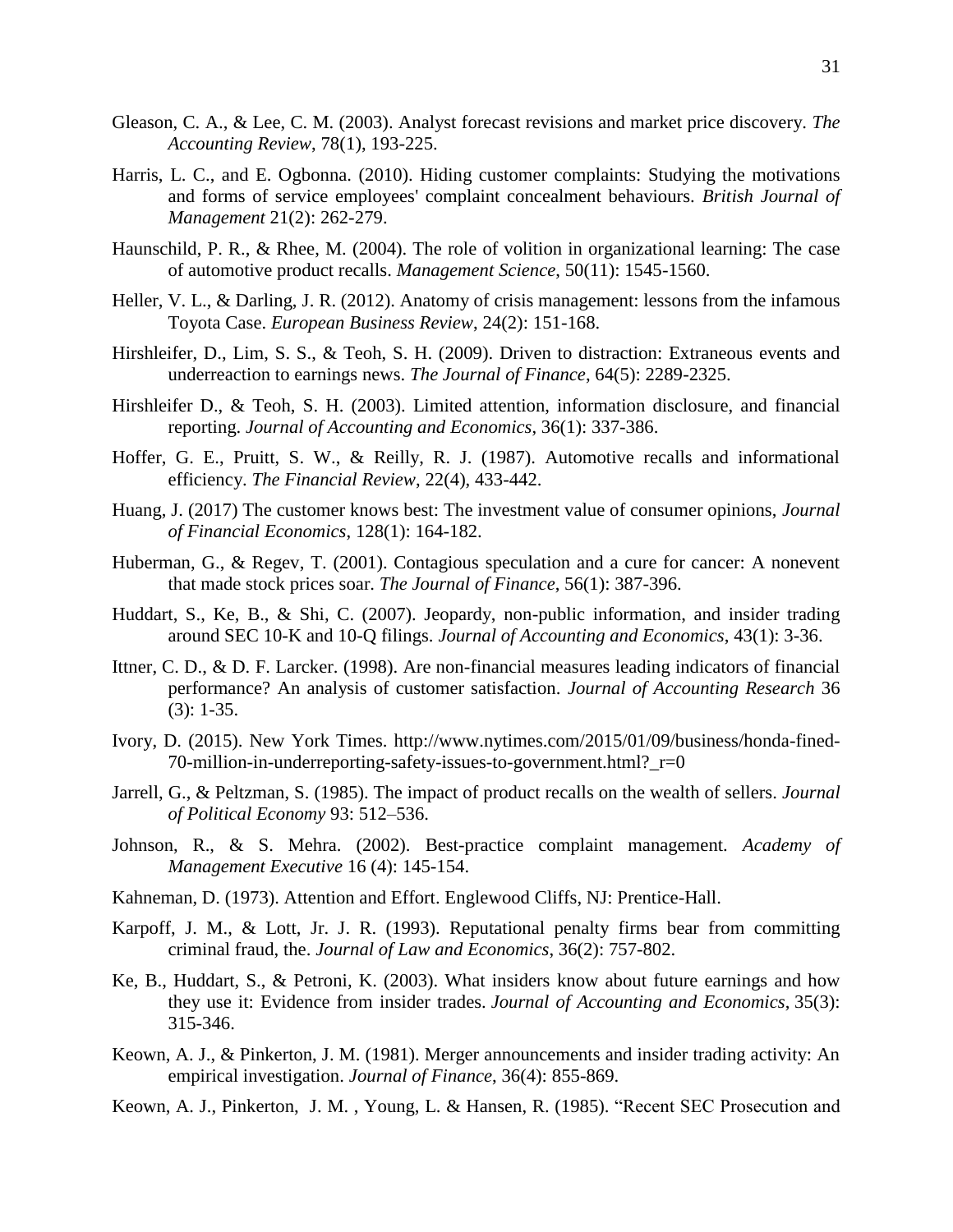Insider Trading on Forthcoming Merger Announcements." *Journal of Business Research* 13(4): 329–338

- Kirmani, A., & Rao, A. R. (2000). No pain, no gain: A critical review of the literature on signaling unobservable product quality. *Journal of Marketing* 64: 66–79.
- Knox, G., & R. van Oest. (2014). Customer complaints [and recovery effectiveness:](https://papers.ssrn.com/sol3/papers.cfm?abstract_id=1427265)  A customer [base approach.](https://papers.ssrn.com/sol3/papers.cfm?abstract_id=1427265) *Journal of Marketing* 78 (4): 42 –57.
- Kothari, S. P., Shu, S., & Wysocki, P. D. (2009). Do managers withhold bad news?. *Journal of Accounting Research,* 47(1): 241-276.
- Lapré, M. A., & Tsikriktsis, N. (2006). Organizational learning curves for customer dissatisfaction: Heterogeneity across airlines. *Management Science*, 52(3): 352-366.
- Lin, C. P., Chen, S. C., Chiu, C. K., & Lee, W. Y. (2011). Understanding purchase intention during product-harm crises: Moderating effects of perceived corporate ability and corporate social responsibility. *Journal of Business Ethics*, 102(3): 455-471.
- Liu, Y., & Shankar, V. (2015). The dynamic impact of product-harm crises on brand preference and advertising effectiveness: An empirical analysis of the automobile industry. *Management Science*, 61(10): 2514-2535.
- Ma, Y. (2001). Insider trading behavior prior to Chapter 11 bankruptcy announcements. *Journal of Business Research*, 54(1): 63–70.
- Ma, Y., & Sun, H. L. (1998). Where should the line be drawn on insider trading ethics? *Journal of Business Ethics*, 17(1): 67-75.
- Machan, T. R. (1996). What is morally right with insider trading. *Public Affairs Quarterly*, 10(2): 135-142.
- Manne, H. G. (1966a). Insider trading and the stock market. Free Press.
- Manne, H. G. (1966b). Defense of insider trading. *Harvard Business Review*, 44(6): 113-122.
- Manne, H. G. (1985). Insider trading and property rights in new information. *Cato Journal* 4(3): 933–943.
- Marcus, R. D., Swidler, S., & Zivney, T. L. (1987). An explanation of why shareholders' losses are so large after drug recalls. *Managerial and Decision Economics*, 8(4): 295-300.
- McGee, R. W. (2008). Applying ethics to insider trading. Journal of Business Ethics, 77(2): 205- 217.
- McGee, R. W. (2010). Analyzing insider trading from the perspectives of utilitarian ethics and rights theory. *Journal of Business Ethics*, 91(1): 65-82.
- Moore, J. (1990). What is really unethical about insider trading? *Journal of Business Ethics*, 9(3): 171-182.
- NADA (2014). The Impact of Vehicle Recalls on the Automotive Market. Accessed on 9/14/2016: [http://automotivedigest.com/wp-content/uploads/2014/09/NADA-report-The-](http://automotivedigest.com/wp-content/uploads/2014/09/NADA-report-The-Impact-of-Vehicle-Recalls-on-the-Automotive-Market.pdf)[Impact-of-Vehicle-Recalls-on-the-Automotive-Market.pdf](http://automotivedigest.com/wp-content/uploads/2014/09/NADA-report-The-Impact-of-Vehicle-Recalls-on-the-Automotive-Market.pdf)
- Ni, J. Z, B.B. Flynn, & F.R. Jacobs. (2014). Impact of product recall announcements on retailers' financial value. *International Journal of Production Economics* 153: 309-322.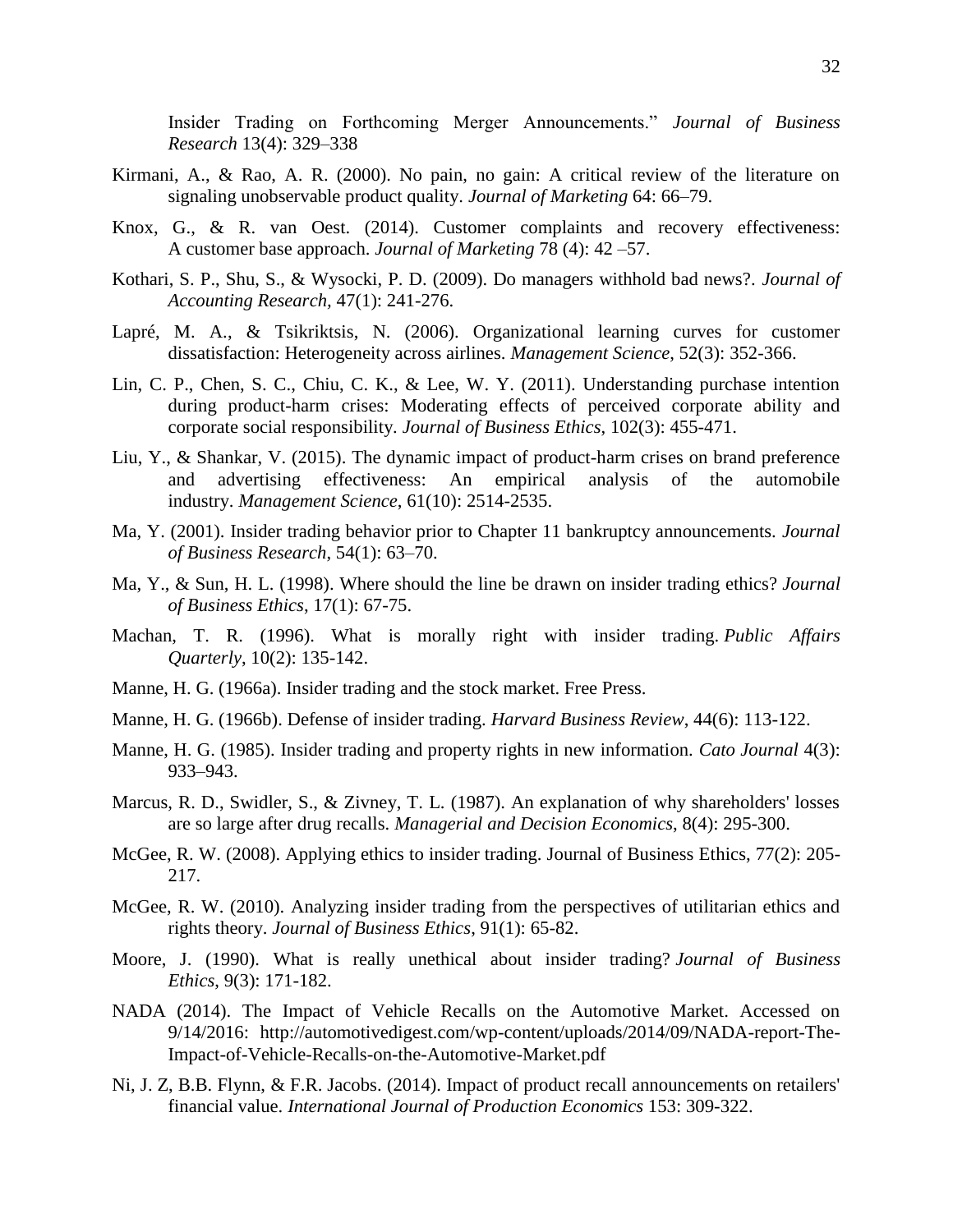- Palmrose, Z. V., Richardson, V. J., & Scholz, S. (2004). Determinants of market reactions to restatement announcements. *Journal of Accounting and Economics*, 37(1): 59-89.
- Persons, O. (1997). SEC's insider trading enforcements and target firms' stock values. *Journal of Business Research* 39(3): 187–194.
- Pruitt, S. W. & Peterson, D. R. (1986). Security price reactions around product recall announcements. Journal of Financial Research, 9: 113–122.
- Rhee, M., & Haunschild, P. R. (2006). The liability of good reputation: A study of recalls in the U.S. automobile industry. *Organization Science*, 17: 101–117.
- Reilly, R. J., & Hoffer, G. E. (1983). Will retarding the information flow on automobile recalls affect consumer demand? *Economic Inquiry*, 21(3): 444-447.
- Rundfelt, R. (1986). Insider Trading: Regulation in Europe. *Journal of Accounting, Auditing & Finance*, 1(2): 125-130.
- Seyhun, H. N. (1988). The information content of aggregate insider trading. *Journal of Business* 61: 1–24.
- Seyhun, H. N. (1990). Do bidder managers knowingly pay too much for target firms?. *Journal of Business*, 63: 439-464.
- Seyhun, H. N., & Bradley, M. (1997). Corporate bankruptcy and insider trading. *Journal of Business*, 70(2): 189-216.
- Sivakumar, K., & Waymire, G. (1994). Insider trading following material news events: Evidence from earnings. *Financial Management*, 23(1): 23-32.
- Sivakumar, K. & Vijayakumar, J. (2001). Insider Trading, Analysts' Forecast Revision, and Earnings Changes. *Journal of Accounting, Auditing & Finance*, vol. 16, 2: pp. 167-187.
- Smith, T., & Block, W. E. (2016). The Economics of Insider Trading: A Free Market Perspective. *Journal of Business Ethics*, *139*(1): 47-53.
- Snoeyenbos, M., & Smith, K. (2000). Ma and Sun on insider trading ethics. *Journal of Business Ethics*, 28(4): 361-363.
- Thirumalai, S., & Sinha, K. K. (2011). Product recalls in the medical device industry: an empirical exploration of the sources and financial consequences. *Management Science*, 57(2): 376-392.
- Vlastakis, N., & Markellos, R. N. (2012). Information demand and stock market volatility. *Journal of Banking & Finance*, 36(6): 1808-1821.
- Werhane, P. H. (1989). The ethics of insider trading. *Journal of Business Ethics*, 8(11): 841-845.
- Werhane, P. H. (1991). The indefensibility of insider trading. *Journal of Business Ethics*, 10(9): 729-731.
- Zavyalova, A., Pfarrer, M. D., Reger, R. K., & Shapiro, D. L. (2012). Managing the message: The effects of firm actions and industry spillovers on media coverage following wrongdoing. *Academy of Management Journal*, 55(5): 1079-1101.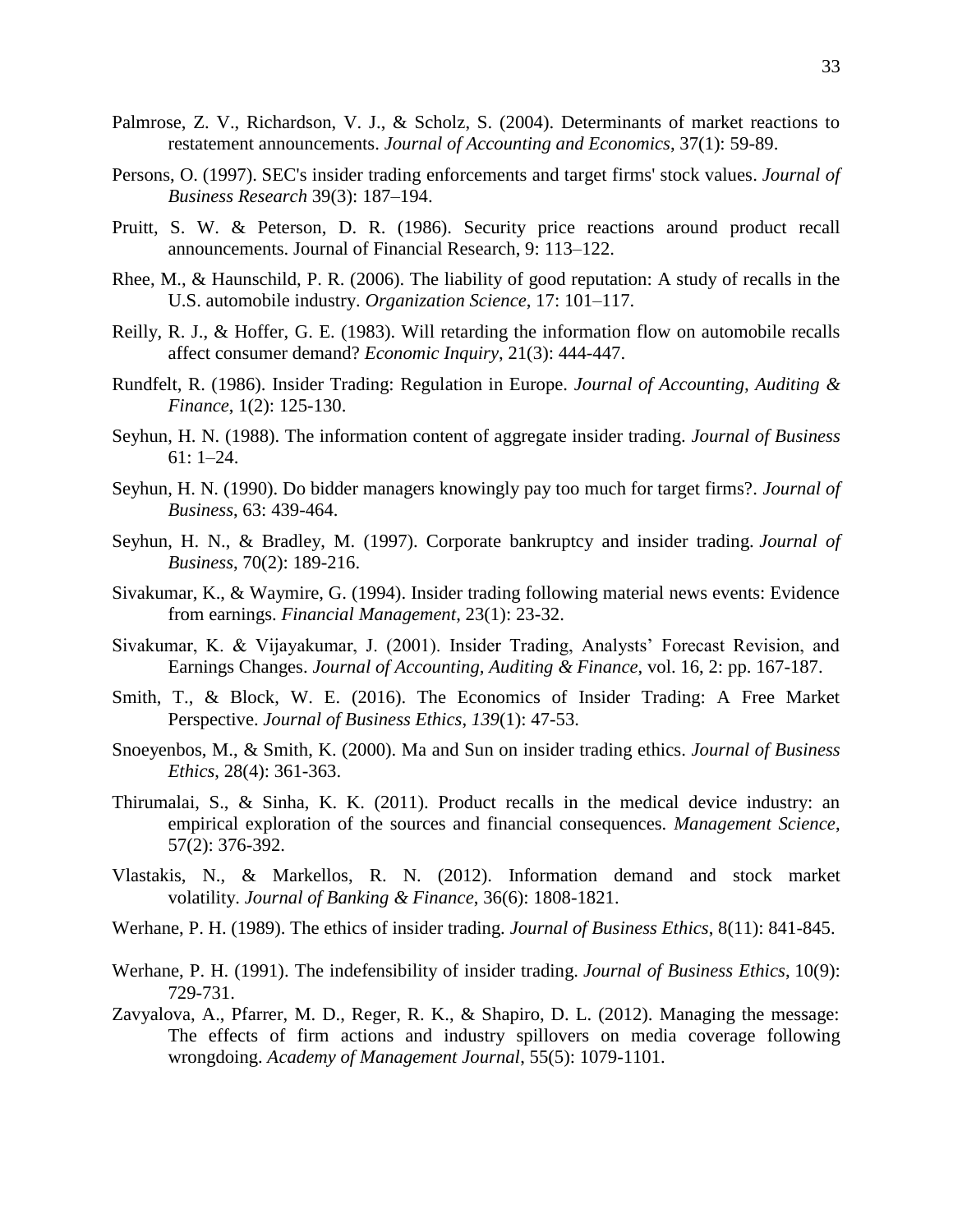# **APPENDIX**

## **Variable Definition**

| <b>Variable Name</b> | <b>Complaint Sample (Model 1)</b>                                                                                                                                                                                                                                                                               |
|----------------------|-----------------------------------------------------------------------------------------------------------------------------------------------------------------------------------------------------------------------------------------------------------------------------------------------------------------|
| <b>RECALL</b>        | An indicator variable taking value of one if there is a recall for a MMY during calendar quarter $t+1$ , and zero                                                                                                                                                                                               |
|                      | otherwise.                                                                                                                                                                                                                                                                                                      |
| <b>MMY</b>           | Make-model-year                                                                                                                                                                                                                                                                                                 |
| #INCIDENT            | The number of incidents for a MMY during a calendar quarter.                                                                                                                                                                                                                                                    |
| #INJURED             | The number of injured for a MMY during a calendar quarter.                                                                                                                                                                                                                                                      |
| #CRASH               | The number of incidents that involved a crash for a MMY during a calendar quarter.                                                                                                                                                                                                                              |
| #FIRE                | The number of incidents that involved a fire for a MMY during a calendar quarter.                                                                                                                                                                                                                               |
| #DEATH               | The number of dead for a MMY during a calendar quarter.                                                                                                                                                                                                                                                         |
| #SINCIDENT           | The standardized #INCIDENT obtained by dividing number of incidents for the MMY during a quarter by the<br>maximum number of the incident measure for the MMY over the sample period.                                                                                                                           |
| #SINJURED            | The standardized #INJURED obtained by dividing number of injuries for the MMY during a quarter by the<br>maximum number of the injury measure for the MMY over the sample period.                                                                                                                               |
| #SCRASH              | The standardized #CRASH obtained by dividing number of crashes for the MMY during a quarter by the<br>maximum number of the crash measure for the MMY over the sample period.                                                                                                                                   |
| #SFIRE               | The standardized #FIRE obtained by dividing number of fires for the MMY during a quarter by the maximum<br>number of the fire measure for the MMY over the sample period.                                                                                                                                       |
| #SDEATH              | The standardized #DEATH obtained by dividing number of deaths for the MMY during a quarter by the maximum<br>number of the death measure for the MMY over the sample period.                                                                                                                                    |
| <b>FACTOR</b>        | The average of the five standardized complaint measures.                                                                                                                                                                                                                                                        |
| <b>COMPLAINT</b>     | One of the six standardized complaint measures for the MMY obtained as of calendar quarter t.                                                                                                                                                                                                                   |
|                      | Recall Sample (Models 2, 3, and 4)                                                                                                                                                                                                                                                                              |
| <b>EXRET</b>         | Either the value-weighted excess returns over three days around the recall report or the value-weighted excess                                                                                                                                                                                                  |
|                      | returns over three months beginning two days after the recall report date.                                                                                                                                                                                                                                      |
| <b>VSELL</b>         | The value of sell transactions (in million dollars) minus value of buy transactions (in million dollars) in the event<br>period, 3 months ending before the recall report date.                                                                                                                                 |
| <b>ABVSELL</b>       | Abnormal dollar value of net insider selling in the event period, measured as the net insider selling in the event<br>period minus the average net insider selling pre-event period, 3 months ending before the beginning of the event<br>period, and post-event period, 3 months beginning on the recall date. |
| <b>RDATE</b>         | The date report received by NHTSA.                                                                                                                                                                                                                                                                              |
| <b>NDEFECT</b>       | The number of potential cars affected in the recall.                                                                                                                                                                                                                                                            |
| #INCIDENT            | The total number of incidents associated with the recall within one year period ending before the recall date.                                                                                                                                                                                                  |
| #INJURED             | The total number of injuries associated with the recall within one year period ending before the recall date.                                                                                                                                                                                                   |
| #CRASH               | The total number of crashes associated with the recall within one year period ending before the recall date.                                                                                                                                                                                                    |
| #FIRE                | The total number of fires associated with the recall within one year period ending before the recall date.                                                                                                                                                                                                      |
| #DEATH               | The total number of deaths associated with the recall within one year period ending before the recall date.                                                                                                                                                                                                     |
| #SINCIDENT           | The standardized #INCIDENT obtained by dividing number of incidents associated with a recall by the maximum<br>number of incidents across all recalls for the firm in the sample period.                                                                                                                        |
| #SINJURED            | The standardized #INJURED obtained by dividing number of injuries associated with a recall by the maximum<br>number of injuries across all recalls for the firm in the sample period.                                                                                                                           |
| #SCRASH              | The standardized #CRASH obtained by dividing number of crashes associated with a recall by the maximum<br>number of crashes across all recalls for the firm in the sample period.                                                                                                                               |
| #SFIRE               | The standardized #FIRE obtained by dividing number of fires associated with a recall by the maximum number of<br>fires across all recalls for the firm in the sample period.                                                                                                                                    |
| #SDEATH              | The standardized #DEATH obtained by dividing number of deaths associated with a recall by the maximum<br>number of deaths across all recalls for the firm in the sample period.                                                                                                                                 |
| <b>FACTOR</b>        | The average of the five standardized complaint measures.                                                                                                                                                                                                                                                        |
| <b>COMPLAINT</b>     | One of the six standardized complaint measures.                                                                                                                                                                                                                                                                 |
| <b>LMV</b>           | The natural logarithm of market value of equity (MV) at the beginning of the year where MV is measured as stock                                                                                                                                                                                                 |
|                      | price multiplied by number of shares outstanding at the beginning of fiscal year t end.                                                                                                                                                                                                                         |
| BM                   | The book-to-market ratio at the beginning of the year, measured as the book value of equity divided by the market<br>value of equity.                                                                                                                                                                           |
| <b>MOMENTUM</b>      | The cumulative market-adjusted returns over three months ending one day prior to the beginning of a given<br>period.                                                                                                                                                                                            |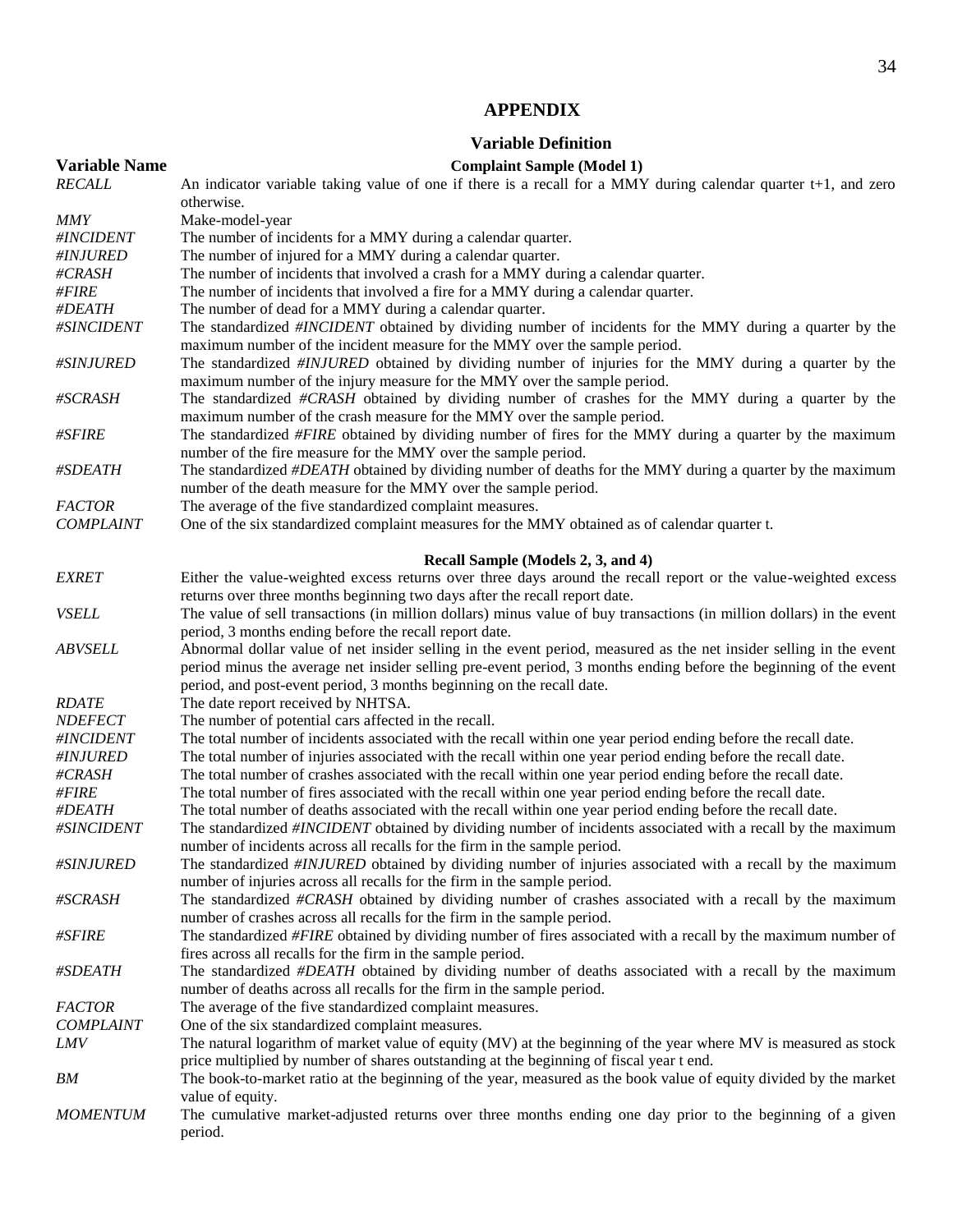# **FIGURE I.**

# **Timeline of Motor Vehicle Recall Process in the U.S.**



Figure I shows the timeline of the recall process in the U.S. automotive industry. NHTSA is the National Highway Traffic Safety Administration that oversees the safety recall process. When the manufacturer makes a recall decision, NHTSA concludes their investigation and they continue monitoring the effectiveness of the recall campaign.<sup>i</sup>

<sup>i</sup> Summarized from the information provided on the NHTSA official website, and the report to Congress by the U.S. Government Accountability Office. Please read the full report at[: http://www.gao.gov/products/GAO-11-603](http://www.gao.gov/products/GAO-11-603)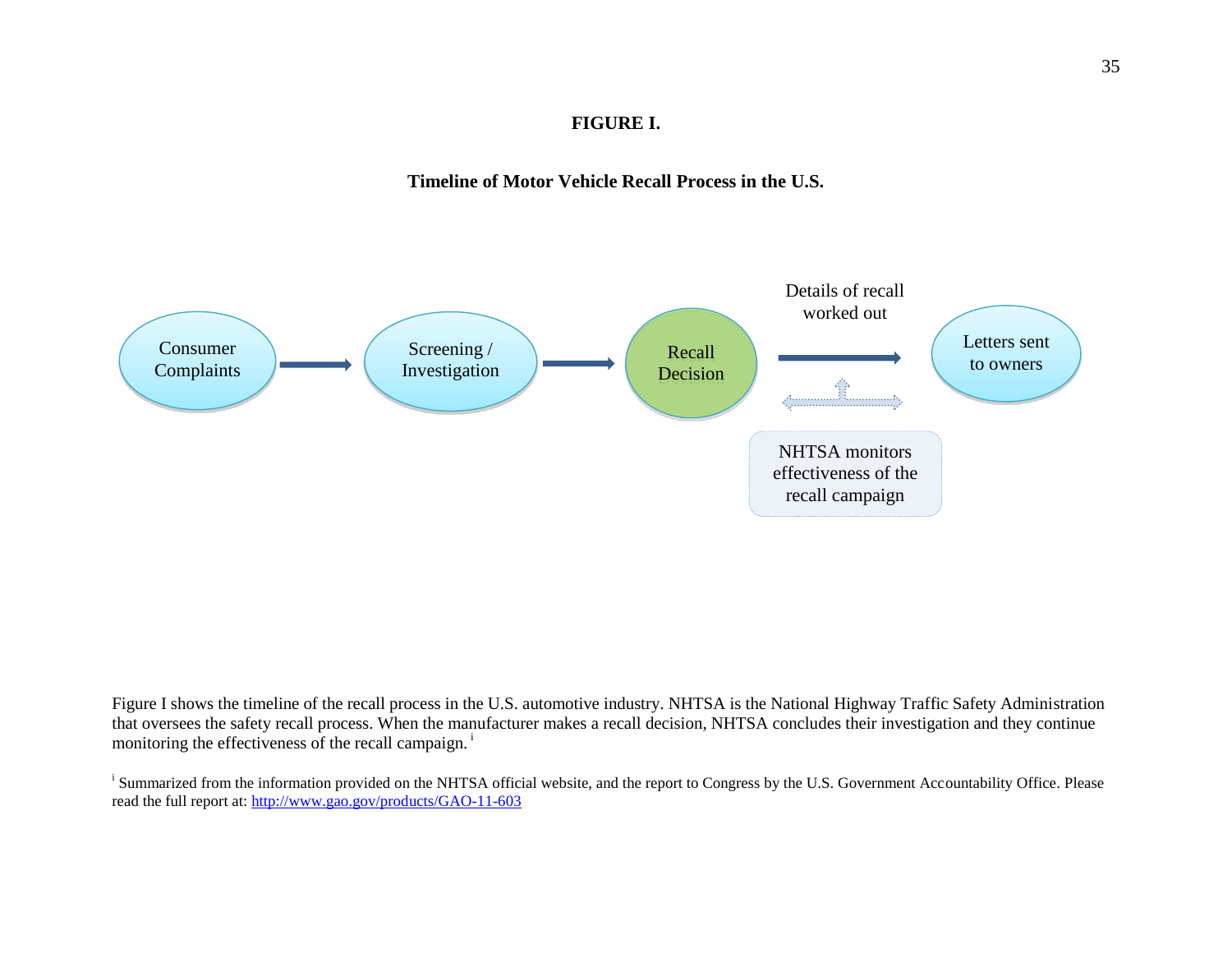#### **Table 1: Descriptive Statistics and Correlations**

Panel A reports descriptive statistics on the customer complaints sample (N=812,290). The sample includes all Make-Model-Year observations (MMYs) with customer complain data between January 1, 1996 and December 31, 2012. Panel B reports Pearson correlations between the measures of customer complaints. Panel C reports descriptive statistics on the measures of insider trading and recall severity from the auto recall sample. The sample includes all recall announcements (N=526) with a defect report date between January 1, 1996 and December 31, 2012. Panel D reports Pearson correlations between the measures of insider trading and recall severity from the auto recall sample. *p-values* are reported under correlation coefficients.

| Variable      |         | Mean  | Q25 | Median | Q75   | Q90   | Q99   | Max   |
|---------------|---------|-------|-----|--------|-------|-------|-------|-------|
| <b>RECALL</b> | 812,290 | 0.013 |     |        |       |       |       |       |
| #INCIDENT     | 812,290 | 0.734 |     |        |       |       | 15    | 455   |
| #INJURED      | 812,290 | 0.052 |     |        |       |       |       | 396   |
| #CRASH        | 812,290 | 0.053 |     |        |       |       |       | 99    |
| #FIRE         | 812,290 | 0.029 |     |        |       |       |       | 76    |
| #DEATH        | 812,290 | 0.004 |     |        |       |       |       | 120   |
| #SINCIDENT    | 812,290 | 0.063 |     |        | 0.062 | 0.250 | 0.558 |       |
| #SINJURED     | 812,290 | 0.013 |     |        |       |       | 0.25  |       |
| #SCRASH       | 812,290 | 0.017 |     |        |       |       | 0.333 |       |
| #SFIRE        | 812,290 | 0.011 |     |        |       |       | 0.25  |       |
| #SDEATH       | 812,290 | 0.001 |     |        |       |       |       | 0.511 |

#### *Panel A: Descriptive Statistics for the Customer Complaints Sample*

#### *Panel B: Pearson Correlations for the Complaints Sample*

|                  | #SINCIDENT | #SINJURED | #SCRASH | #SFIRE  | #SDEATH |
|------------------|------------|-----------|---------|---------|---------|
| RECALL           | 0.0905     | 0.0998    | 0.1022  | 0.0781  | 0.0392  |
|                  | < .0001    | < .0001   | < .0001 | < .0001 | < .0001 |
| #SINCIDENT       |            | 0.4522    | 0.4944  | 0.3760  | 0.1330  |
|                  |            | < .0001   | < .0001 | < .0001 | < .0001 |
| <i>#SINJURED</i> |            |           | 0.7272  | 0.3366  | 0.2201  |
|                  |            |           | < .0001 | < .0001 | < .0001 |
| #SCRASH          |            |           |         | 0.3244  | 0.2253  |
|                  |            |           |         | < .0001 | < .0001 |
| #SFIRE           |            |           |         |         | 0.1425  |
|                  |            |           |         |         | < .0001 |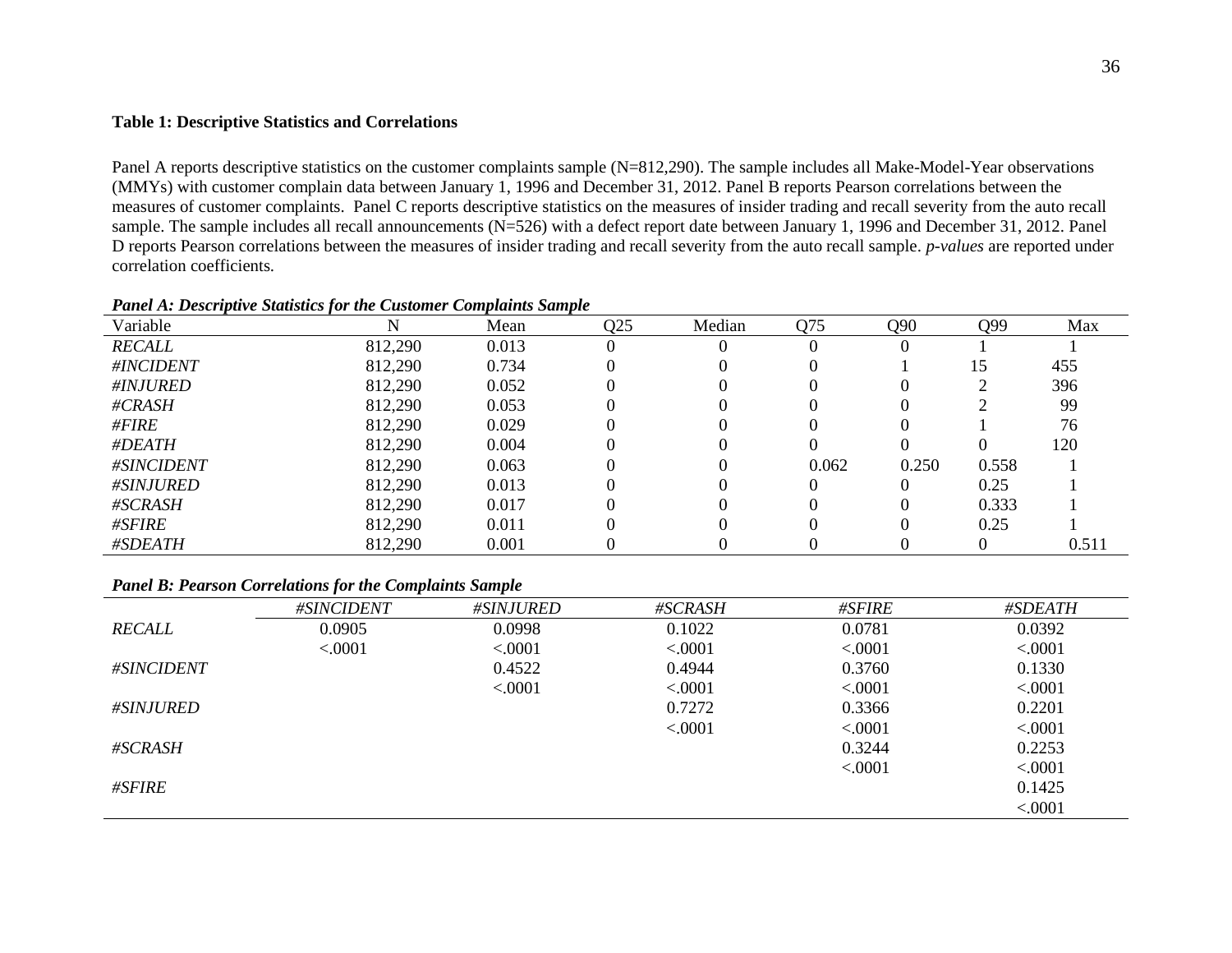| Variable        | N   | Mean     | Min       | Q <sub>25</sub> | Median   | Q75       | Max        |
|-----------------|-----|----------|-----------|-----------------|----------|-----------|------------|
| $CAR[-1,+1]$    | 526 | $-0.001$ | $-0.299$  | $-0.019$        | 0.001    | 0.022     | 0.237      |
| $CAR[+2,+63]$   | 526 | 0.029    | $-0.587$  | $-0.103$        | $-0.008$ | 0.114     | 2.039      |
| <b>VSELL</b>    | 526 | 0.279    | $-0.494$  | $\theta$        |          | $\Omega$  | 15.229     |
| <b>ABVSELL</b>  | 526 | $-0.084$ | $-7.614$  | $-0.244$        |          | $\theta$  | 15.229     |
| #TINCIDENT      | 526 | 171      |           | 3               | 25       | 156       | 1335       |
| #TINJURED       | 526 | 16       |           |                 | ◠        | 15        | 140        |
| #TCRASH         | 526 | 15       |           |                 | ◠        | 14        | 123        |
| #TFIRE          | 526 | Q        |           | $\Omega$        |          |           | 112        |
| #TDEATH         | 526 | 0.789    |           |                 |          | $\Omega$  | 9          |
| <b>NDEFECT</b>  | 526 | 226,208  |           | 1300            | 18,748   | 148,000   | 14,400,000 |
| MVE (\$Million) | 526 | 34,240   | 1954      | 20658           | 30011    | 45024     | 70,953     |
| <b>BTM</b>      | 526 | $-0.008$ | $-44.101$ | 0.330           | 0.428    | 0.526     | 1.329      |
| <b>MOMENTUM</b> | 526 | 0.002    | $-0.450$  | $-0.115$        | $-0.022$ | 0.0937753 | 1.657      |

*Panel C: Descriptive Statistics for the Auto Recall Sample*

# *Panel D: Spearman Correlations for the Auto Recall Sample*

|                  | CAR[2, 63] | <b>ABVSELL</b> | #SINCIDENT | <i>#SINJURED</i> | #SCRASH  | #SFIRE   | #SDEATH  | <b>FACTOR</b> | LnDEFECT |
|------------------|------------|----------------|------------|------------------|----------|----------|----------|---------------|----------|
| $CAR[-1,1]$      | 0.046      | 0.037          | 0.018      | 0.016            | 0.013    | 0.016    | $-0.037$ | 0.018         | $-0.012$ |
|                  | 0.292      | 0.393          | 0.677      | 0.719            | 0.760    | 0.717    | 0.398    | 0.676         | 0.779    |
| CAR[2, 63]       |            | 0.001          | $-0.092$   | $-0.108$         | $-0.077$ | $-0.060$ | $-0.025$ | $-0.095$      | $-0.131$ |
|                  |            | 0.976          | 0.035      | 0.013            | 0.076    | 0.172    | 0.570    | 0.029         | 0.003    |
| <b>ABVSELL</b>   |            |                | 0.091      | 0.106            | 0.095    | 0.071    | 0.046    | 0.099         | 0.027    |
|                  |            |                | 0.036      | 0.015            | 0.029    | 0.101    | 0.296    | 0.023         | 0.545    |
| #SINCIDENT       |            |                |            | 0.919            | 0.934    | 0.861    | 0.623    | 0.980         | 0.674    |
|                  |            |                |            | < 0.001          | < 0.001  | < 0.001  | < 0.001  | < 0.001       | < 0.001  |
| <i>#SINJURED</i> |            |                |            |                  | 0.951    | 0.848    | 0.666    | 0.951         | 0.626    |
|                  |            |                |            |                  | < 0.001  | < 0.001  | < 0.001  | < 0.001       | < 0.001  |
| #SCRASH          |            |                |            |                  |          | 0.833    | 0.654    | 0.957         | 0.647    |
|                  |            |                |            |                  |          | < 0.001  | < 0.001  | < 0.001       | < 0.001  |
| #SFIRE           |            |                |            |                  |          |          | 0.617    | 0.878         | 0.582    |
|                  |            |                |            |                  |          |          | < 0.001  | < 0.001       | < 0.001  |
| #SDEATH          |            |                |            |                  |          |          |          | 0.679         | 0.403    |
|                  |            |                |            |                  |          |          |          | < 0.001       | < 0.001  |
| <b>FACTOR</b>    |            |                |            |                  |          |          |          |               | 0.663    |
|                  |            |                |            |                  |          |          |          |               | < 0.001  |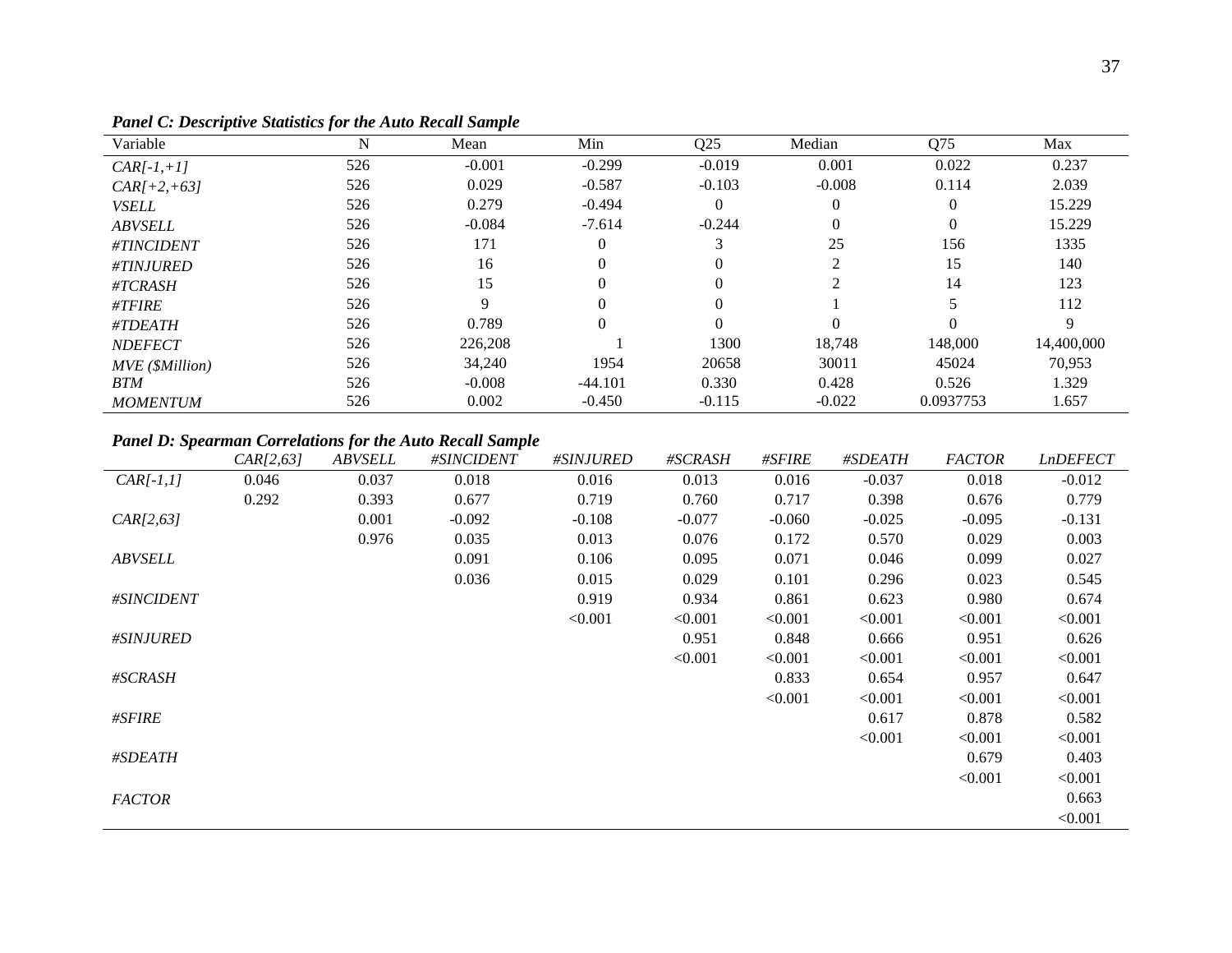#### **Table 2: Customer Complaints and Product Recalls**

Table 2 reports coefficients estimates for all MMYs from the following regression model:

$$
Pr(RECALL_{i,t+1}) = \alpha_0 + \alpha_1 COMPLANT_{i,t} + \varepsilon
$$
 (1)

where *RECALL* is an indicator variable which equals one if there is a recall for a Make-Model-Year (MMY) in calendar quarter t+1, and zero otherwise. *COMPLAINT* is one of the six standardized complaint measures (#*SINCIDENT, # SINJURED, # SCRASH, # SFIRE, # SDEATH, and FACTOR*) for the MMY obtained as of calendar quarter t. Panel A reports the results for all MMYs while Panel B reports the results for the sample restricted to MMYs from four automakers with returns and insider trading information. Appendix provides detailed description on the construction of each complaint measure. p-values are reported in parentheses. ", "", and """ indicate significance at the 10, 5, and 1 percent level, respectively.

|                            | #SINCIDENT | #SINJURED    | #SCRASH         | #SFIRE   | #SDEATH  | <b>FACTOR</b> |
|----------------------------|------------|--------------|-----------------|----------|----------|---------------|
| <b>INTERCEPT</b>           | $-2.382$   | $-2.298$     | $-2.148$        | $-2.283$ | $-2.246$ | $-2.386$      |
|                            | (<0.001)   | (<0.001)     | (<0.001)        | (<0.001) | (<0.001) | (<0.001)      |
| <b>COMPLAINT</b>           | 1.484      | 2.381        | 2.184           | 2.213    | 2.893    | 4.035         |
|                            | (<0.001)   | $\leq 0.001$ | (<0.001)        | (<0.001) | (<0.001) | (<0.001)      |
| <b>FIRM FE</b>             |            |              | <b>INCLUDED</b> |          |          |               |
| Adj.R2                     | 0.04       | 0.028        | 0.033           | 0.021    | 0.005    | 0.053         |
| <i><b>Observations</b></i> | 812,290    | 812,290      | 812,290         | 812,290  | 812,290  | 812,290       |
|                            |            |              |                 |          |          |               |

### *Panel A: All Make-Model-Year Observations*

*Panel B: Make-Model-Year Observations with Insider Trading Data*

|                            | #SINCIDENT | #SINJURED | #SCRASH         | #SFIRE   | #SDEATH  | <b>FACTOR</b> |
|----------------------------|------------|-----------|-----------------|----------|----------|---------------|
| <b>INTERCEPT</b>           | $-2.294$   | $-2.211$  | $-2.223$        | $-2.199$ | $-2.167$ | $-2.285$      |
|                            | (<0.001)   | (<0.001)  | (<0.001)        | (<0.001) | (<0.001) | (<0.001)      |
| <b>COMPLAINT</b>           | 1.308      | 2.055     | 1.845           | 1.909    | 2.516    | 3.444         |
|                            | (<0.001)   | (<0.001)  | (<0.001)        | (<0.001) | (<0.001) | (<0.001)      |
| <b>FIRM FE</b>             |            |           | <b>INCLUDED</b> |          |          |               |
| Adj. $R^2$                 | 0.039      | 0.027     | 0.032           | 0.025    | 0.009    | 0.049         |
| <i><b>Observations</b></i> | 317,100    | 317,100   | 317,100         | 317,100  | 317,100  | 317,100       |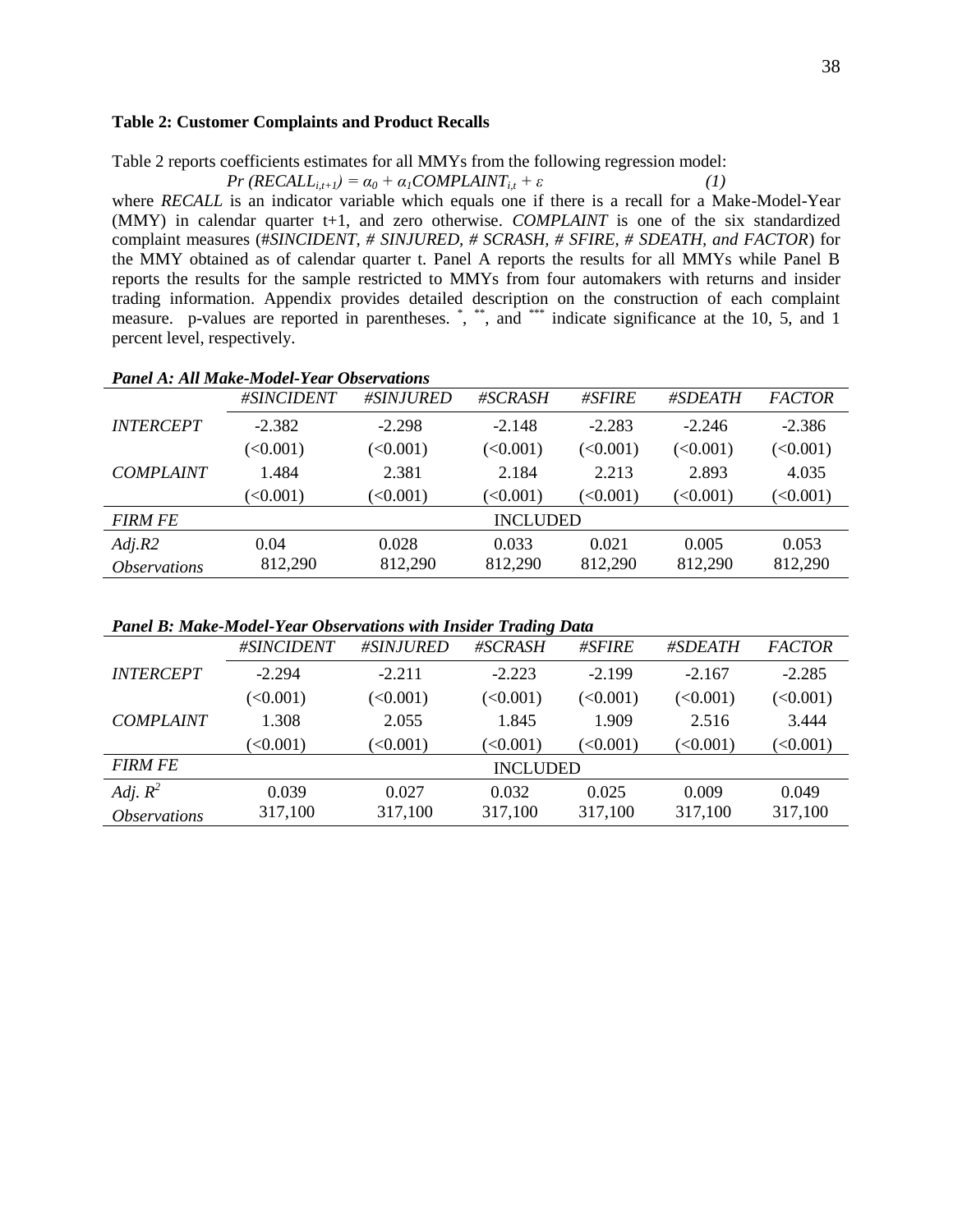#### **Table 3: Customer Complaints and Stock Returns around Auto Recalls**

Table 3 reports coefficients estimates for all recall announcements (N=526) from the following regression model:

*CAR[t1,t2]= β<sup>0</sup> + β1COMPLAINT + β2DMV+ β3DBM+ β4DMOMENTUM+ ε* (2)

In Panel A (Panel B) the dependent variable is cumulative abnormal returns (raw return minus CRSP value-weighted index return) over the  $[-2, +63]$  ( $[-1, +1]$ ) trading window relative to a recall announcement. *COMPLAINT* is one of the six standardized complaint measures *(#SINCIDENT, # SINJURED, # SCRASH, # SFIRE, # SDEATH, and FACTOR*). We sort *MV, BM*, and *MOMENTUM* into decile ranks separately for each firm and then standardize to range between zero and one for the firm. Appendix provides detailed description on the construction of each variable. t-statistics are reported in parentheses. \*, \*\*, and \*\*\* indicate significance at the 10, 5, and 1 percent level, respectively.

|                            | Dependent Variable: CAR/+2,+63] |             |                 |             |             |               |  |  |
|----------------------------|---------------------------------|-------------|-----------------|-------------|-------------|---------------|--|--|
|                            | #SINCIDENT                      | #SINJURED   | #SCRASH         | #SFIRE      | #SDEATH     | <b>FACTOR</b> |  |  |
| <b>INTERCEPT</b>           | 0.040                           | 0.037       | 0.036           | 0.035       | 0.030       | 0.038         |  |  |
|                            | (0.74)                          | (0.70)      | (0.68)          | (0.66)      | (0.57)      | (0.70)        |  |  |
| <b>COMPLAINT</b>           | $-0.097$                        | $-0.099$    | $-0.093$        | $-0.107$    | $-0.067$    | $-0.104$      |  |  |
|                            | $(-2.47)$                       | $(-2.45)$   | $(-2.39)$       | $(-2.43)$   | $(-1.90)$   | $(-2.41)$     |  |  |
| <b>DMV</b>                 | $-0.090$                        | $-0.090$    | $-0.090$        | $-0.094$    | $-0.087$    | $-0.092$      |  |  |
|                            | $(-2.10)$                       | $(-2.09)$   | $(-2.09)$       | $(-2.15)$   | $(-2.03)$   | $(-2.11)$     |  |  |
| <b>DBM</b>                 | 0.026                           | 0.028       | 0.029           | 0.026       | 0.028       | 0.029         |  |  |
|                            | (0.68)                          | (0.75)      | (0.78)          | (0.70)      | (0.76)      | (0.77)        |  |  |
| <b>DMOMENTUM</b>           | $-0.117***$                     | $-0.117***$ | $-0.116***$     | $-0.117***$ | $-0.116***$ | $-0.117***$   |  |  |
|                            | $(-3.10)$                       | $(-3.11)$   | $(-3.10)$       | $(-3.10)$   | $(-3.08)$   | $(-3.11)$     |  |  |
| Firm FE                    |                                 |             | <b>INCLUDED</b> |             |             |               |  |  |
| Adj. $R^2$                 | 0.062                           | 0.061       | 0.061           | 0.063       | 0.057       | 0.062         |  |  |
| <i><b>Observations</b></i> | 526                             | 526         | 526             | 526         | 526         | 526           |  |  |

#### *Panel A: Long-Window Stock Returns*

#### *Panel B: Short-Window Stock Returns*

|                            |              |              | Dependent Variable: CAR[-1,+1] |            |              |                         |
|----------------------------|--------------|--------------|--------------------------------|------------|--------------|-------------------------|
|                            | #SINCIDENT   | #SINJURED    | #SCRASH                        | #SFIRE     | #SDEATH      | <b>FACTOR</b>           |
| <b>INTERCEPT</b>           | $-0.026$ *** | $-0.026$ *** | $-0.027$                       | $-0.027$   | $-0.026$ *** | $-0.026$ <sup>***</sup> |
|                            | $(-2.82)$    | $(-2.83)$    | $(-2.84)$                      | $(-2.84)$  | $(-2.75)$    | $(-2.84)$               |
| <b>COMPLAINT</b>           | 0.005        | 0.005        | 0.007                          | 0.008      | 0.003        | 0.006                   |
|                            | (0.45)       | (0.40)       | (0.54)                         | (0.62)     | (0.25)       | (0.46)                  |
| <b>DMV</b>                 | 0.016        | 0.016        | $0.016$ **                     | $0.016$ ** | 0.016        | 0.016                   |
|                            | (2.17)       | (2.18)       | (2.20)                         | (2.27)     | (2.15)       | (2.21)                  |
| <b>DBM</b>                 | 0.015        | $0.015$ **   | $0.015$ **                     | $0.015$ ** | 0.015        | 0.015                   |
|                            | (2.07)       | (2.01)       | (1.97)                         | (2.03)     | (1.97)       | (1.99)                  |
| <b>DMOMENTUM</b>           | 0.015        | 0.015        | 0.015                          | $0.015$ ** | 0.015        | 0.015                   |
|                            | (2.40)       | (2.42)       | (2.42)                         | (2.44)     | (2.40)       | (2.42)                  |
| Firm FE                    |              |              | <b>INCLUDED</b>                |            |              |                         |
| Adj. $R^2$                 | 0.036        | 0.036        | 0.037                          | 0.037      | 0.036        | 0.037                   |
| <i><b>Observations</b></i> | 526          | 526          | 526                            | 526        | 526          | 526                     |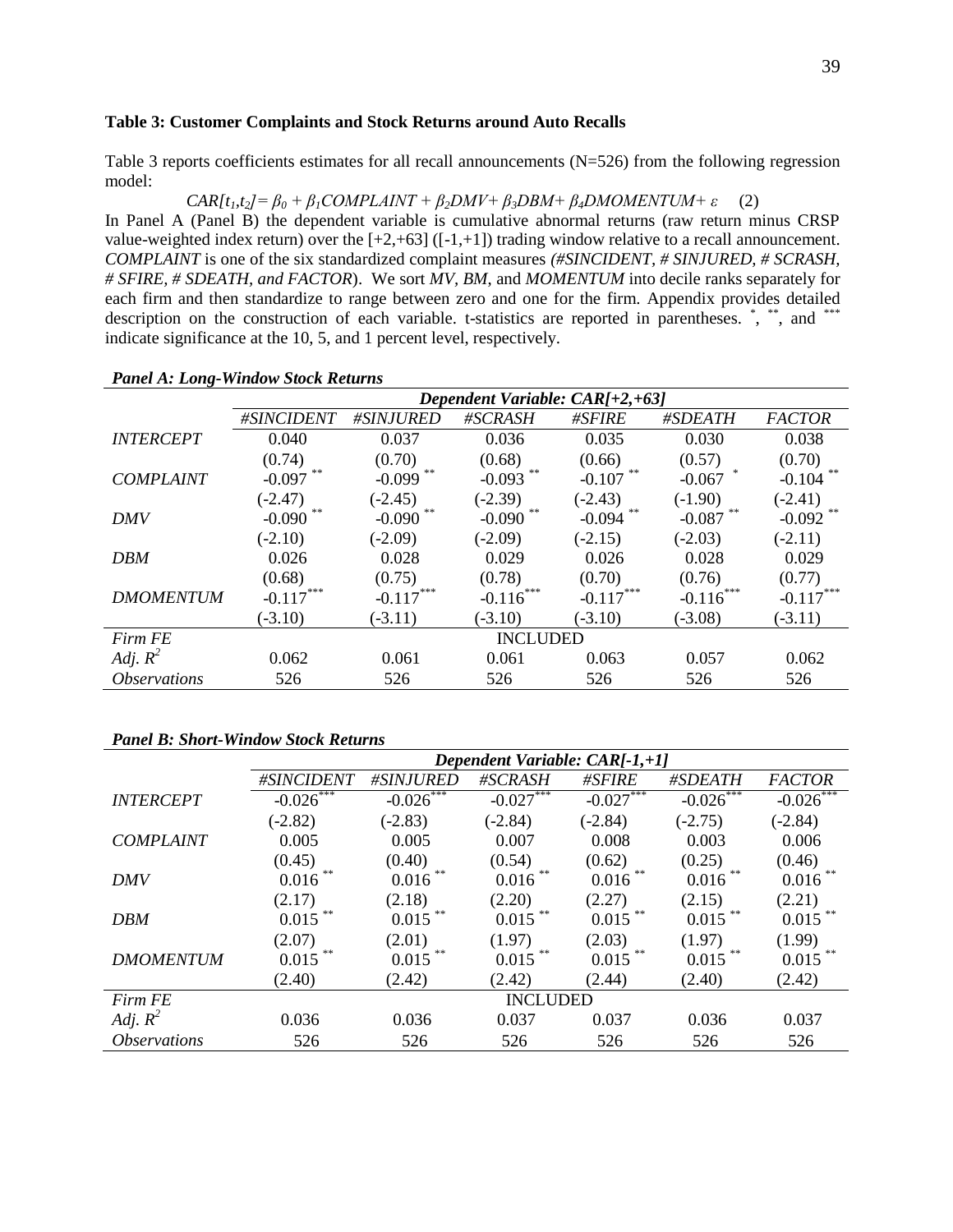#### **Table 4: Insider Trading and Customer Complaints**

Table 4 reports coefficients estimates for all recall announcements (N=526) from the following regression model:

$$
ABVSELL = \beta_0 + \beta_1 COMPLANT + \beta_2 DMV + \beta_3 DBM + \beta_4 DMOMENTUM + \varepsilon \quad (3)
$$

where *ABVSELL* is abnormal dollar value of net insider selling over 3 months ending before the recall report date. *COMPLAINT* is one of the six standardized complaint measures (#*SINCIDENT, # SINJURED, # SCRASH, # SFIRE, # SDEATH, and FACTOR*). We sort *MV, BM*, and *MOMENTUM* into decile ranks separately for each firm and then standardize to range between zero and one for the firm. Appendix provides detailed description on the construction of each variable. t-statistics are reported in parentheses.<sup>\*</sup>,\*\*, and \*\*\* indicate significance at the 10, 5, and 1 percent level, respectively.

|                            | <b>Dependent Variable: ABVSELL</b> |             |                 |             |           |                       |  |  |
|----------------------------|------------------------------------|-------------|-----------------|-------------|-----------|-----------------------|--|--|
|                            | #SINCIDENT                         | #SINJURED   | #SCRASH         | #SFIRE      | #SDEATH   | <b>FACTOR</b>         |  |  |
| <b>INTERCEPT</b>           | $-0.245$ **                        | $-0.168$    | $-0.167$        | $-0.165$    | $-0.128$  | $-0.242$ <sup>*</sup> |  |  |
|                            | $(-1.98)$                          | $(-1.23)$   | $(-1.23)$       | $(-1.20)$   | $(-0.91)$ | $(-1.95)$             |  |  |
| <b>COMPLAINT</b>           | $0.653***$                         | $0.306*$    | $0.300^*$       | $0.346$ **  | 0.065     | $0.545***$            |  |  |
|                            | (2.22)                             | (1.74)      | (1.80)          | (1.96)      | (0.50)    | (2.49)                |  |  |
| <b>DMV</b>                 | 0.004                              | $-0.037$    | $-0.034$        | $-0.022$    | $-0.063$  | $-0.032$              |  |  |
|                            | (0.03)                             | $(-0.28)$   | $(-0.26)$       | $(-0.16)$   | $(-0.49)$ | $(-0.23)$             |  |  |
| <b>DBM</b>                 | 0.401                              | 0.410       | 0.406           | 0.414       | 0.424     | 0.360                 |  |  |
|                            | (1.47)                             | (1.54)      | (1.52)          | (1.54)      | (1.60)    | (1.31)                |  |  |
| <b>DMOMENTUM</b>           | ***<br>$-0.630$                    | $-0.647***$ | $-0.650$        | $-0.647***$ | $-0.661$  | ***<br>$-0.611$       |  |  |
|                            | $(-2.78)$                          | $(-2.85)$   | $(-2.86)$       | $(-2.84)$   | $(-2.89)$ | $(-2.73)$             |  |  |
| <b>FIRM FE</b>             |                                    |             | <b>INCLUDED</b> |             |           |                       |  |  |
| Adj. $R2$                  | 0.016                              | 0.008       | 0.008           | 0.009       | 0.007     | 0.020                 |  |  |
| <i><b>Observations</b></i> | 526                                | 526         | 526             | 526         | 526       | 526                   |  |  |